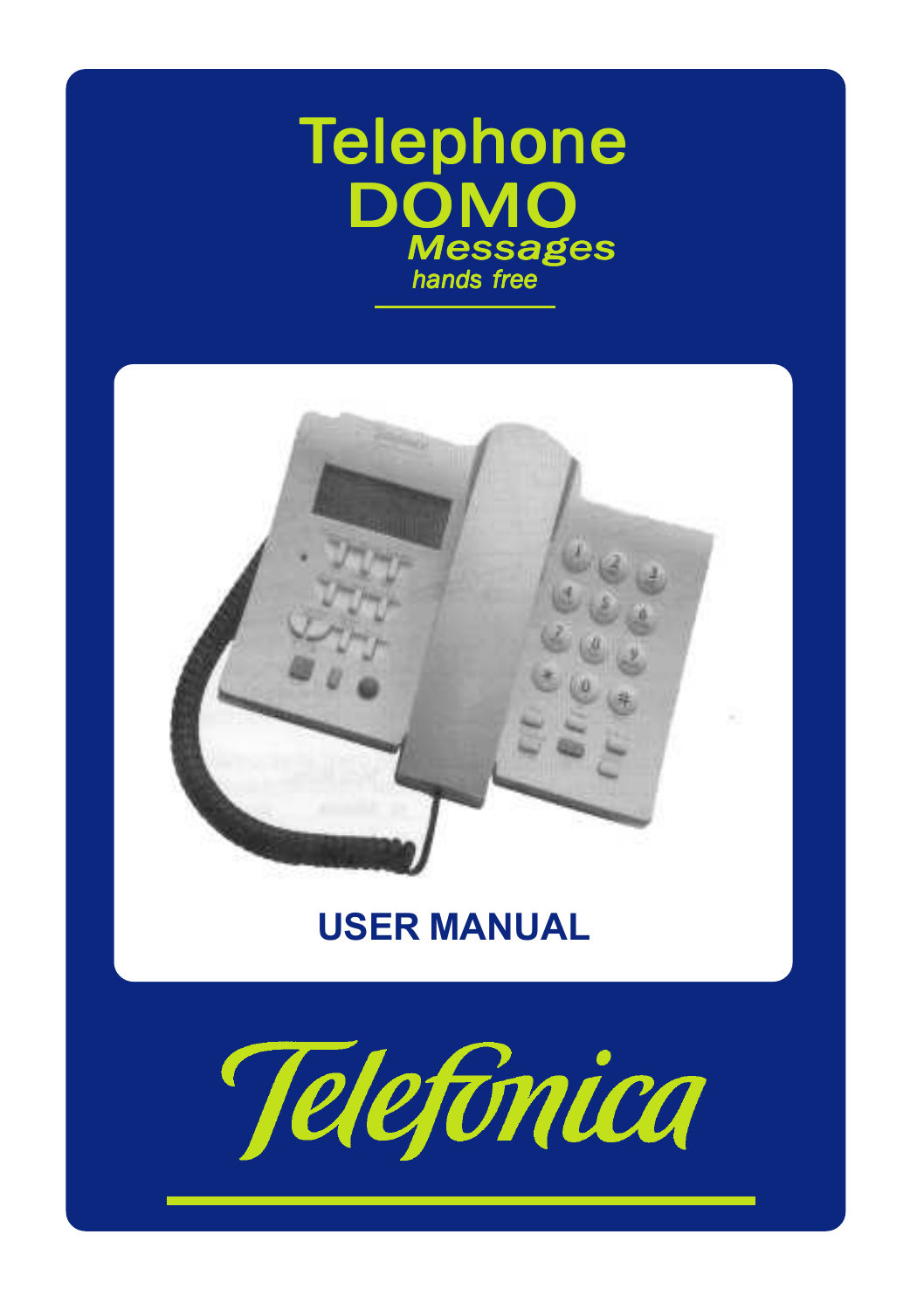

- 1. Viewer.
- 2. Key Answering machine.
- 3. Key Messages/Accept.
- 4. Key Deactivate/Exit.
- 5. Key LL. at Three.
- 6. Handset.
- 7. Keyboard of Machine.
- 8. Key R; change from/to Uppercase/Lowercase.
- 9. Key Phone Book.
- 10. Key to Record.
- 11. Key Free Hands
- 12. Microphone.
- 13. Key Rellamada / To Pause.
- 14. Key Mute.
- 15. Speaker.
- 16. Key to access Personal Attention of Telefónica 1004.
- 17. Key to Erase.
- 18. Key to Telefónica operator 1077.
- 19. Key to access European Emergency Number 112.
- 20. Scroll Keys and Volume.
- 21. Key for Menu and Selecting
- 22. Key to hold second caller.
- 23. Key to Divert
- 24. Indicator light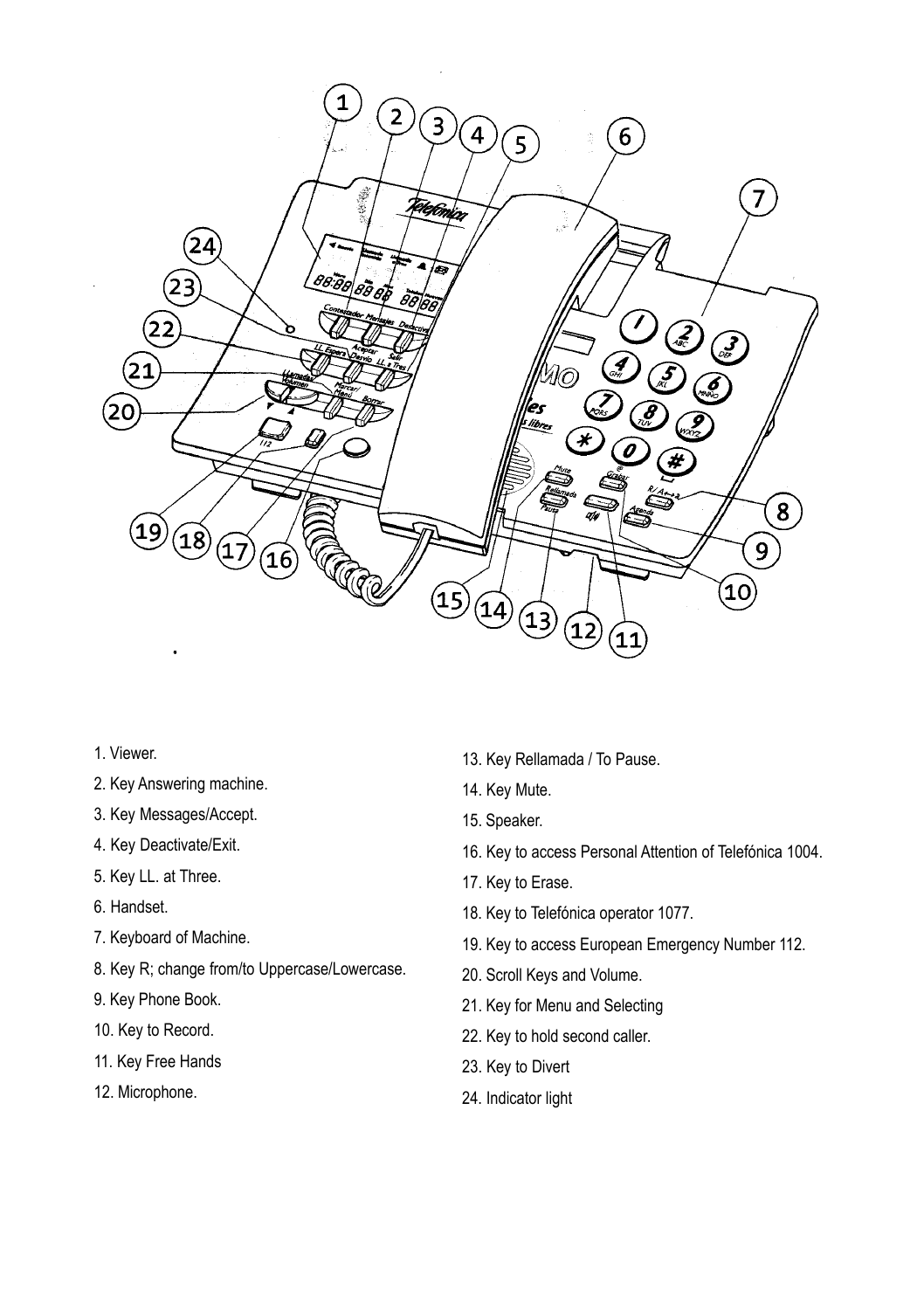## **CONTENTS**

| To Activate / Disable the Text Messaging Service (SMT)  28 |  |
|------------------------------------------------------------|--|
|                                                            |  |
|                                                            |  |
|                                                            |  |
|                                                            |  |
|                                                            |  |
|                                                            |  |
| CHANGE ANSWERING SERVICE LANGUAGE TO ENGLISH  43           |  |
|                                                            |  |
|                                                            |  |
|                                                            |  |
|                                                            |  |
|                                                            |  |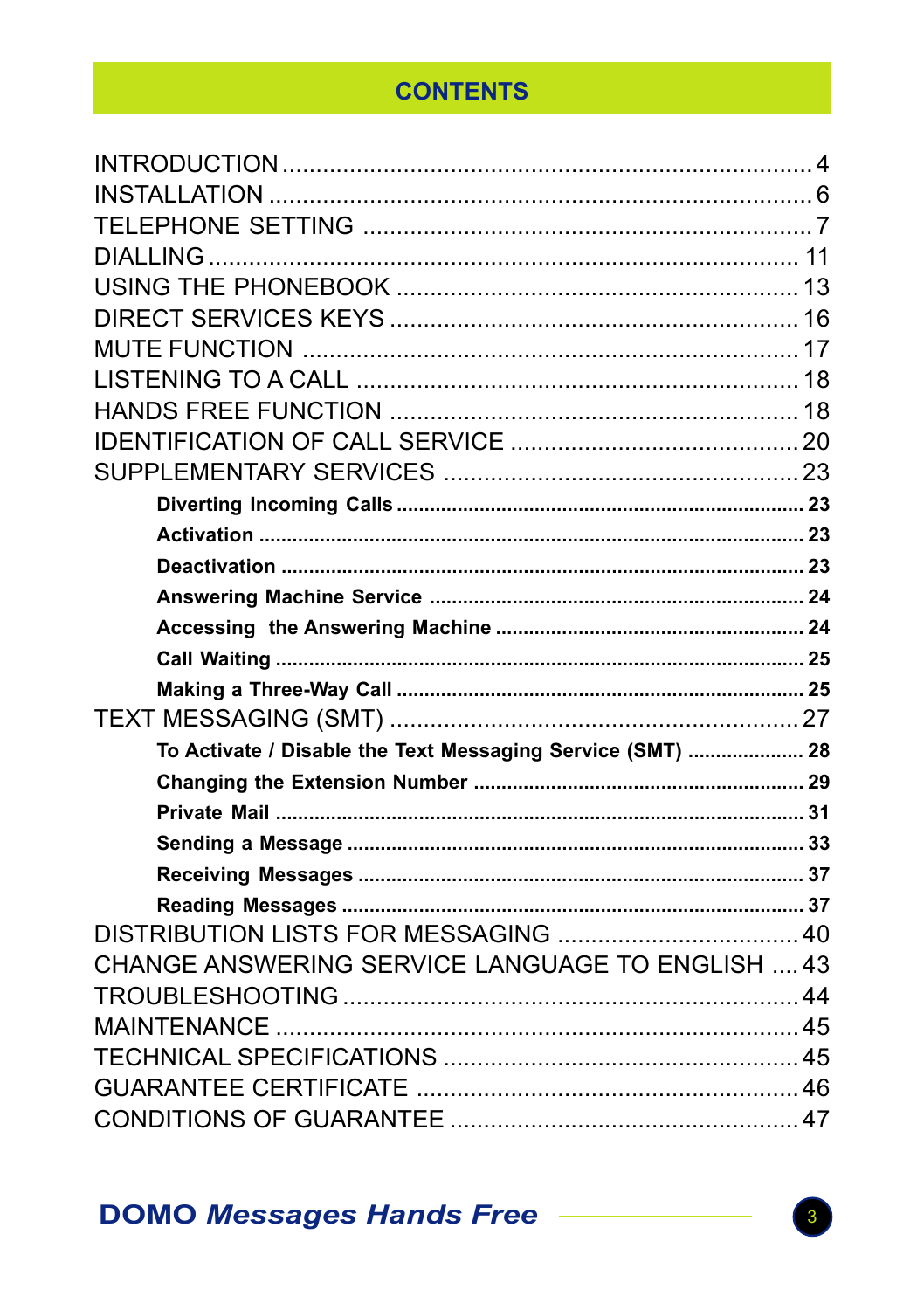## INTRODUCTION

This booklet is provided with the DOMO Messages Hands Free telephone equipment. It is recommended that you read it thoroughly before using the new telephone. It is laid out in an order that makes subjects easy to find, and includes the methods to access the various services provided by Telefónica and describes the messages that are displayed in the viewer.

The DOMO Messages Hands Free is an electronic telephone of modern design that incorporates the following characteristics -

- Dialling.
- Numeric keyboard with alphabetic characters.
- On-screen display of the dialled number.
- Phonebook with a memory for up to 50 names and number.
- A listing with the last 50 incoming or outgoing calls.
- Hands Free function  $\blacktriangleleft$ )).
- Adjustment of the volume of the speaker.
- Adjustment of the volume of the microphone.
- Key R.
- Redailling from a list of outgoing Calls.
- Insertion of pauses while dialling.
- Viewer window with three lines of information.
- Shortcuts to the Telefonica's Supplementary Services: Call Waiting, Three-Way Calls, Call Diversion and Answering Machine Service.
- Text Messaging (SMT) sending, receiving and editing text messages (SMT).
- Identification of incoming call numbers.
- Indicator light showing New Calls, Text Messages (SMT) and messages stored in the Answering Machine (if available from the telephone network).
- Shortcut to the Telefónica Personal Attention line 1004 (Blue Key).

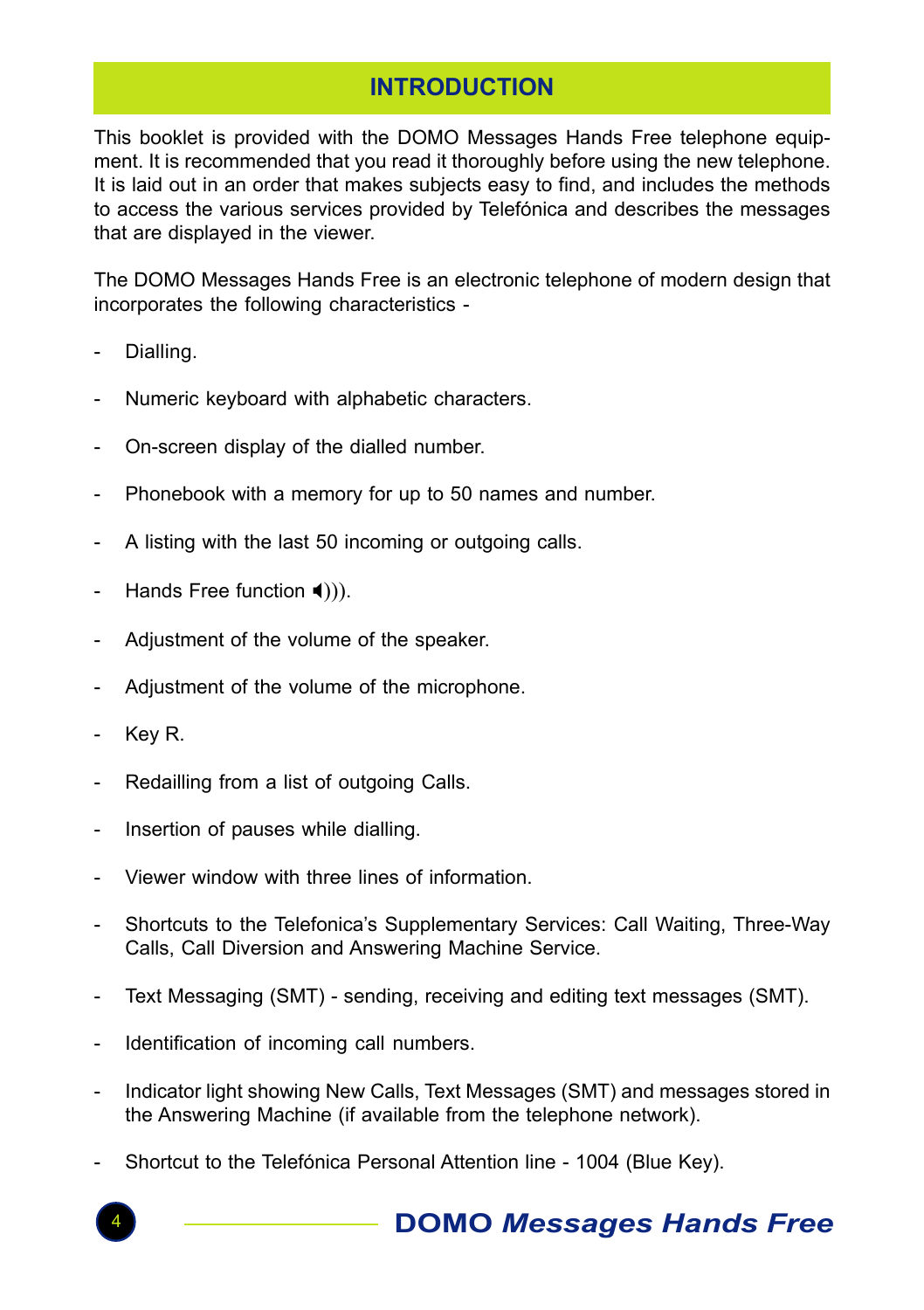Shortcut to the European Emergency number - 112 (Red Key).

Shortcut to the Telefónica Operator - 1077 (Green Key).

Mute Function, with optical warning.

Activation / Deactivation of the 1077 Code.

All services available using one telephone line.

Reception capsule giving help to people with hearing difficulties.

Handset assessories such as line cords.

Installation possible during evenings.

Real-time clock.

Selection of three melodies and two-tone levels.

The DOMO Messages Hands Free comes with -

The Telephone.

The Handset.

Spiral cord for handset/base.

Line cord.

User Manual with guarantee card and Quick Guide of Use.

#### NOTE:

To be able to use the Identification of Calls option and other Supplementary Services that are offered with the DOMO Messages Hands Free telephone, it is necessary to have made a request for those services from Telefónica.

To send or to receive text messages, it will be necessary to activate the service according to instructions in section 12 of this manual - SERVICE OF MESSAGES OF TEXT (SMT). Keep in mind that it is necessary to have requested the Identification of Calls Service.

#### IMPORTANT NOTICE:

To connect two or more handsets for using messages, use DIFFERENT EXTENSION, read details on Extensions on page 27.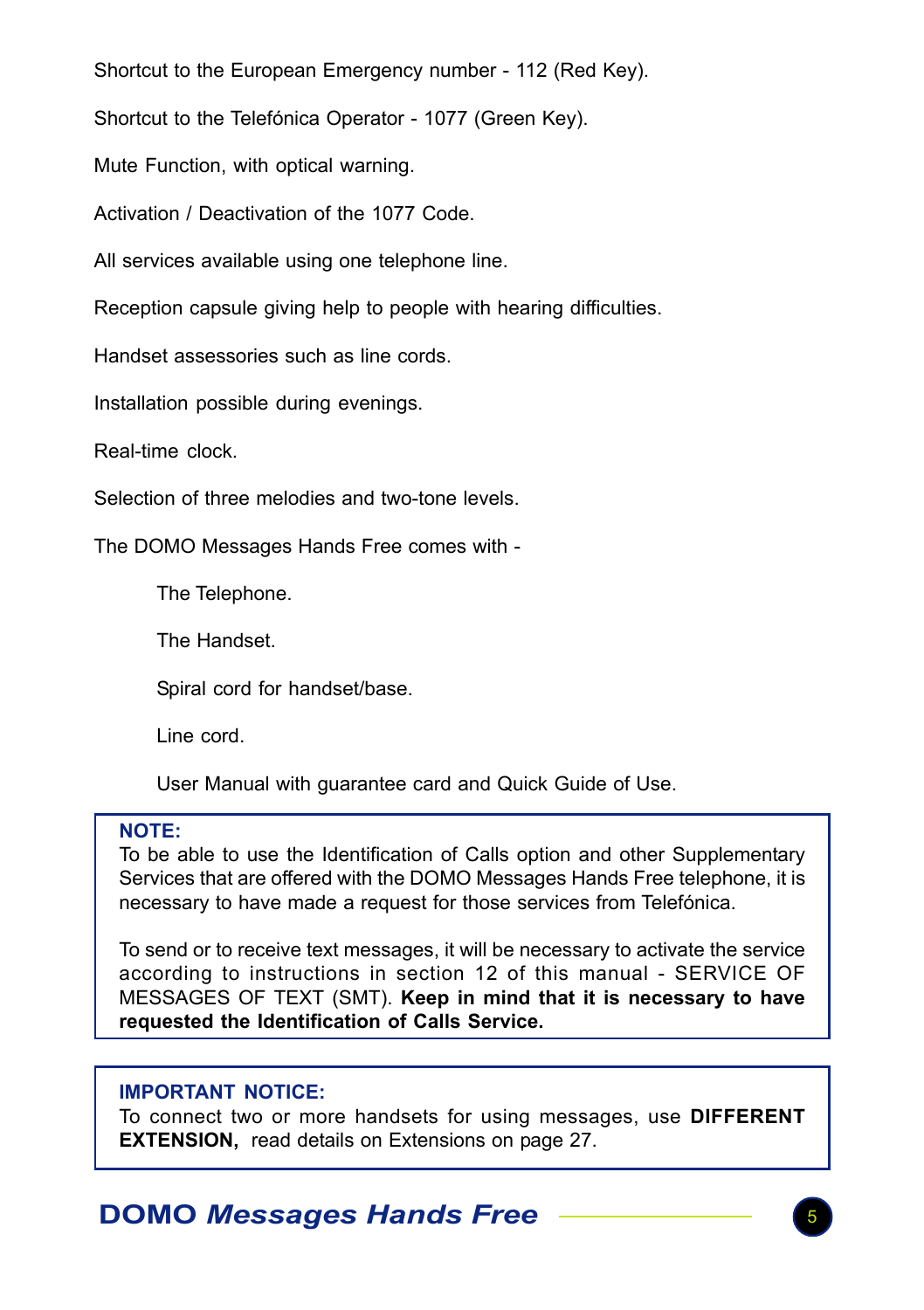## **INSTALLATION**

Installing DOMO Telephone and connecting it to a landline.



This telephone should only be connected to<br>lines that have Multifrequency.

| <b>Connection of</b><br>cord to the<br>handset | Connect the longest end into the<br>telephone base and the other end in<br>the hand piece as shown in the figure.                                             |                 |
|------------------------------------------------|---------------------------------------------------------------------------------------------------------------------------------------------------------------|-----------------|
| <b>Connecting the</b><br>telephone line        | Connect the end of the input cable to<br>the apparatus and the other end into<br>the socket of the phone plug.                                                |                 |
| <b>Assembly of</b><br>base stand               | If you need to increase the apparatus<br>inclination on the table, insert the base<br>support bar into the apparatus and<br>press until it clicks into place. |                 |
|                                                | Adjust the cables under the apparatus<br>to 'exit' in the best direction.                                                                                     |                 |
| <b>Assembly of</b>                             | Fix a base support (optional) for wall<br>assembly, if necessary.                                                                                             |                 |
| hand piece                                     | Use the template provided with the<br>base support, to mark the two holes<br>to be drilled in the wall.                                                       |                 |
|                                                | Connect the cable of external line in<br>the screws located inside base.                                                                                      | 777777777777777 |
|                                                | Connect the cable of telephone line in<br>the connector so it is housed internally.                                                                           |                 |
|                                                | Wind up surplus in the flukes as shown<br>in the figure.                                                                                                      |                 |







![](_page_5_Picture_8.jpeg)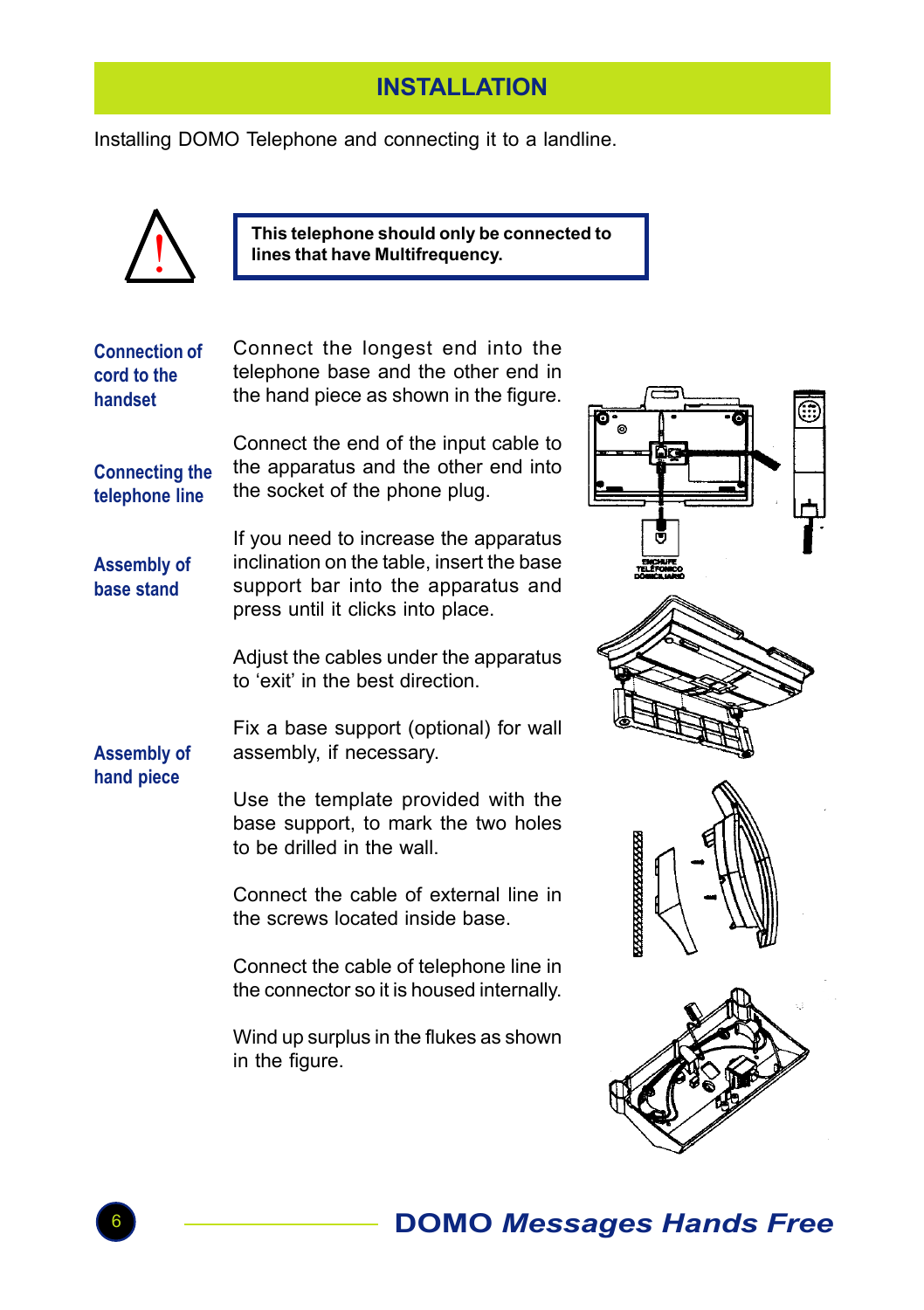So that the handset stays in place when the apparatus is hung on a wall, it is necessary to take remove and rotate the piece of assembly as shown in the figure..

![](_page_6_Picture_1.jpeg)

## TELEPHONE SETTING

Once connected to the telephone line, you may need to change phone settings to suit your own requirements. You can change the ringtone and volume of the bell, adjust the viewer contrast, to program the hour and date, to activate or disable the tones of confirmation, validation and error, and to select the Code of Operator of Telefónica.

These adjustments are carried out with the telephone handset down and by pressing the Marcar/Menú key (21) repeated times until selected function is displayed in the viewer.

| <b>Selection of</b><br>the melody<br>tones | Press the <b>Marcar/Menú</b> key (21) until<br>the message appears in the viewer.                                                          | CAMBIO RING: T                                               |
|--------------------------------------------|--------------------------------------------------------------------------------------------------------------------------------------------|--------------------------------------------------------------|
|                                            | With the keys cursor $\mathcal{N}$ (20) one of<br>the three available ring tones can be<br>selected and will be heard during<br>selection. |                                                              |
|                                            | Press Desactivar/Salir (4) when<br>selection is complete.                                                                                  |                                                              |
| <b>Selection</b><br>bell level<br>sound    | Press the key <b>Marcar/Menú</b> (21), un-<br>til the Timbre option is shown in the<br>viewer.                                             |                                                              |
|                                            | With the keys $\mathbb{A}\mathcal{V}$ (20), select high<br>level or low level of sound. In the viewer                                      | TIMBRE: $\Psi$ HIGH $\spadesuit$                             |
|                                            | the selected level will be shown as a<br>message, and with an Black bell icon<br>(high) or half Black bell (low).                          | <b>TIMBRE:</b> $\mathbf{\nabla}$ LOW $\mathbf{\hat{\wedge}}$ |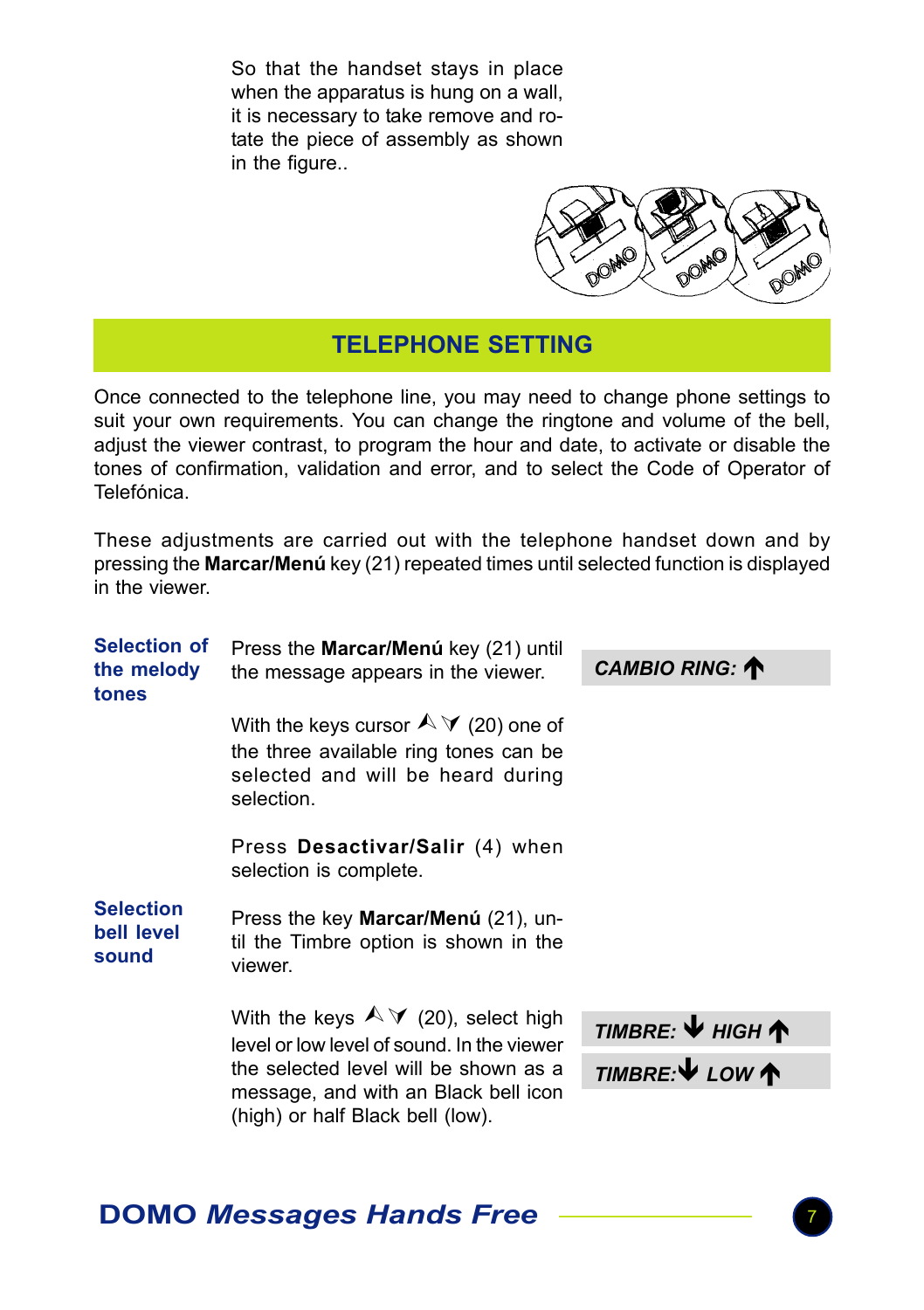|                                                      | Press Desactivar/Salir (4) to return<br>to the normal display.                                                                                                                                                  |                        |  |  |
|------------------------------------------------------|-----------------------------------------------------------------------------------------------------------------------------------------------------------------------------------------------------------------|------------------------|--|--|
| <b>Adjusting</b><br>the contrast<br>of the<br>viewer | Press the Marcar/Menú key (21) un-<br>til the message appears in the viewer.                                                                                                                                    | CONTRAST. 13           |  |  |
|                                                      | Press the $\triangle \blacktriangledown$ keys (20) to increase<br>or decrease the contrast. The level<br>selected will be shown in the viewer.                                                                  |                        |  |  |
| <b>Setting the</b><br>hour and                       | Press the <b>Desactivar/Salir</b> key (4) to<br>return to the normal display.                                                                                                                                   | <b>HORA/FEC PULSE.</b> |  |  |
| dates                                                | Press the Marcar/Menú key (21)<br>again until PULSE HORA/FEC. Is dis-<br>played.                                                                                                                                |                        |  |  |
|                                                      | With the handset down adjust the hour<br>and date by typing them directly into<br>the keyboard. If you make a mistake,<br>use the Borrar key (17) to Erase.                                                     |                        |  |  |
|                                                      | For example, if the hour and date is<br>the 20th, of November and 2:11am.<br>type: 20100211.                                                                                                                    | <b>HORA/FEC PULSE.</b> |  |  |
|                                                      | Once the last digit of the date has been<br>typed, the new hour and date will be<br>displayed in the viewer. If the process<br>is not completed, the previous and<br>date will remain displayed.                |                        |  |  |
|                                                      | After finishing this operation, you will<br>be able to select the next option by<br>pressing the Marcar/Menú (21) key<br>again, or return to the normal display<br>by pressing the Desactivar/Salir key<br>(4). |                        |  |  |
|                                                      | Remember, if you have the caller<br>Identification service enabled, when<br>receiving a call, the hour and date<br>display will be adjusted automatically.                                                      |                        |  |  |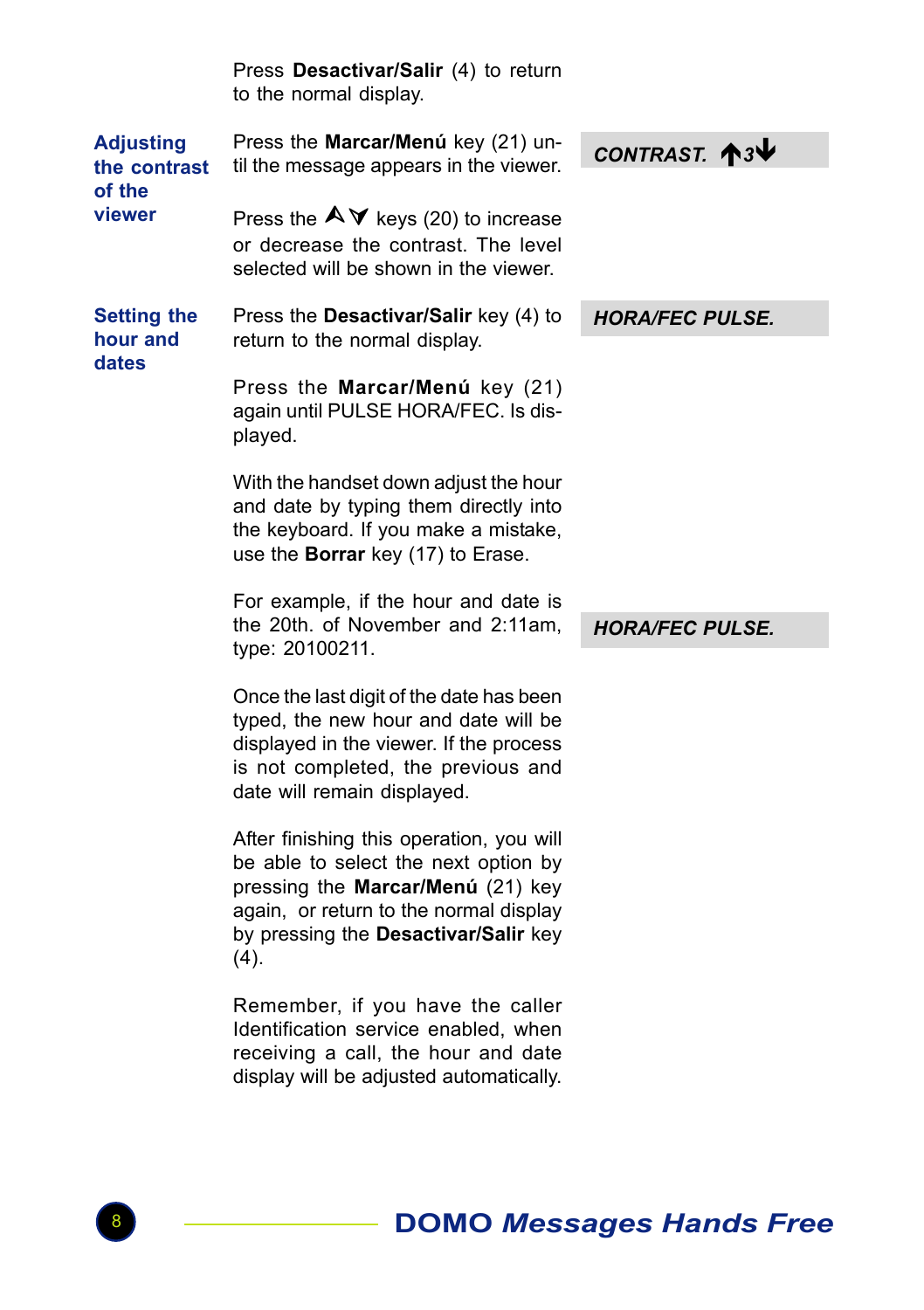| <b>Tone</b><br>confirma-<br>tion of a<br>pressed key | This Menu option lets you activate or<br>deactivate the beep tone, which<br>sounds when you press a key.<br>Press the Marcar/Menú key (21) until<br>the viewer shows one of the following<br>messages. If the beep has already                 |                          |  |  |
|------------------------------------------------------|------------------------------------------------------------------------------------------------------------------------------------------------------------------------------------------------------------------------------------------------|--------------------------|--|--|
|                                                      | been activated, this message appears<br>in the viewer.                                                                                                                                                                                         | <b>SONIDOS TECLA: SI</b> |  |  |
|                                                      | If the beep has already been<br>deactivated, this message appears in<br>the viewer.                                                                                                                                                            | <b>SONIDOS TECLA: NO</b> |  |  |
|                                                      | Using the cursor keys $\land \forall$ (20) you<br>can activate or deactivate the beep.                                                                                                                                                         |                          |  |  |
|                                                      | Press the Desactivar/Salir key (4) to<br>return to the normal display in the<br>viewer.                                                                                                                                                        |                          |  |  |
| <b>Validation</b><br>and error<br>tones              | This Menu option allows you hear vali-<br>dation and error tones. The validation<br>tone is a long tone which indicates that<br>a function has been executed correctly.<br>If the operation was incorrect, three<br>short tones will be heard. |                          |  |  |
|                                                      | Press the Marcar/Menú key (21) until<br>the viewer shows one of the following<br>messages. If the validation and error<br>tones are activated, this message is<br>shown in the viewer.                                                         |                          |  |  |
|                                                      | If the tones are disabled, this message                                                                                                                                                                                                        | <b>SONIDOS V/E: SI</b>   |  |  |
|                                                      | is shown in the viewer.                                                                                                                                                                                                                        | <b>SONIDOSV/E: NO</b>    |  |  |
|                                                      | Using the cursor keys $\land \forall$ (20) you<br>can activate or deactivate the<br>validation and error tones.                                                                                                                                |                          |  |  |
|                                                      | Press the Desactivar/Salir key (4) to<br>return to the normal display in the<br>viewer.                                                                                                                                                        |                          |  |  |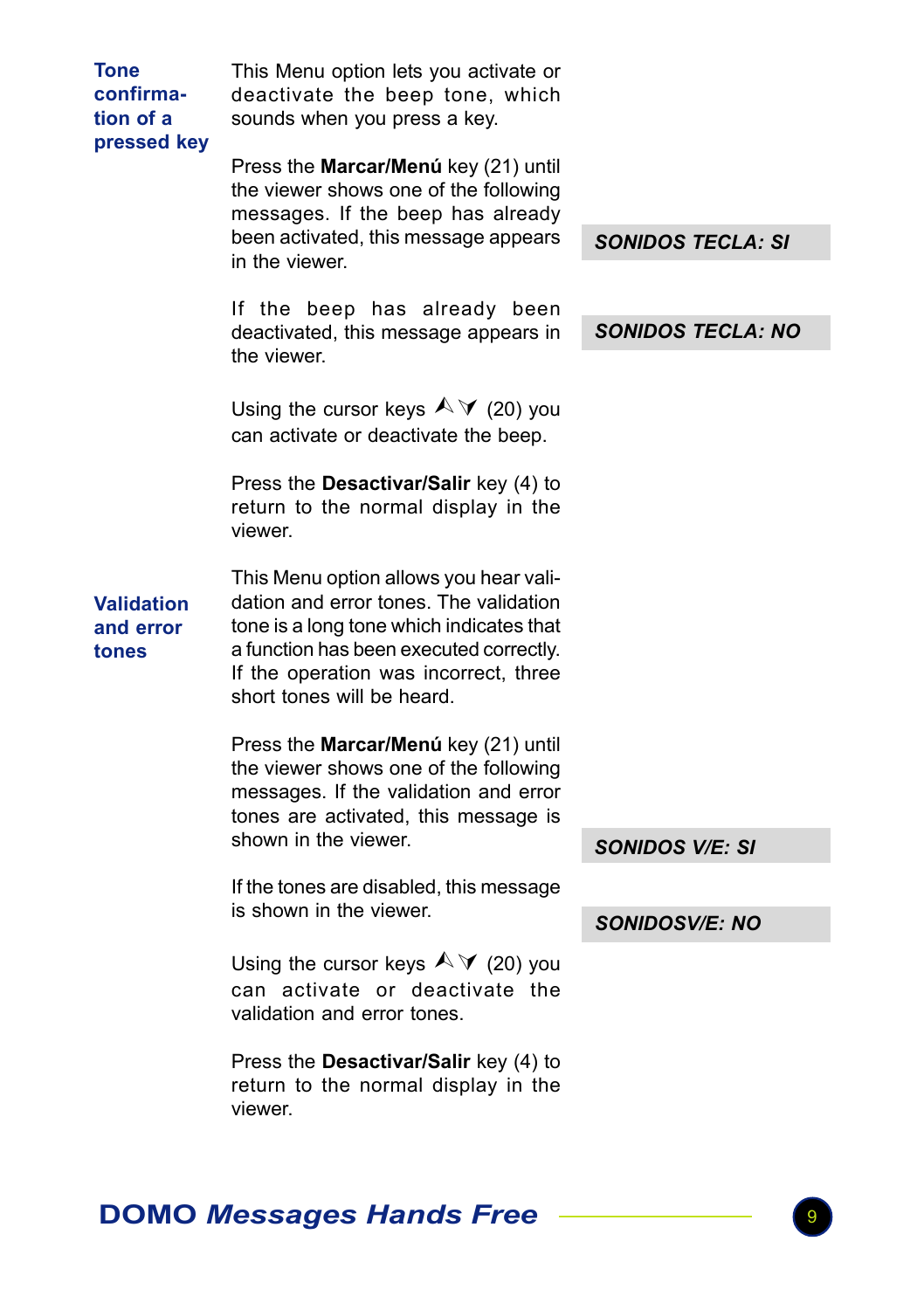| <b>Activation /</b><br>deactivation<br>of the 1077<br>code | Activating the 1077 code.                                                                                                                                   |                        |
|------------------------------------------------------------|-------------------------------------------------------------------------------------------------------------------------------------------------------------|------------------------|
|                                                            | This option is disabled when you<br>receive your DOMO telephone. This<br>means that the numbers of missed<br>calls, etc. cannot be viewed in the<br>viewer. |                        |
|                                                            | To activate, press the Marcar/Menú<br>key (21) until this message is dis-<br>played in the viewer -                                                         | <b>ACTIVAR 1077</b>    |
|                                                            | Type the sequence: *1077#-                                                                                                                                  |                        |
|                                                            |                                                                                                                                                             |                        |
|                                                            | In the viewer this message will appear<br>for 2 seconds -                                                                                                   | 1077 ACTIVO            |
|                                                            | If *1077# has not been typed correctly,<br>the viewer will display -                                                                                        | <b>ACTIVAR 1077</b>    |
|                                                            | You can abandon the programming by<br>pressing the key Desactivar/Salir (4),<br>in which case the configuration will not<br>have been changed.              |                        |
|                                                            | Deactivating the 1077 code.                                                                                                                                 |                        |
|                                                            | Press the Marcar/Menú key (21). If<br>the Code 1077 is already activated,<br>this message will be displayed in the<br>viewer.                               | <b>DESACTIVAR 1077</b> |
|                                                            | Type the sequence: $\#1077 \#$ .                                                                                                                            |                        |
|                                                            | In the viewer, this message will be<br>displayed for 2 seconds -                                                                                            | <b>1077 INACTIVO</b>   |
|                                                            | If #1077# has not been typed correctly,                                                                                                                     |                        |
|                                                            | the message in the viewer will show -                                                                                                                       | <b>DESACTIVAR 1077</b> |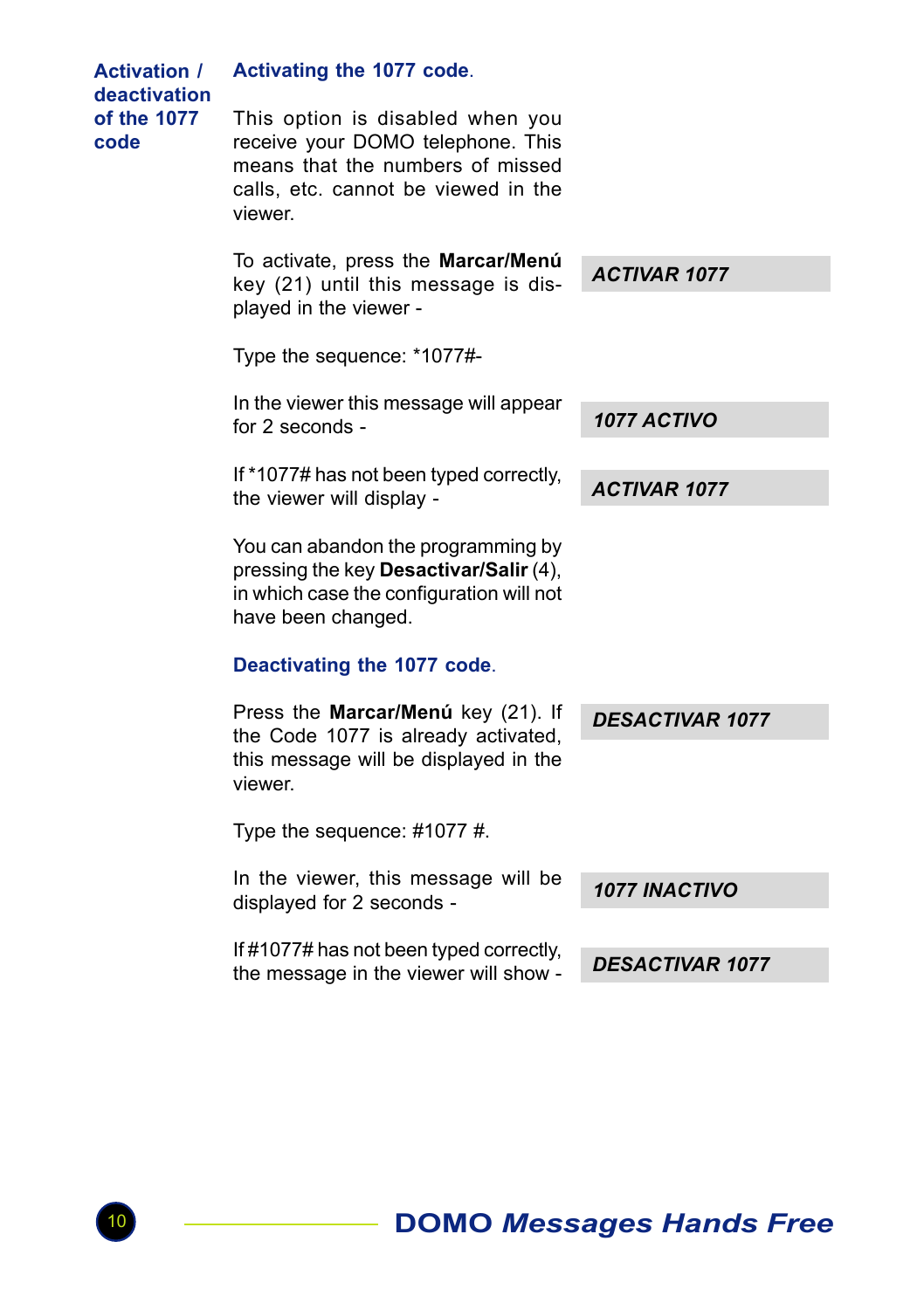## DIALLING

#### Dialling with the handset down or in hands free mode. **Dialling** Instructions

Pick up the hand piece or activate the hands free function. Wait for the dialling tone and then press the keys for the required telephone number. As you type, the numbers will be displayed in the viewer.

#### Dialling with the hands free function disabled.

Press the keys of required telephone number, which will be shown in the viewer as they are typed. To clear any number incorrectly typed, press the Borrar key (17).

To pick up the handset or activate the free hands function, and then listen for the dialling tone. Press the Marcar/ Menú key (21).

With any dialling type, the viewer will display the length of time of the call after the last digit has been typed.

You can zero the chronometer in any time by pressing the key to **Borrar** key (17). This chronometer doesn't show the real time of the duration of the call.

To stop dialling momentarily, press the Rellamada/Pausa (13) key. There will be a pause of 2 seconds. To pause during dialling

Transfer of calls to an extension (R/A-a key) If the DOME Messages Hands Free apparatus is connected to a switchboard, press the key R/A-a key (8) followed by the extension number to which the call has to be transferred.

![](_page_10_Figure_11.jpeg)

![](_page_10_Picture_12.jpeg)

![](_page_10_Figure_13.jpeg)

![](_page_10_Figure_14.jpeg)

![](_page_10_Figure_15.jpeg)

Pausa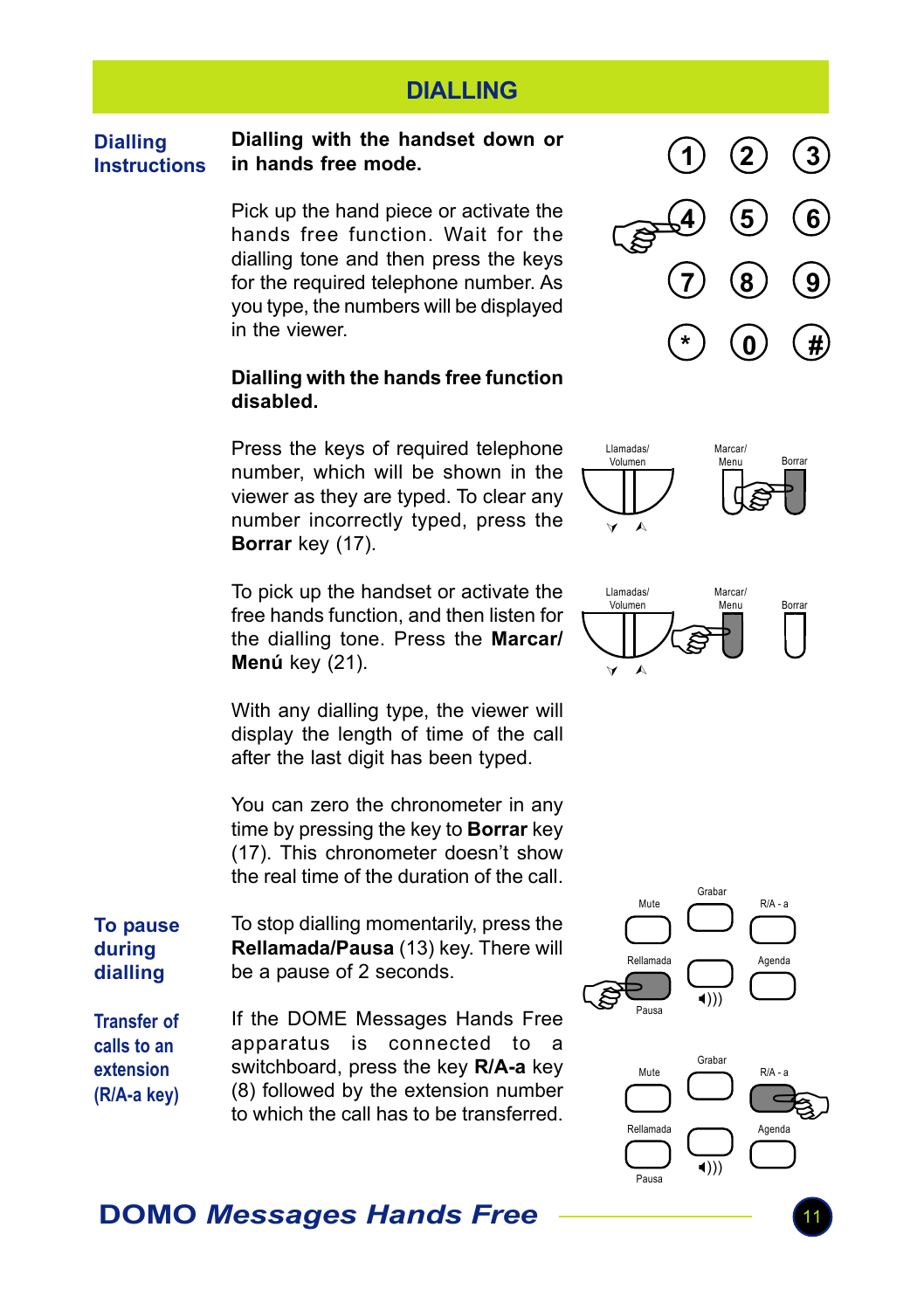**Automatic** This way of dialling is carried out without the necessity of using the numeric keyboard, so that with the handset not picked up, or with the activated or disabled hands free function, it provides three options. Dialling.

### Automatic Dialling from the Phonebook.

See information on storing names and numbers in the Phonebook in Chapter 5 of this manual.

### Automatic Dialling from list of previous callers.

The DOMO Messages Hands Free phone stores a chronologically list of calls in its memory. To view the stored numbers, do the following –

With the Handset down or picked up, or with the disabled or activated hands free function:

Press the Rellamada/Pausa (13) key.

![](_page_11_Picture_7.jpeg)

Use the cursors keys  $\mathbb{A}\mathbb{V}$  (20) to find the number to be called.

Once selected (you can put down the handset or use the hands free function), press the Marcar/Menú (21) key.

### Automatic Dialling from the List of Calls.

The DOMO Messages Hands Free has a list of the last 50 calls (incoming and outgoing) in chronological order. To initiate this list, make sure that you have ordered the caller Identification Service.

To automatically ring a number from the stored list, do the following -

![](_page_11_Picture_13.jpeg)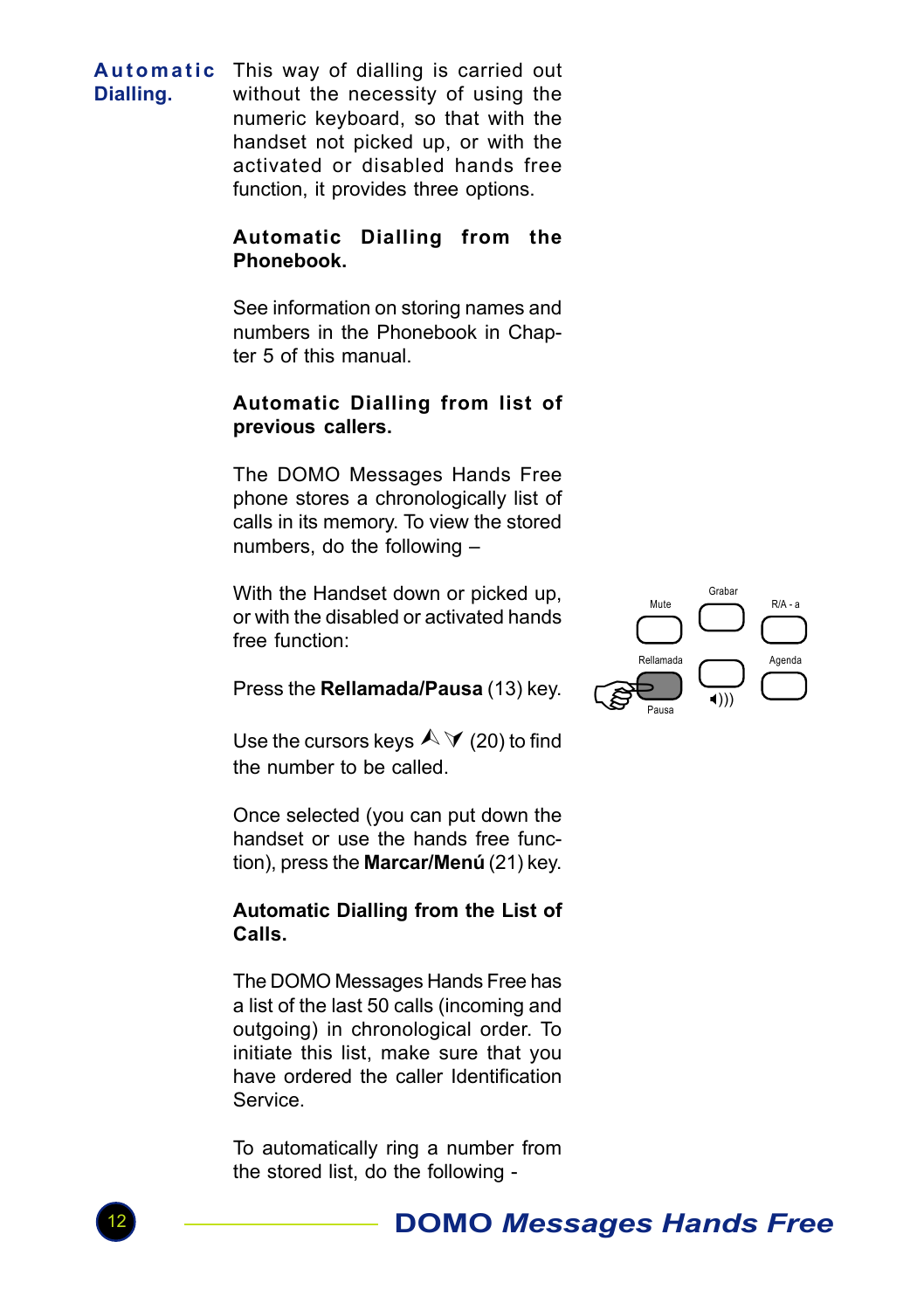- With the handset down or picked up, or with the disabled or activated hands free function :

Use the cursors  $\mathbb{A} \mathbb{V}$  (20) to select the number to wish to call.

 $0.8!$  WARINE ARAG

Once the number is selected (put down the handset, or activate the hands free function if you wish), press the **Marcar/** Menú key (21) to begin the call.

## USING THE PHONEBOOK

The Phonebook has a maximum capacity of 50 entries into which you can type numbers of up to 24 digits plus an associated name of 15 characters. Once entered, a number and the associated name will be stored in alphabetical order in the Phonebook.

| <b>Dialling</b><br>from the<br><b>Phonebook</b> | hands free function.                                                                                                         | You can make a Phonebook entry<br>during a conversation. This can be<br>done with the handset down or picked<br>up, or with the disabled or activated |                      |
|-------------------------------------------------|------------------------------------------------------------------------------------------------------------------------------|-------------------------------------------------------------------------------------------------------------------------------------------------------|----------------------|
|                                                 |                                                                                                                              | Press the <b>Grabar</b> key (10) and this<br>message will be shown in the viewer.                                                                     | <b>GRABAR NOMBRE</b> |
|                                                 |                                                                                                                              | A name is required for each entry as<br>each number is stored alphabetically.                                                                         |                      |
|                                                 |                                                                                                                              | Type the name (up to 15 characters)<br>using the letters on the numeric keys.                                                                         |                      |
|                                                 | characters and numbers -                                                                                                     | These keys offer the following                                                                                                                        | <b>FERNANDO ARAG</b> |
|                                                 | Key 1: 1. > 1i<br>Key 2: $ABC2"C$<br>$Key 3:$ $DE F 3$ $$$<br>Key 4: <b>GHI4</b> %<br>Key 5: $J$ K L 5 &<br>Key 6: M N N 0 6 | Key 7: PQR S 7<br>Key 8: TUV8?ü<br>Key 9: $W$ X Y Z 9 $\lambda$<br>$Key^*$ : $*$ + ; ) ( •<br>Key 0: $@_{-}$ ,'/o<br>$Key #: (Space \cup ) # :=$      |                      |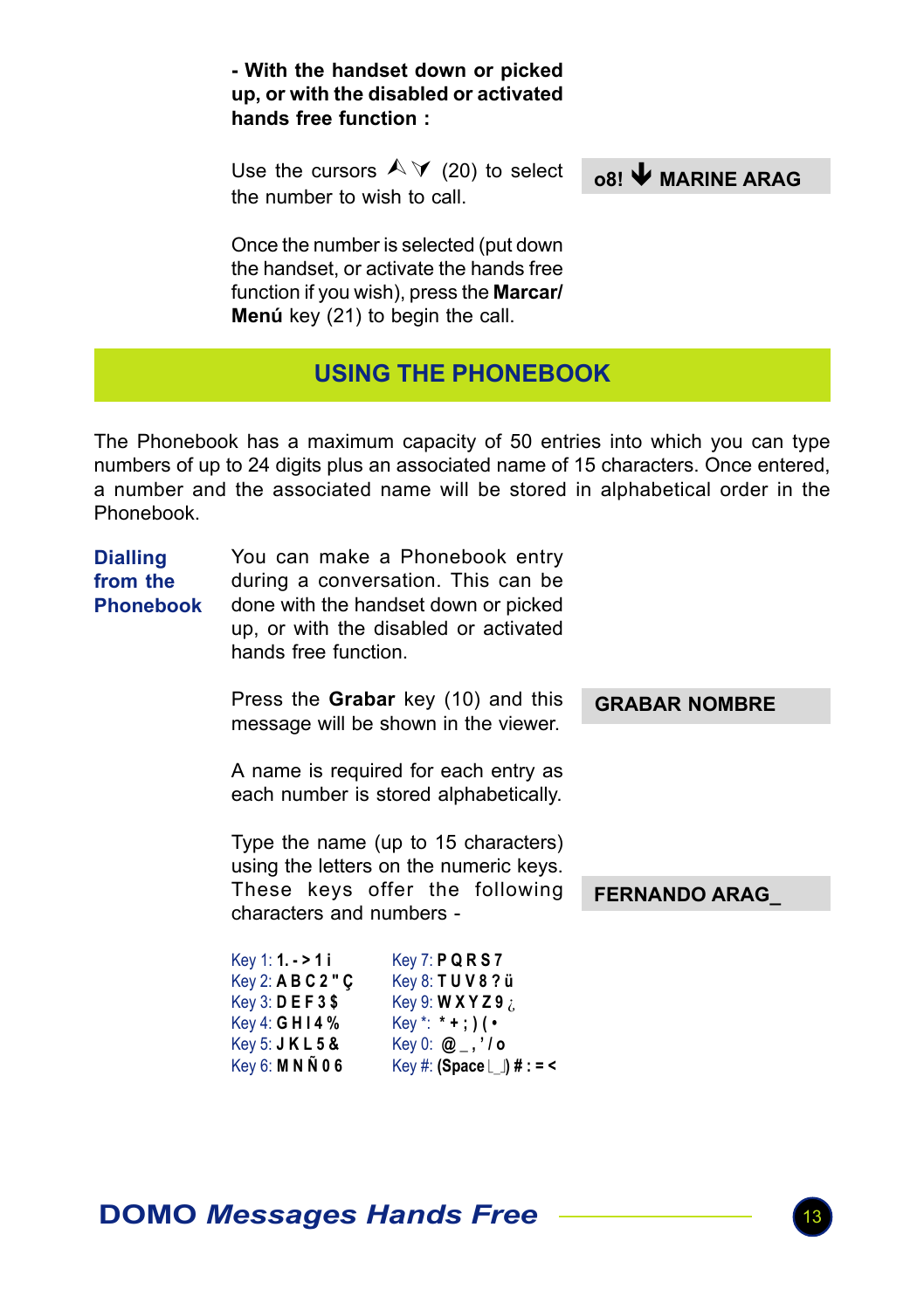|                                                            | For example, to enter the letter S,<br>press the 7 key quickly four times.                                                                                                                                  |                      |
|------------------------------------------------------------|-------------------------------------------------------------------------------------------------------------------------------------------------------------------------------------------------------------|----------------------|
|                                                            | Press the Grabar key (10) again to<br>record the name in the phonebook.<br>The viewer will display this message -                                                                                           | <b>GRABAR NUMERO</b> |
|                                                            | Enter the telephone number associ-<br>ated with the name in up to 24 digits.                                                                                                                                | 912397657            |
|                                                            | To conclude, press the <b>Grabar</b> key (10)<br>to record the number. The viewer dis-<br>play will now request the next name.                                                                              | GRABAR NOMBRE        |
| <b>Recording</b><br>of the<br>rellamada in<br>the calendar | If you need to, you can enter another<br>name and number using the previous<br>instructions. If you have no more to<br>be entered, press the Desactivar/Salir<br>key (4) to return to the normal display.   |                      |
|                                                            | With the handset down or picked up,<br>press the <b>Rellamada/Pausa</b> key (13).                                                                                                                           |                      |
|                                                            | Press the keys cursor $\land \lor$ (20) to<br>select the number that you want to<br>record in the Phonebook.                                                                                                |                      |
| <b>Recording</b><br>of the<br>rellamada in<br>the calendar | Press the Grabar key (I0) and the<br>viewer will display -                                                                                                                                                  | <b>GRABAR NUMERO</b> |
|                                                            | Type the name and press the <b>Grabar</b><br>key (I0). The telephone will store the<br>name and number.                                                                                                     | <b>MIGUEL</b>        |
|                                                            | With the handset down or picked up,<br>or the hands free function disabled or<br>activated, press the cursor keys $\land \lor$<br>(20) until you can see the number you<br>want to record in the Phonebook. |                      |
|                                                            | Press the Grabar key (I0) and in the<br>viewer this message will be displayed.                                                                                                                              | <b>GRABAR NOMBRE</b> |
|                                                            | Type the name and press the Grabar<br>key (I0). The telephone will store the<br>name and number.                                                                                                            |                      |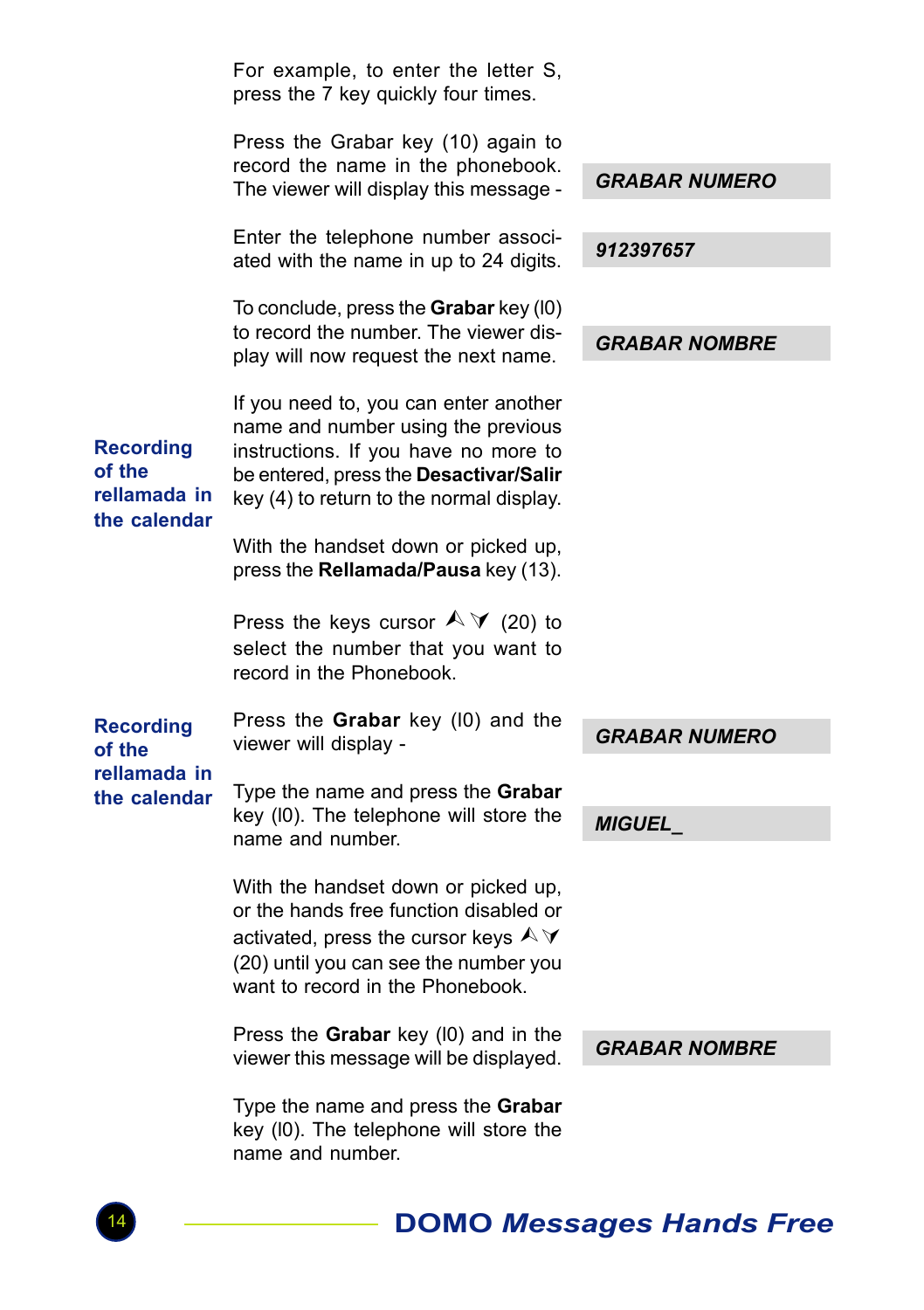If the stored number has a name associated with it, you can modify it by typing it again. To conclude it press Grabar key (I0).

#### Using the Phonebook

phonebook

Press the Agenda key (9).

Press the (7) key, which is the initial of the name you want to find, or several times, until in the viewer the first name is displayed. If there is more than one name starting with that letter, press the cursor keys  $\land$   $\lor$  (20) until it is found.

If the number shown has more than 15 digits, the symbols  $\leq$  will be displayed to indicate that there is additional information, which will be shown after 4 seconds.

On the third line of the viewer, the number of the alphabetical position in the phonebook, will be displayed.

You can abandon the operation at any time by pressing the Desactivar/Salir key (4).

With the Handset up or down, or the hands free function disabled or activated: Automatic dialling from the

Press the Agenda key (9).

Press the (7) key, which is the initial of the name you want to find, or several times, until in the viewer the first name is displayed. If there is more than one name starting with that letter, press the cursor keys  $\land \lor$  (20) until it is found.

× Ø 912397657234234 P:01

![](_page_14_Picture_11.jpeg)

![](_page_14_Figure_12.jpeg)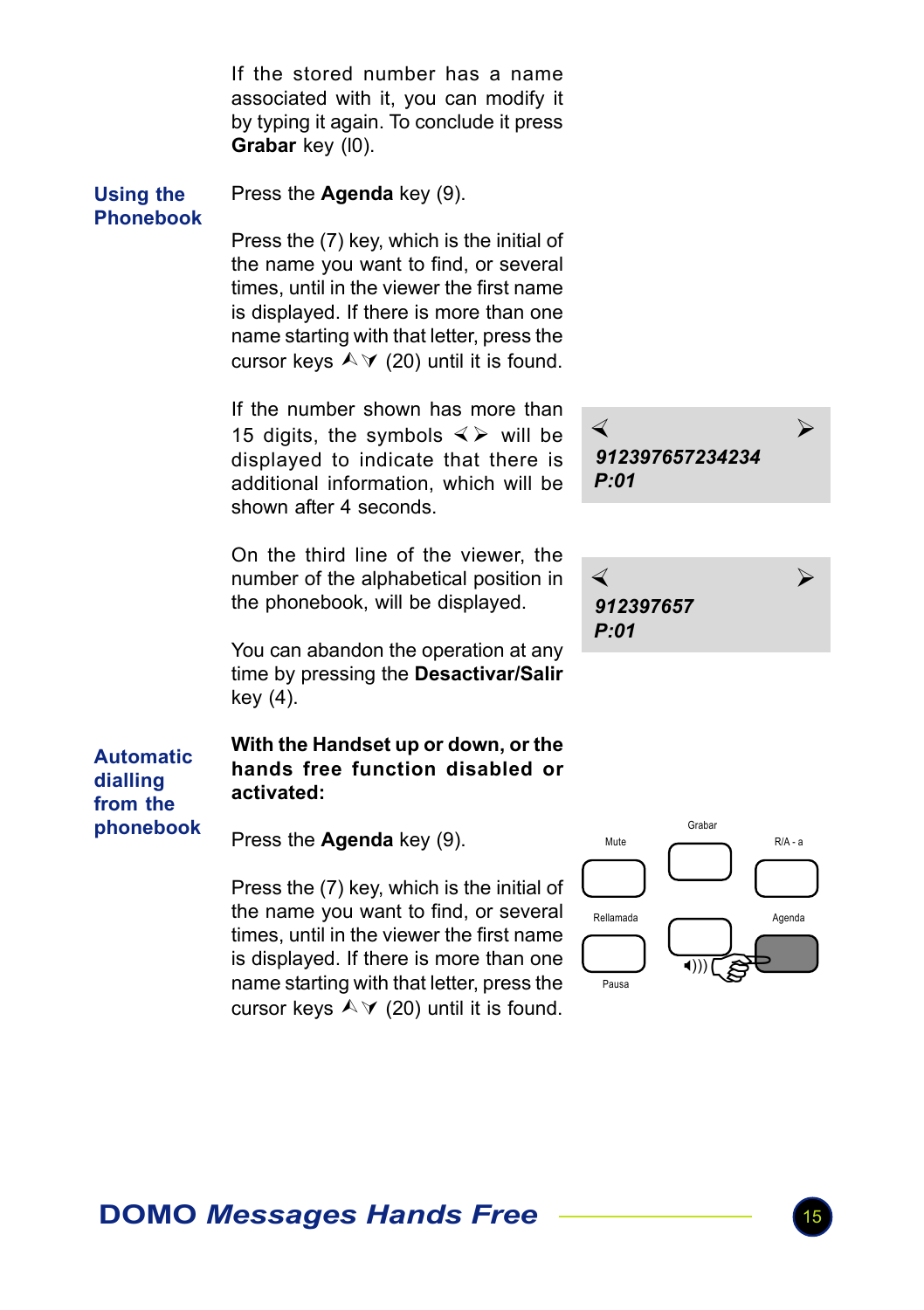Once the number is selected, put down the handset, or activate the hands free function, and press the Marcar/Menú key (21) and the number will be dialled.

Deleting a Phonebook entry

While looking at a Phonebook entry, pressing the Borrar key deletes that entry. In the viewer a request for confirmation to delete will be displayed.

CONFIRMAR CON #

Press the # key to confirm, or press Desactivar/Salir (4) to cancel.

## DIRECT SERVICES KEYS

| <b>Shortcut to</b><br>the<br><b>Telefónica</b><br>personal<br>attention<br>line (1004) | With the handset up or down and with<br>the hands free function activated,<br>listen for the dialling tone.<br>Press the Blue key (16).                      |                   |
|----------------------------------------------------------------------------------------|--------------------------------------------------------------------------------------------------------------------------------------------------------------|-------------------|
|                                                                                        | See the viewer display.                                                                                                                                      | <b>TELEFONICA</b> |
| <b>Access to</b><br>the<br><b>European</b>                                             | With the handset up or down and with<br>the hands free function activated,<br>listen for the dialling.                                                       |                   |
| emergency<br>number                                                                    | Press the Red key (19).                                                                                                                                      |                   |
|                                                                                        | See the viewer display.                                                                                                                                      | <b>EMERGENCIA</b> |
| <b>Shortcut to</b><br>the<br><b>Telefónica</b><br>operator                             | Dial the number of the Telefónica<br>service required and with the handset<br>up or down and the hands free function<br>activated, press the Green key (18). |                   |
| selection                                                                              | The number of the Telefónica service<br>required will be prefixed to the number                                                                              |                   |
|                                                                                        | you dialled and the call will be started.                                                                                                                    | 1077912397657     |
|                                                                                        |                                                                                                                                                              |                   |

![](_page_15_Picture_8.jpeg)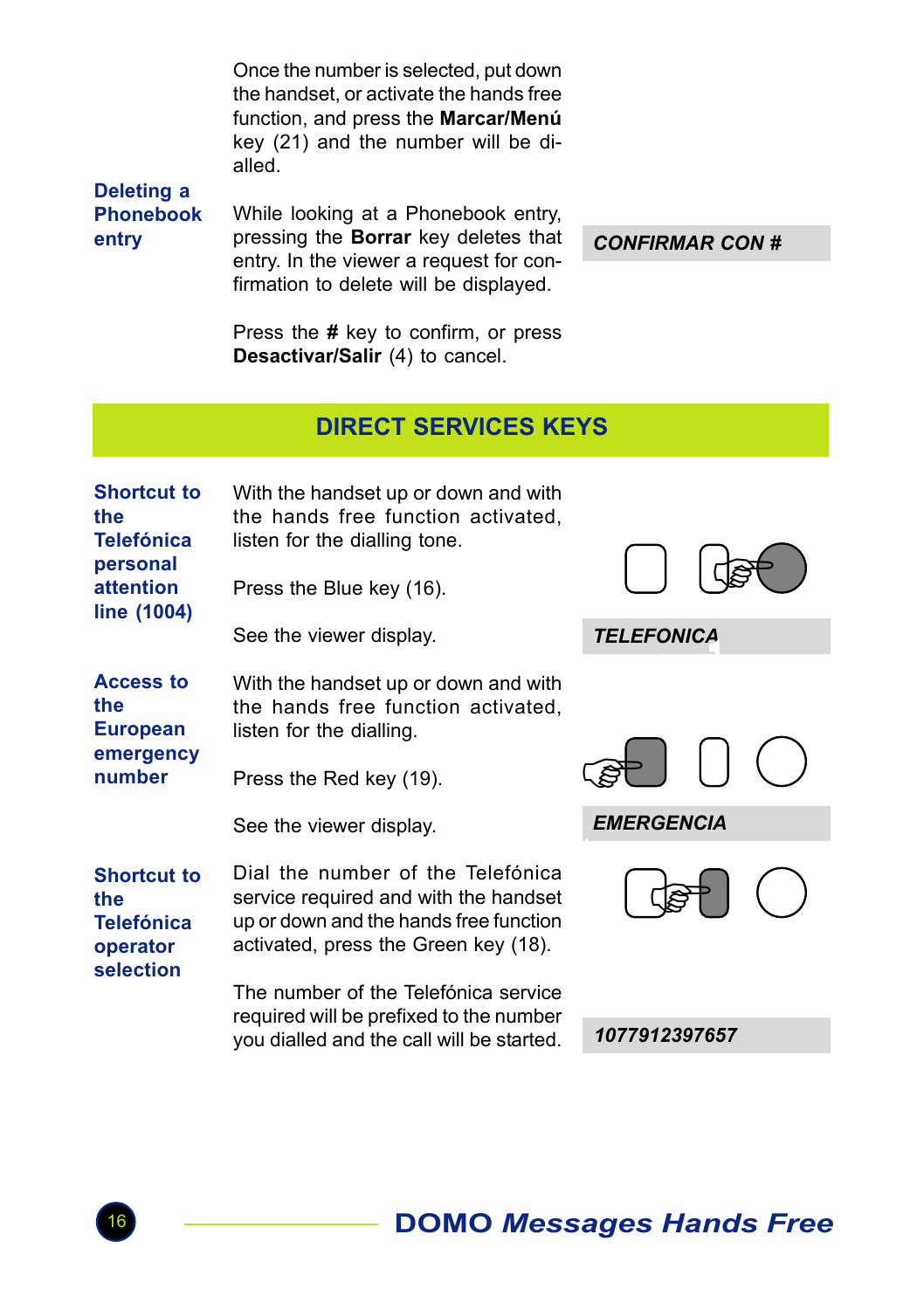You can also press the Green key (18) with the handset down, to dial the number, to pick up the handset or to activate the hands free function and to press the Marcar/Menú key (21).

If it begins to dail after you put down the handset in active hands free function, press the Green key (18) followed by the number.

**OPERADOR** 

## MUTE FUNCTION

During a call it is possible to turn off the sound to the speaker so that the speaker cannot listen to you. To activate it: Grabar

> Press the Mute key (14) during a conversation.

> In the viewer this message will be displayed.

The Red light will blink slowly.

To disable this function and recapture the conversation again, press the Mute key (14) again.

In the viewer this message will be displayed momentarily.

During the period while the Mute is activated, you can use any of the functions that you would normally carry out with the taken handset down or the active hands free function.

![](_page_16_Figure_11.jpeg)

MUTE INACTIVO

MUTE ACTIVO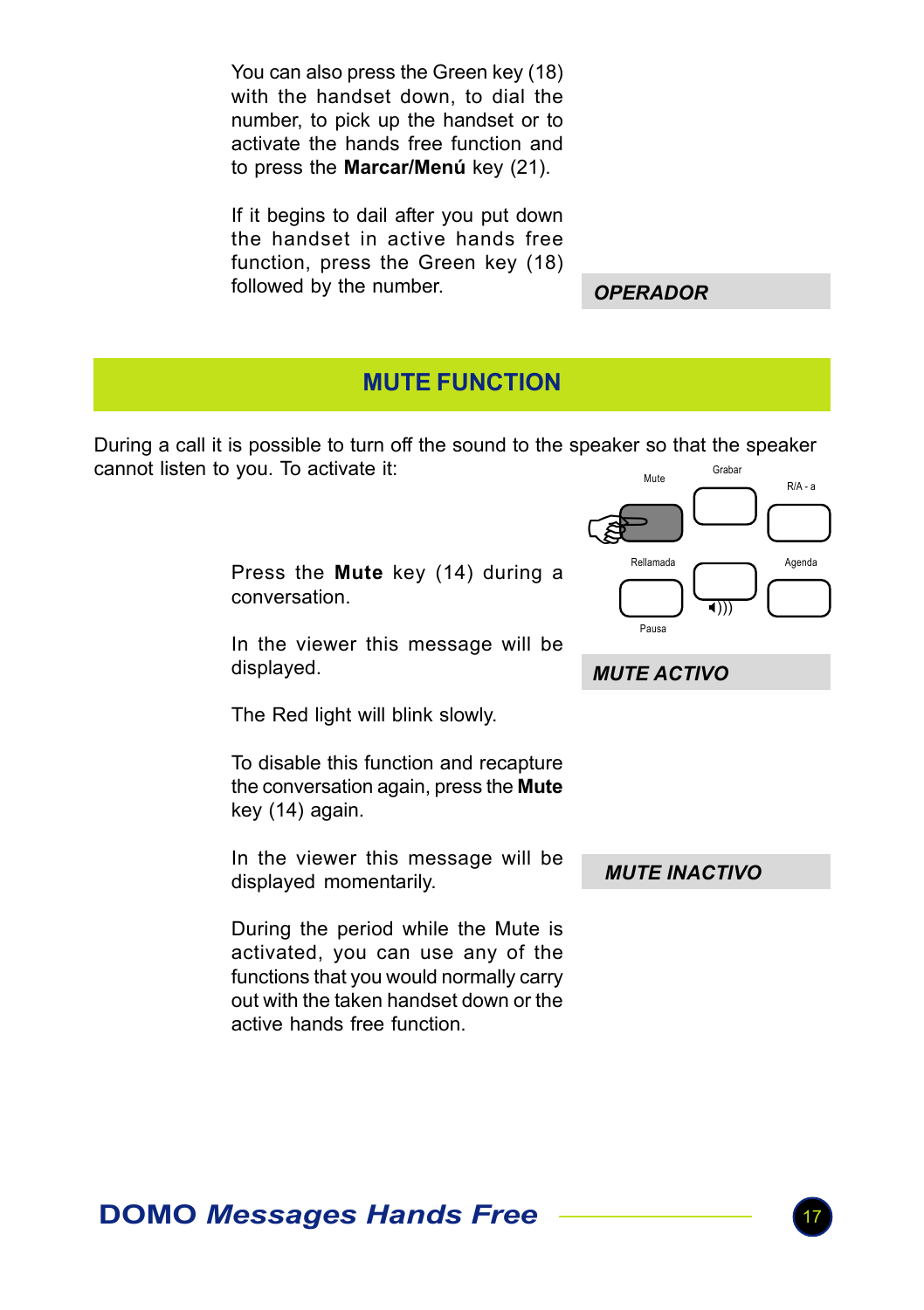## LISTENING TO A CALL

When a call is received, the sound will be that of the pre-selected tone and volume. At the same time the Red light will be blinking.

To enter into conversation with the caller, pick up the handset or activate the hands free function.

If you have requested the Caller Identification Service, you will see the telephone number of the person calling displayed in the viewer. For more information on this service, see Chapter 10.

## HANDS FREE FUNCTION

The DOMO Messages Hands Free phone incorporates a speaker (15) and a microphone (12) that allows you to speak and listen to the caller without having to pick up the handset. The  $\blacktriangleleft$ ))) key (11) will toggle this option between active and disabled.

All the functions of the phone will remain active during the conversation in the hands free way.

You can activate the hands free option by pressing the  $\blacktriangleleft$ ))) key (11) while the handset is operating in picked up mode. **Activation** of hands free mode

> The Red light shows the hands free mode is in operation, and you can communicate with the caller (to See remote 8) or begin a new call by means of the dialling procedures described previously (to See remote 4).

> tinue the same one in hands free mode,

If during hands free conversation it is necessary to pick up the handset, the viewer shows this message during the following seconds. If while maintaining a conversation using the handset, you want to con-**Changing** hands free mode during conversation

llamada<br>**Fransa** Grabar  $P/A$  -Mute Rellamada **Agenda** Agenda Pausa X)))

**MICROTEL FEONO** 

![](_page_17_Picture_13.jpeg)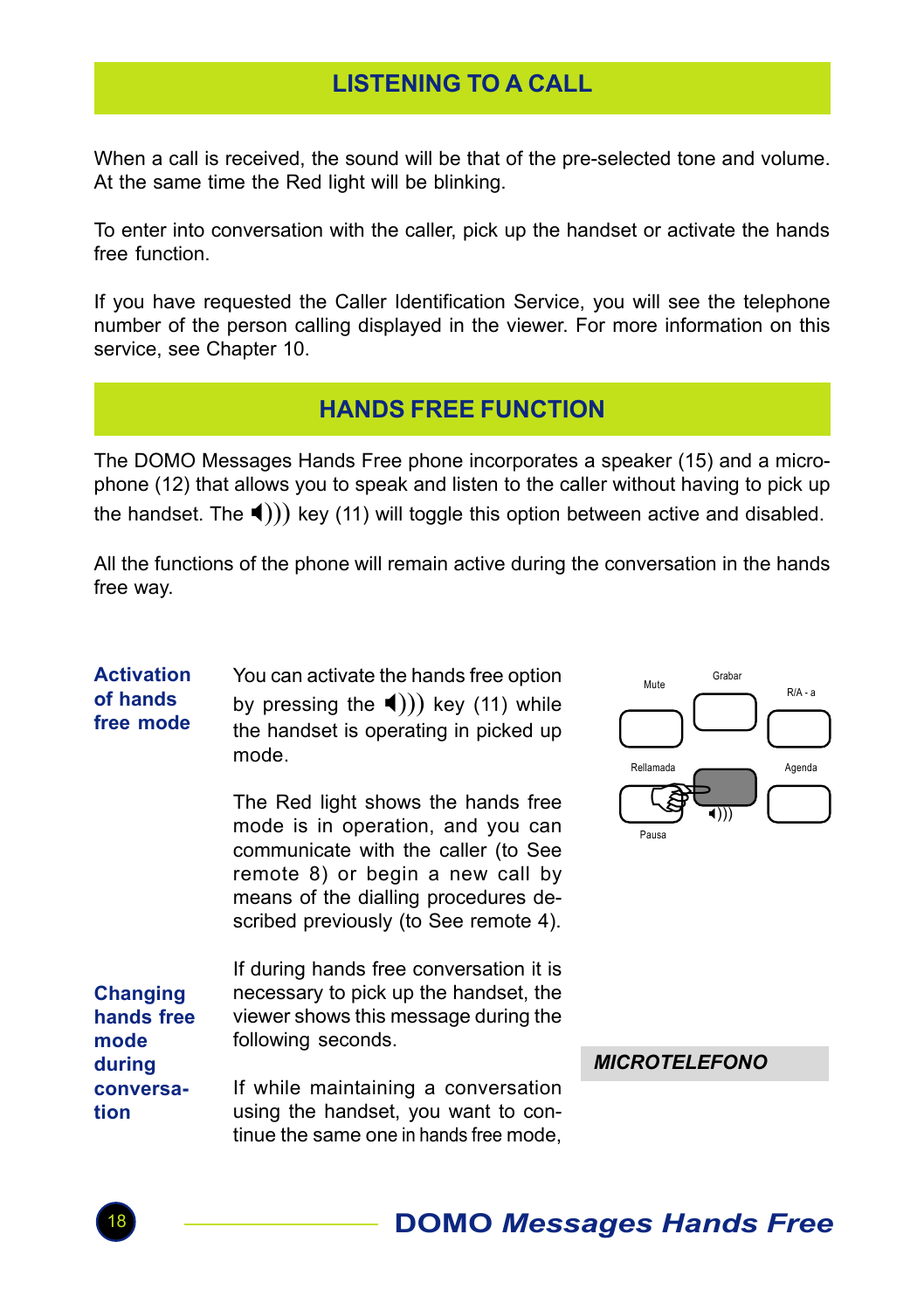press the  $\triangleleft$ ))) key (11). The handset is disabled and the conversation continues in the hands free mode. The viewer will display this message after a few seconds -

To return to using the handset, simply press the  $\blacktriangleleft$ ))) key again (11).

Deactivating the hands free mode while in conversation

While in the hands free mode, you can end your conversation by pressings the  $\blacktriangleleft$ ))) key (11). If however you are using the telephone with the handset picked up, you should press the  $\triangleleft$ ))) key (11). Either way, the indicator light will go out.

### **Adjusting** the volume of the speaker

During a conversation in hands free mode, you can adjust the volume of the speaker by pressing one of the cursor  $\triangle \forall$  keys (20) until in the viewer the message is displayed (Corresponding to the last level of recorded volume).

Next you can increase the volume by pressing the cursor  $\land$  key (20) or diminish the volume by pressing the cursor  $\forall$  key (20).

#### **Adjusting** the volume of the handset

During a conversation while using the handset, you can adjust the volume of the headphone. To do this press one of the cursor  $\land \lor$  keys (20) until this message is displayed in the viewer. (Corresponding to the last level of recorded volume),

Next you can increase the volume by pressing the cursor  $\land$  key (20) or diminish the volume by pressing the cursor  $\forall$  key (20).

You will notice that the volume adjustments of the speaker and headphone are set independently.

### MANOS LIBRES

![](_page_18_Figure_12.jpeg)

![](_page_18_Figure_13.jpeg)

### $\sqrt{(VOLUMEN: A 3)}$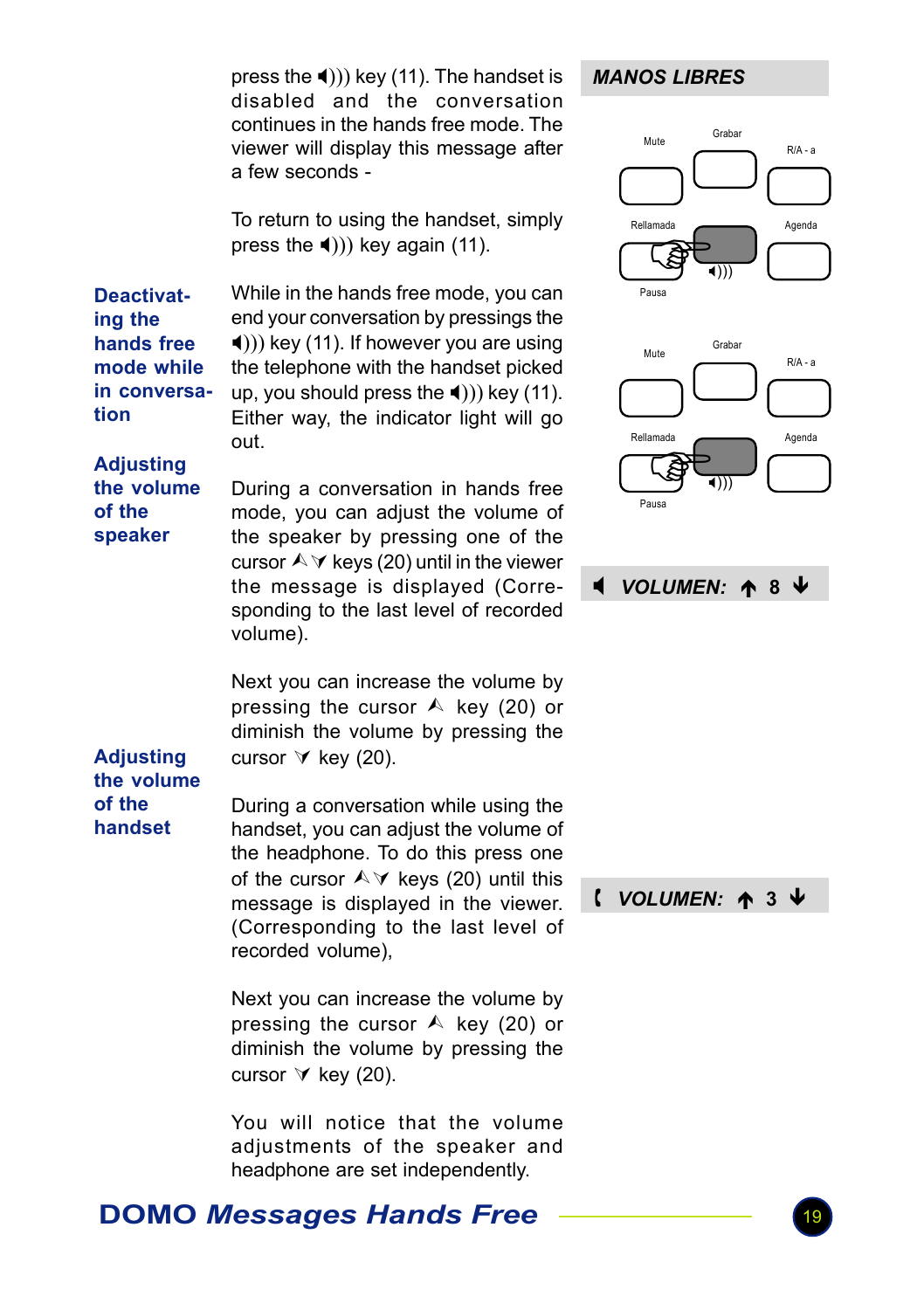## IDENTIFICATION OF CALL SERVICE

Requesting the Identification of Call service allows you to see in the viewer the callers number (or name). This number remains displayed before you answer the call and during it. It is necessary to have the Messages of Text (SMT) service activated.

> When receiving the call, the number of the caller is displayed.

912397657

If the caller's number coincides with one of those stored in the Phonebook, and there is an associate name with that number, the recorded name only will be displayed. When picking up the handset or using the hands free mode, the number associated with that name will be displayed. The hour and current date are also displayed, which can be viewed at a later time.

The number or name is displayed during the whole conversation, disappearing on hanging up the handset or disabling the hands free function, or if you carry out another operation on the phone during the conversation.

There may be a number of reasons for the information not to be displayed in the viewer. They could be -

- The caller doesn't want to be identified.
- The identity of the caller cannot be assertained (an example could be international calls).
- The call is made from a public telephone (from a different network).

Information in the viewer (when the indicator light is not lit)

With the handset picked up and with the hands free function disabled, the viewer displays the hour and date, the total number of stored calls (received and outgoing), the number of new received calls from the last time it was inspected, and the number of received calls that have been repeated.

 NUMERO PRIVADO N<sup>o</sup> NO DISPONIBLE

TELEF. PUBLICO

20:00 02 11 10 63

![](_page_19_Picture_15.jpeg)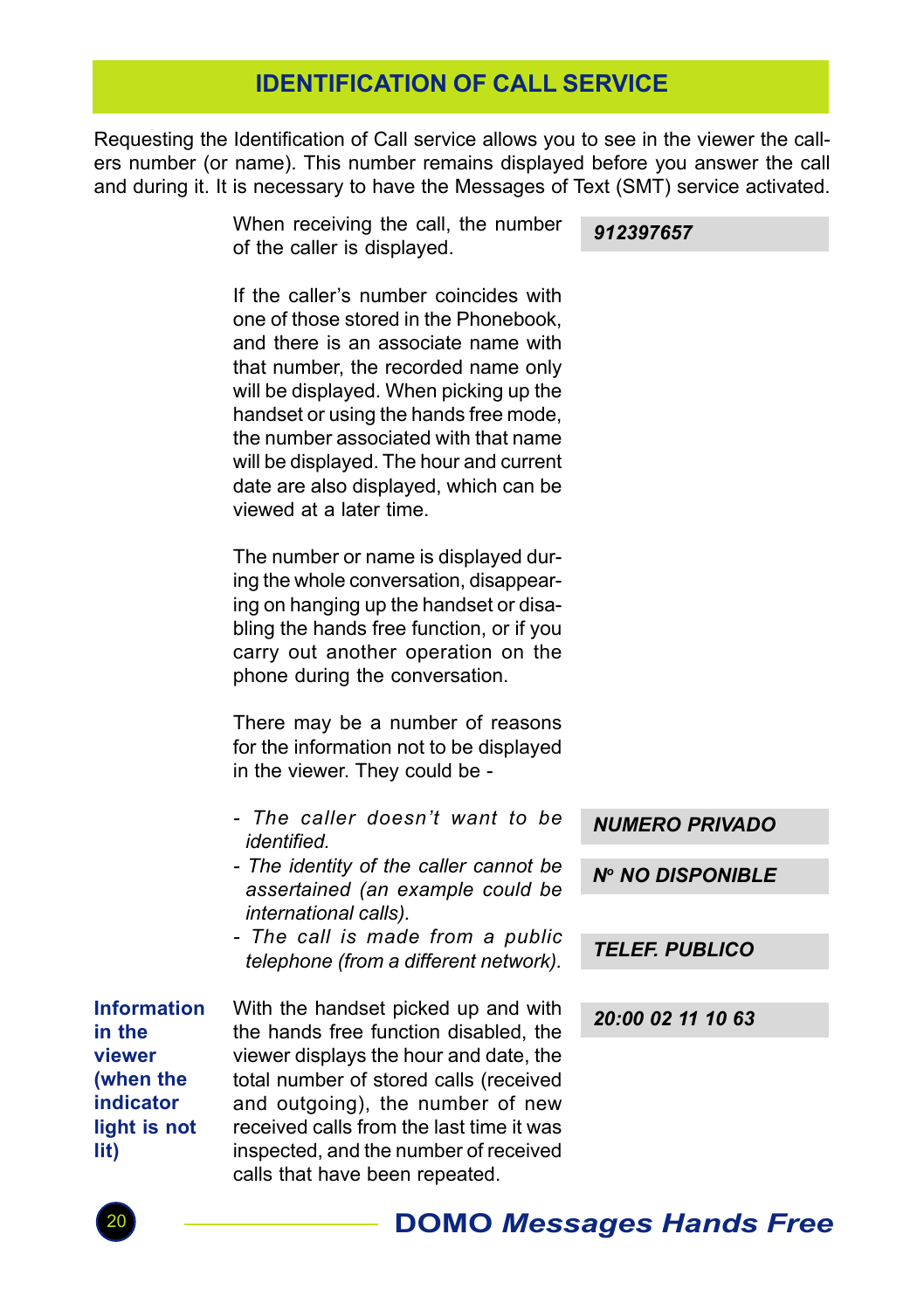|                                                   | When new calls are received the Red<br>indicator light will flash to indicate a<br>call is waiting to be answered.                                                     |   | Contestador Mensajes Desactivar  |
|---------------------------------------------------|------------------------------------------------------------------------------------------------------------------------------------------------------------------------|---|----------------------------------|
|                                                   | The indicator light will switch off<br>automatically when the call is<br>answered or the caller rings-off.                                                             | ⋇ | Salir<br>Aceptar                 |
|                                                   | The phone can store up to 50 calls<br>(received and outgoing) and it can<br>update them with the handset picked<br>up or with the hands free disabled or<br>activated. |   | LL.Espera<br>Desvio<br>LL.a Tres |
| <b>Viewing the</b><br>incoming<br>and<br>outgoing | Press the key $\land$ $\lor$ (20) to move<br>through the list of calls from the most<br>recent to the oldest or vice versa.                                            |   |                                  |
| calls.                                            | The viewer will display -                                                                                                                                              |   |                                  |
|                                                   | * On the first line is -                                                                                                                                               |   |                                  |
|                                                   |                                                                                                                                                                        |   |                                  |

- the record number in the list.
- if the call was outgoing or incoming, and if it is an assisted incoming call.
- Telephone number.

If the number coincides with one of those stored in the Phonebook and where there is an associate name, it will display the name first, and later the number after a few seconds.

If the number displayed is longer than that which will fit in the viewer, the symbols  $\leq$  or  $\geq$ , will be shown indicating that you can assess the remainder by using those keys.

![](_page_20_Figure_6.jpeg)

```
02! 917404119
```
 $02\sqrt{917404119}$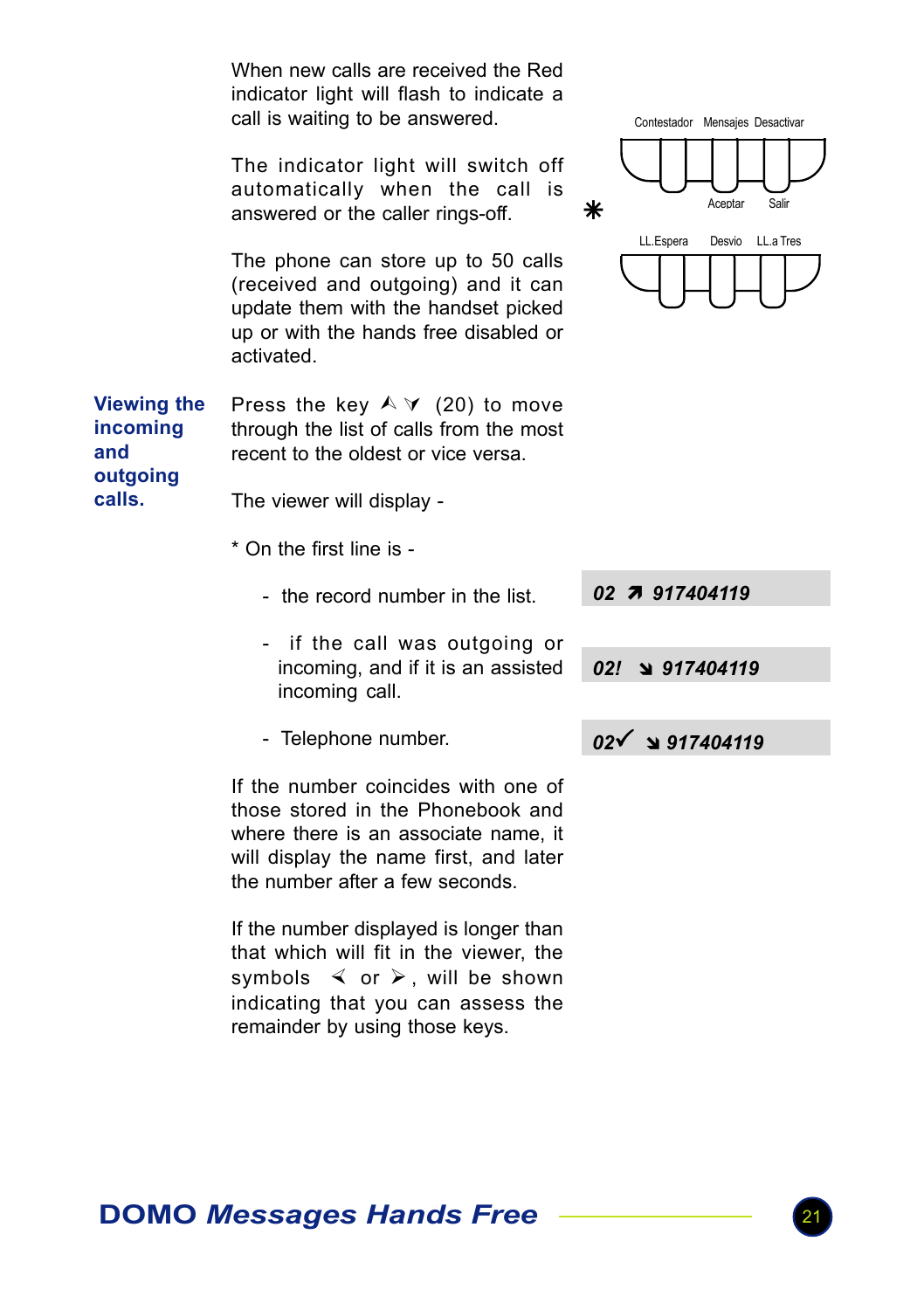On the second line of the viewer -

- Hours and dates (day and month) the time the call was received or a call was made.
- Indication of a repeated call.

If you want to make a call to any of the stored numbers with the handset picked up or in activate hands free function mode, press the Marcar/ Menú key (21).

The numbers on those that you have dialled or assisted calls, are shown with a tick symbol  $\checkmark$  to the right of the caller.

To return to the normal display, press the Desactivar/Salir key (4) followed by a  $\wedge$  or  $\vee$  key (20) and allow time for it to happen.

### **Deleting** Calls

Deleting Call records -

Whilst looking at the Call entries in the viewer, you can erase the current entry by pressing the Borrar key (17). It will be necessary to confirm the deletion of the entry by pressing the # key.

### Deleting all Call records -

With the handset picked up and hands free function disabled, press the Borrar key (17)

If call entries are not currently being viewed, and are not displayed in the viewer, confirmation is requested with the # key.

If you have not viewed all the received calls, you won't be able to erase them.

If you want to cancel the operation, press the Desactivar/Salir key (4).

 $01 \checkmark$  **N** FRANCISCO

**BORRANDO** 

LL. SIN REVISAR

CONFIRMAR CON #

![](_page_21_Picture_19.jpeg)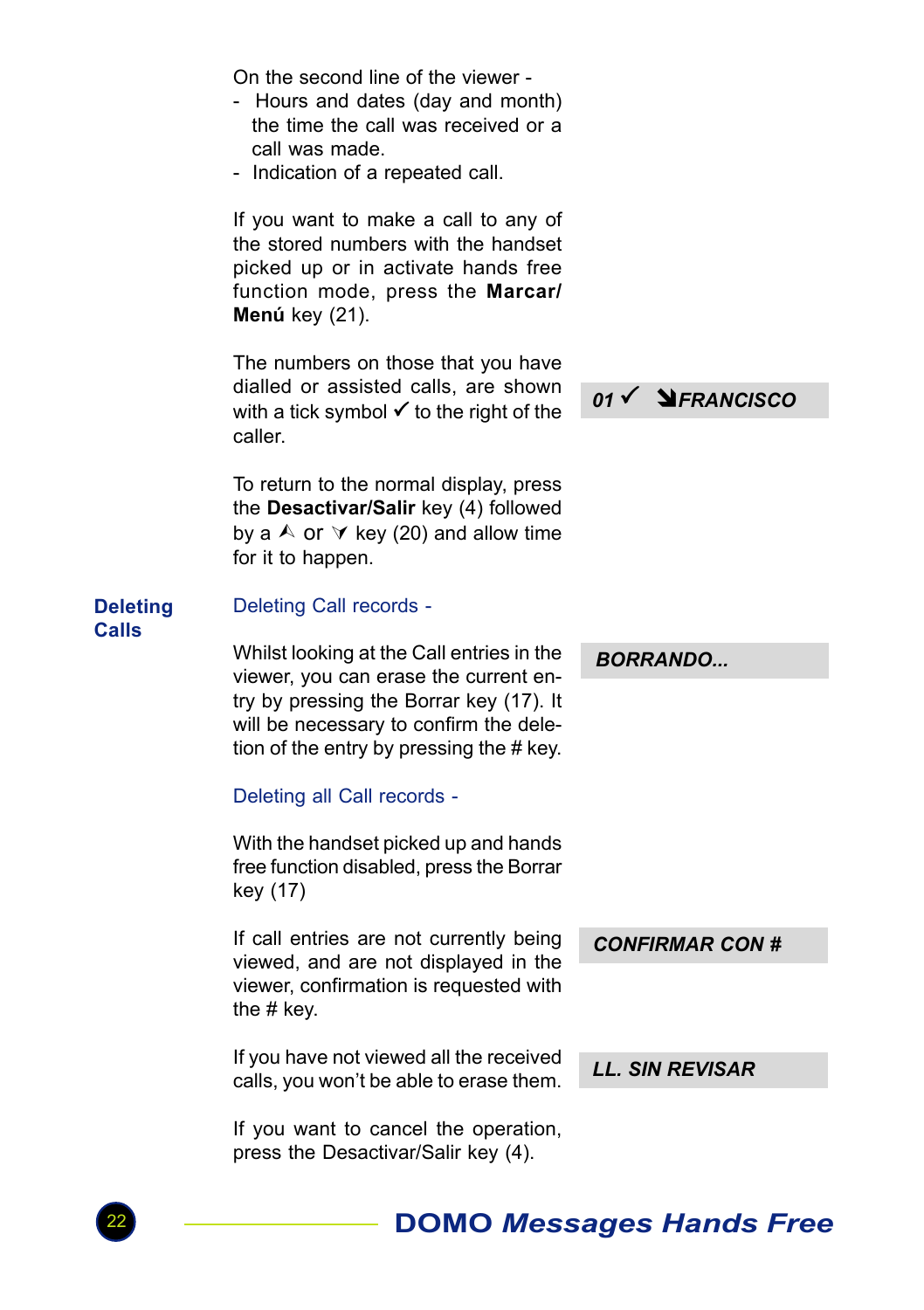| Make a                        |  | The procedure is described on |  |
|-------------------------------|--|-------------------------------|--|
| <b>Record in the</b> page 12. |  |                               |  |
| Phonebook                     |  |                               |  |
| from the list                 |  |                               |  |
| of received                   |  |                               |  |
| calls                         |  |                               |  |

SUPPLEMENTARY SERVICES

The following Supplementary Services have to be requested before they can become available.

| <b>Diverting</b><br><b>Incoming</b> | Activation                                                                                                                              |                          |
|-------------------------------------|-----------------------------------------------------------------------------------------------------------------------------------------|--------------------------|
| <b>Calls</b>                        | With the handset picked up or the                                                                                                       |                          |
|                                     | hands free function activated, press the<br>Desvio key (23).                                                                            | <b>PULSE No + DESVIO</b> |
|                                     | Type the number that is to receive your<br>diverted calls.                                                                              |                          |
|                                     | Press the <b>Desvio</b> key again (23).                                                                                                 | <b>PULSE No + DESVIO</b> |
|                                     | While the diversion number is acti-                                                                                                     |                          |
|                                     | vated, an icon will be displayed in the<br>viewer.                                                                                      | <b>Desvio</b>            |
|                                     |                                                                                                                                         |                          |
|                                     | When picking up the handset or in the<br>hands free mode, the number<br>displayed will be the one that the calls<br>have been diverted. |                          |
|                                     | While this service is activated, you<br>cannot receive Text Messages (SMT).                                                             |                          |
|                                     | <b>Deactivation</b>                                                                                                                     |                          |
|                                     | With the handset lifted or the hands<br>free function activated -                                                                       |                          |
|                                     | Press the <b>Desactivar/Salir</b> key (4).                                                                                              | <b>DESV. O CONTES?</b>   |
|                                     | Press the Desvio key (23).                                                                                                              | <b>DESVIO INACTIVO</b>   |
|                                     | The icon will cease to be displayed in<br>the viewer.                                                                                   |                          |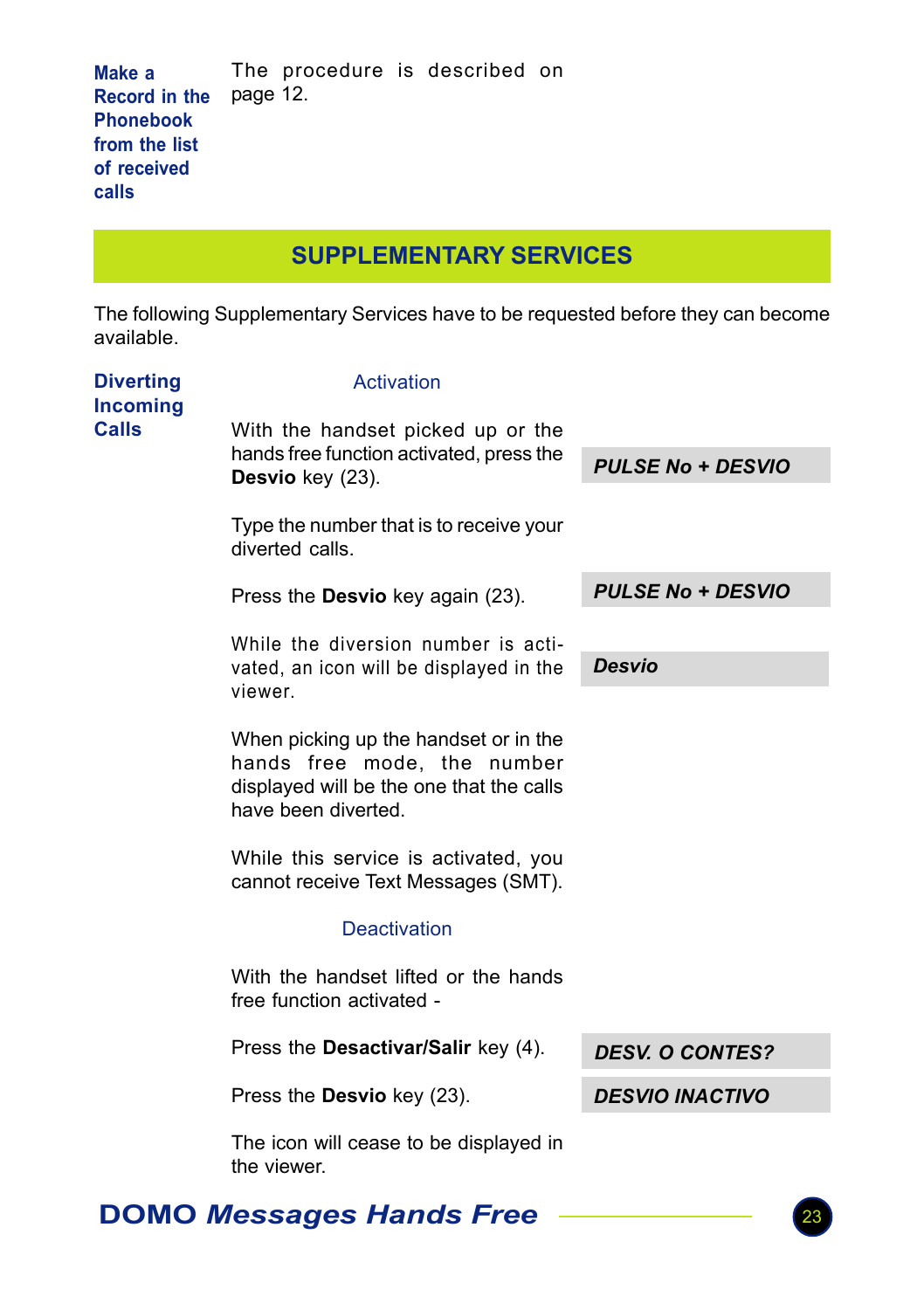IMPORTANT: The Redirect and Answering Machine can only be activated or deactivated from your own DOMO Hands Free telephone. If you attempt to activate and deactivate from different telephone or by means of the direct dialling codes of performance from a keyboard of the services, the telephone viewer will not indicate the correct situation of the service. Also if some failure of the telephone network takes place during the selection of these services, once again the viewer will not shown the correct situation.

#### To change the language of this service to English - see page 41.

| <b>ANSWERING</b><br><b>MACHINE</b><br><b>SERVICE</b>          | <b>Activation</b>                                                                                                                                        |                         |
|---------------------------------------------------------------|----------------------------------------------------------------------------------------------------------------------------------------------------------|-------------------------|
|                                                               | Pick up the handset or using the hands<br>free function -                                                                                                |                         |
|                                                               | Press the <b>Contestador</b> key (2).                                                                                                                    |                         |
|                                                               | The Answering Machine icon will be                                                                                                                       | 60                      |
|                                                               | displayed in the viewer.                                                                                                                                 | <b>CONTEST.ACTIVO</b>   |
|                                                               | <b>Desactivacion</b>                                                                                                                                     |                         |
|                                                               | Pick up the handset or using the hands<br>free function -                                                                                                |                         |
|                                                               | Press the <b>Desactivar/Salir</b> key (4).                                                                                                               | <b>DESV. O CONTES?</b>  |
|                                                               | Press the <b>Contestador</b> key (2).                                                                                                                    | <b>CONTES. INACTIVO</b> |
|                                                               | The Answer Machine icon will cease<br>to be displayed.                                                                                                   |                         |
| <b>ACCESSING</b><br>the<br><b>ANSWERING</b><br><b>MACHINE</b> | If you have received calls and<br>messages that were stored in the<br>Answering Machine, the indicator light<br>will be lit in the viewer and a suitable |                         |
|                                                               | message will be displayed (if the<br>telephone network provides one).                                                                                    | <b>MENSAJES VOZ</b>     |
|                                                               | To listen to messages -                                                                                                                                  |                         |
|                                                               | Pick up the handset or using the hands<br>free function, press the <b>Mensajes/</b><br>Aceptar key (3).                                                  |                         |
|                                                               | In the viewer this message appears -                                                                                                                     | <b>OIR MENSAJES</b>     |
|                                                               |                                                                                                                                                          |                         |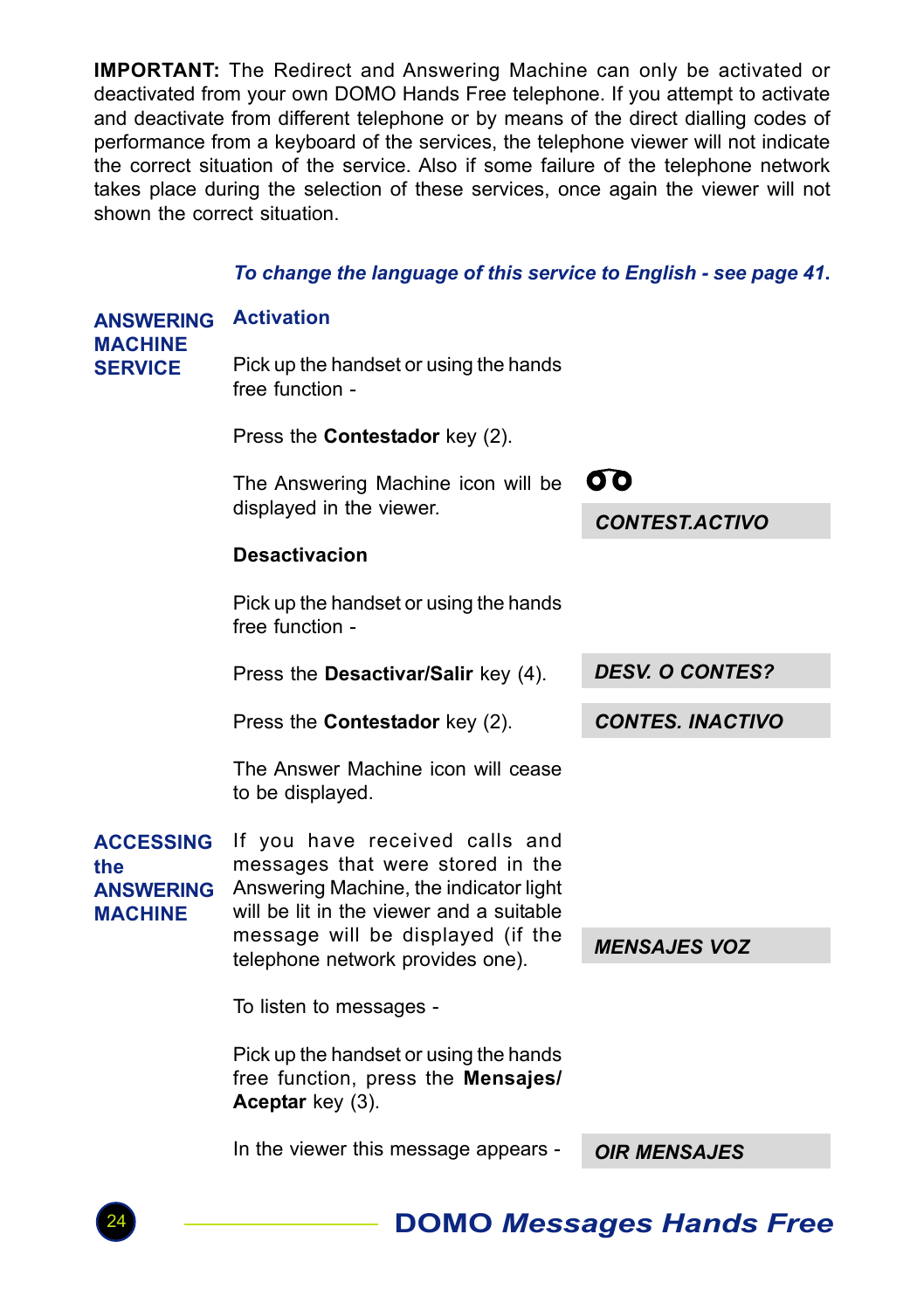|                                                    | The Indicator Light will switch off after<br>a certain time when a messages is<br>received from another telephone.                                                                                                                                                                     |                         |
|----------------------------------------------------|----------------------------------------------------------------------------------------------------------------------------------------------------------------------------------------------------------------------------------------------------------------------------------------|-------------------------|
| CALL<br><b>WAITING</b>                             | During a conversation you can receive<br>a second call. You will hear tones<br>superimposed over your conversation<br>and the viewer will display the callers<br>number (if available from the telephone<br>network<br>and<br>providing<br>Call<br>Identification has been requested). |                         |
|                                                    | To take the call $-$                                                                                                                                                                                                                                                                   |                         |
|                                                    | Press the LI Espera key (22). Wait a<br>moment.                                                                                                                                                                                                                                        |                         |
|                                                    | In the viewer this message will be<br>displayed,                                                                                                                                                                                                                                       | <b>LLAM. RETENIDA</b>   |
|                                                    | These words will now be displayed -                                                                                                                                                                                                                                                    | Llamada Retenida        |
|                                                    | To get back to the first caller, press the<br>LI Espera key (22). Wait a moment.                                                                                                                                                                                                       |                         |
|                                                    | Pressing this key again will allow you<br>to talk with alternate callers.                                                                                                                                                                                                              |                         |
|                                                    | To end the active conversation -                                                                                                                                                                                                                                                       |                         |
|                                                    | Press the Desactivar/Salir key (4)                                                                                                                                                                                                                                                     | <b>PULSE LL. ESPERA</b> |
|                                                    | Press the LI Espera key (22). Wait a<br>moment.                                                                                                                                                                                                                                        |                         |
| <b>MAKING A</b><br><b>THREE-WAY</b><br><b>CALL</b> | You can have a conversation with two<br>people on different lines.                                                                                                                                                                                                                     |                         |
|                                                    | To enter into a three-way conversation<br>during a call -                                                                                                                                                                                                                              |                         |
|                                                    | Press the LI. a Tres key (5).                                                                                                                                                                                                                                                          | <b>PULSE NUMERO</b>     |
|                                                    | Type the second speaker's number.                                                                                                                                                                                                                                                      |                         |
|                                                    | Once in conversation with the second<br>person, press LI. a Tres again (5).                                                                                                                                                                                                            |                         |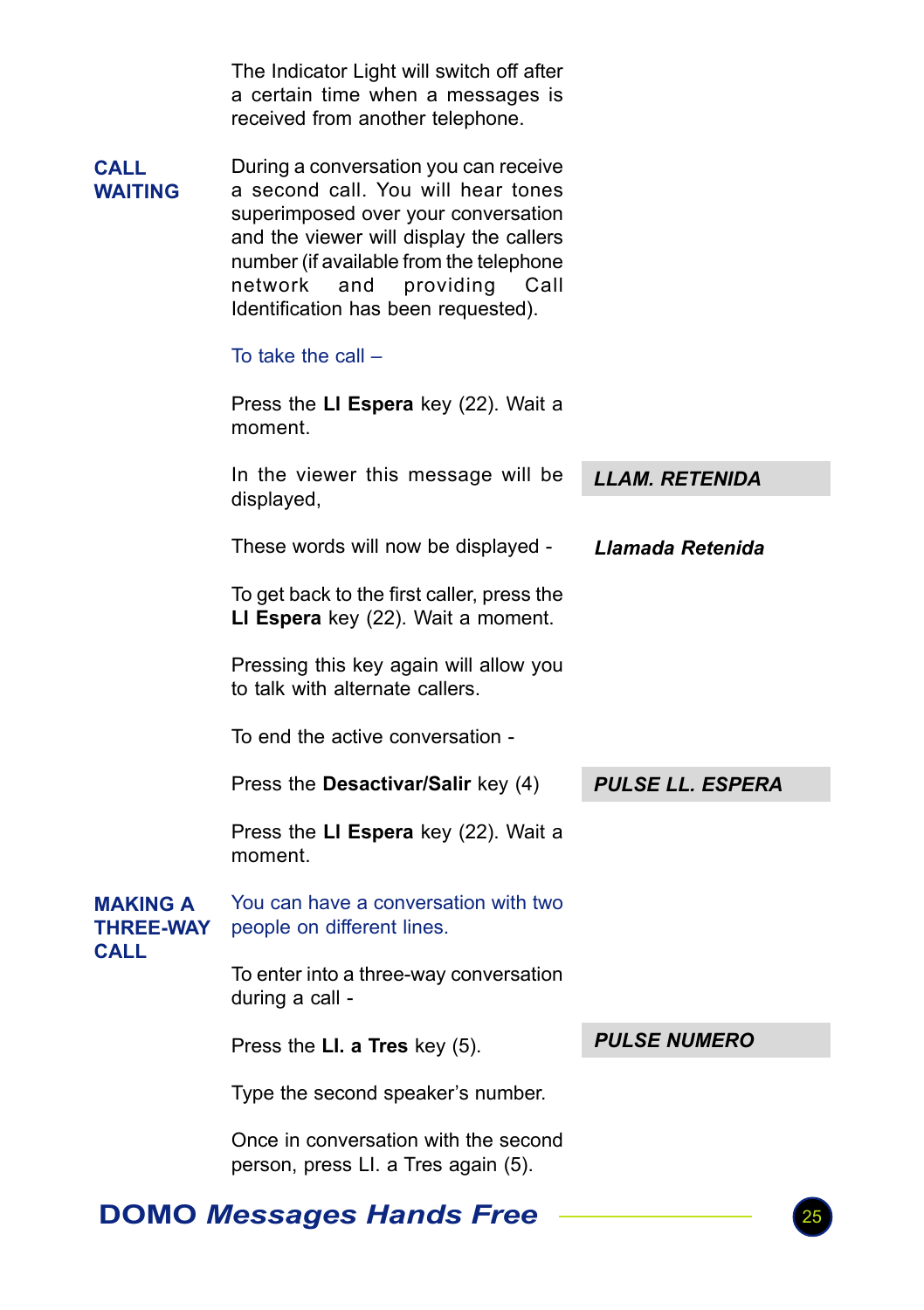| In the viewer this message will be<br>displayed -                                                        | <b>LLAM. A TRES</b>     |
|----------------------------------------------------------------------------------------------------------|-------------------------|
| together with these words -                                                                              | Llamada a Tres          |
| The telephone network will confirm<br>that the function has been activated<br>with a periodic tone.      |                         |
| To conclude the three-way call, hang<br>up the handset or disable the hands<br>free function.            |                         |
| At any time you can separate the two<br>conversations -                                                  |                         |
| Press the LI Espera key (22) and wait<br>a moment.                                                       | <b>LLAM. RETENIDA</b>   |
| Each press of the LI Espera key (22)<br>will toggle between the other callers.                           |                         |
| If during a communication you receive<br>a second call, you can enter into a<br>three-way conversation - |                         |
| After pressing the LI Espera key (22),<br>wait a moment.                                                 | <b>LLAM. RETENIDA</b>   |
| Press the LI a Tres key (5).                                                                             | <b>LLAMADA A TRES</b>   |
| The process is the same as in the<br>previous case.                                                      |                         |
| Once separated, the two conversa-<br>tions can completed with the one that<br>is in course -             |                         |
| Press the Desactivar/Salir key (4).                                                                      | <b>PULSE LL. ESPERA</b> |
| Press the LI Espera key (22) and wait<br>a moment.                                                       |                         |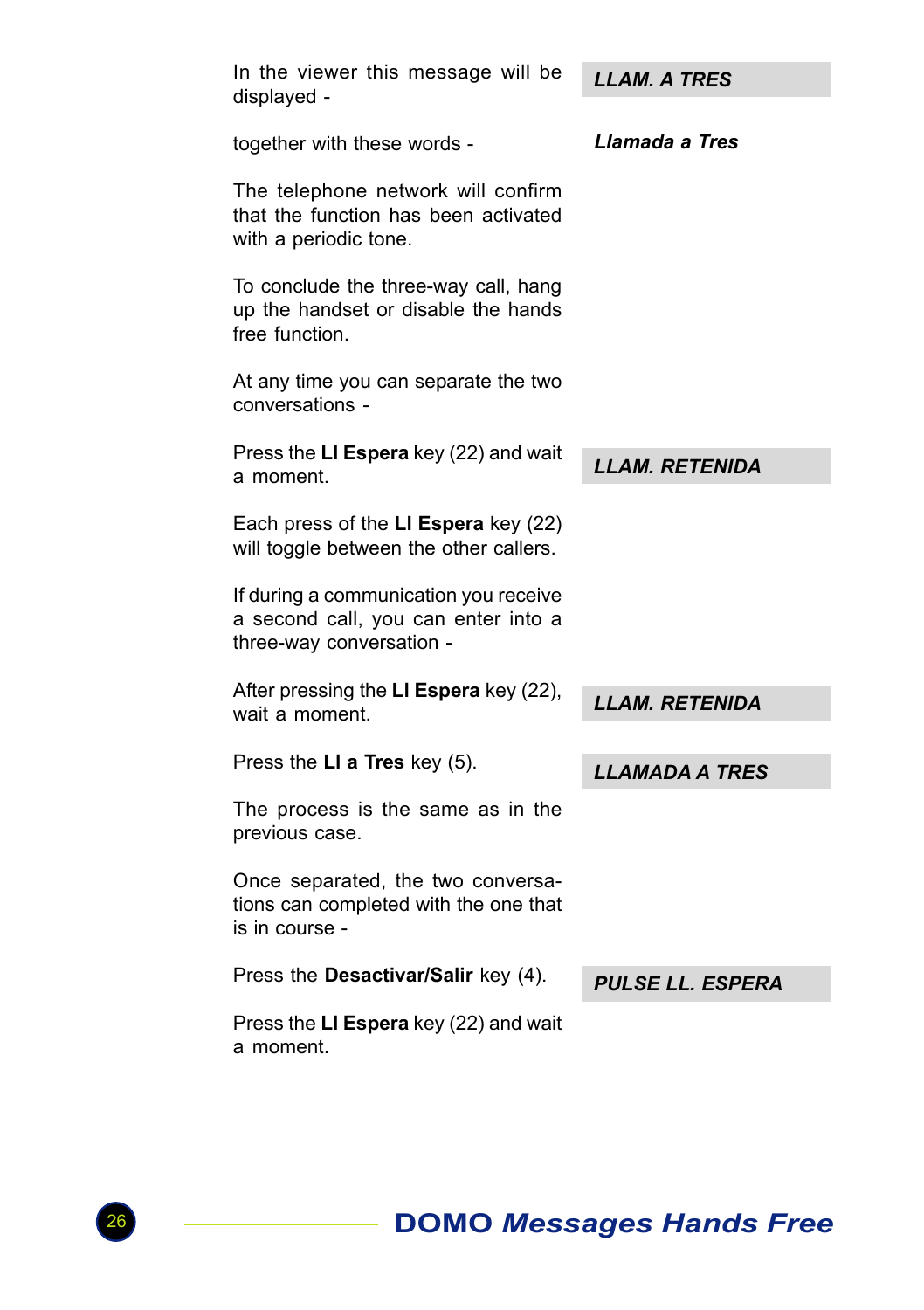## TEXT MESSAGING (SMT)

The DOMO Hands Free Messages telephone allows you to use the Text Messaging service provided by the telephone network. This allows for -

- Receiving text messages (SMT) coming from other fixed terminals or mobiles or from email addresses (\*).
- Send text messages (SMT) to other fixed or mobile phones, and to email addresses and Fax telephones (\*).

(\*) the telephone network may not offer all these options.

If two or more telephones are connected to the same line, to text messages, each extension must be given a different extension number which must be between 1 and 9. As standard, the DOMO Hands Free Messages telephone is programmed at the factory with the extension as 1. If it is necessary to change this number, see the section on Change of Extension on page 27.

PLEASE NOTE: The relative information regarding the extension number for text messages purposes is displayed in the viewer in the following way -

- If the extension number appears in parenthesis, the phone cannot receive messages as another telephone exists with the same extension number. If it is the only extension with that number, the extension number will be displayed without parenthesis. TELEFONICA (1) TELEFONICA 1
	- If the extension number appears without parenthesis, the telephone you will receive messages on will be number 1 TELEFONICA 1

Because each telephone can be used for more than an one user, the DOME Hands Free Messages telephone also offers the option to receive and to send private messages, to those 5 recipients that you will only have given high priority to. For more information, consult the section on remote Private Mail on page 29.

To activate and configure the Messaging Service, use the following instructions -

All the performances in the Service of Messages of Text (SMT) are carried out with the handset down and the hands free function disabled. The **Mensaies/** Aceptar key (3) allows you to see the menu of Text Messages (SMT) and also confirms any action needed. The cursor keys  $\land$  and  $\lor$  (20) allow you to navigate through the different menu options. To return to the previous screen, press the Desactivar/Salir key (4).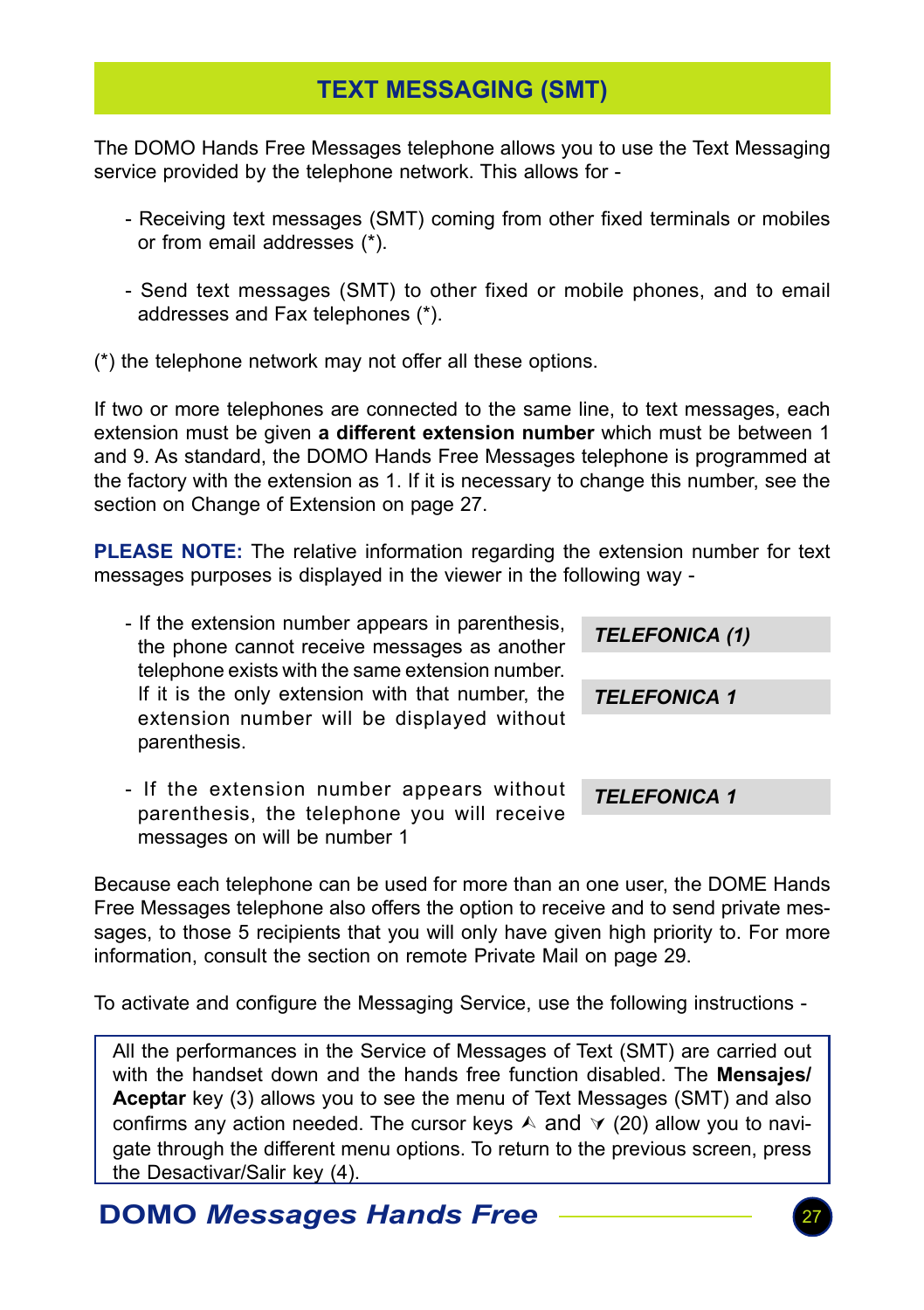To Activate the Text Messaging Service (SMT) With the handset down and the hands free function disabled, press the Mensajes/Aceptar key (3) to view the text messaging menu. Next press the cursor keys  $\land$  and  $\lor$  (20) until in the viewer the following message is displayed - Only on the first occasion that you press the Mensajes/Aceptar key (3) will you be offered this option. To activate the Service, press the Mensajes/Aceptar key (3) and you will be requested to type the extension number of the terminal. During this request, the last stored extension number will be displayed. If a terminal with that number already exists the terminal will suggest another number. Press the Mensajes/Aceptar key (3) and a message will be displayed showing the proposed extension number. To confirm this extension number, press the Mensajes/Aceptar key (3) again to continue. Wait until the viewer displays this message – This message will remain displayed for several seconds. In the case of a problem that doesn't allow to activation of the service, an error message (see page 37) will be displayed for several seconds. You will then be able to retry the operation by pressing the Mensajes/Aceptar key (3). To ACTIVATE / DISABLE the Text **Messaging Service** (SMT) × Ø ACTIVAR SMT EXTENSION: ¿1? ACTIVAR EXT (1) **ESPERE**  ACTIVADO TELEFONICA (1) ACTIVAR (1)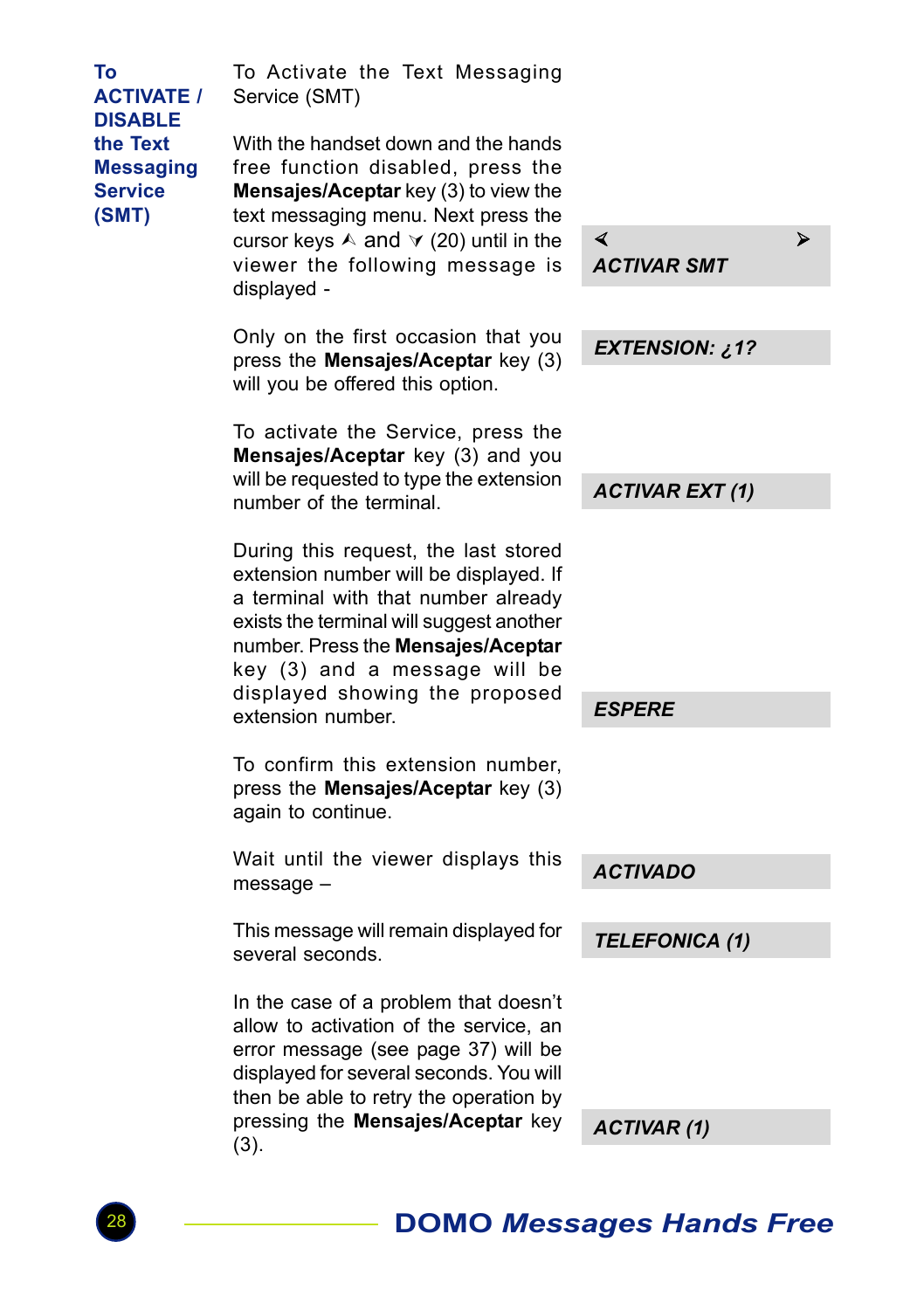|                                                             | If at any time before confirming the<br>activation (detailed below), you want<br>to stop the process, press the<br>Desactivar/Salir key (4).                                                                                                  |                            |   |
|-------------------------------------------------------------|-----------------------------------------------------------------------------------------------------------------------------------------------------------------------------------------------------------------------------------------------|----------------------------|---|
|                                                             | If you want to connect your DOMO<br>Free Hands Messages telephone to<br>the Text Messaging Service (SMT)<br>to a different telephone extension<br>number,<br>must<br>first<br>it<br>be<br>disconnected from the previous<br>extension number. |                            |   |
|                                                             | Deactivation of Service of Messages<br>of Text (SMT)                                                                                                                                                                                          |                            |   |
|                                                             | With the handset down and the hands<br>free function disabled, press the<br>Mensajes/Aceptar key (3). Next press<br>the cursor keys $\land$ and $\lor$ (20) until                                                                             |                            |   |
|                                                             | the viewer displays this message -                                                                                                                                                                                                            | <b>DESACTIVAR SMT</b>      |   |
|                                                             | If you want to disable the Service,<br>press the <b>Mensajes/Aceptar</b> key (3)                                                                                                                                                              | <b>ESPERE</b>              |   |
|                                                             | Wait until the viewer displays this<br>message -                                                                                                                                                                                              | <b>DESACTIVADO</b>         |   |
|                                                             | This message will remain for several<br>seconds.                                                                                                                                                                                              |                            |   |
|                                                             | In the case of a problem that doesn't<br>allow you to activate the service, the                                                                                                                                                               |                            |   |
|                                                             | viewer will show an error message<br>(page 37) for several seconds, followed<br>by this message -                                                                                                                                             | ∢<br><b>DESACTIVAR SMT</b> | ⋗ |
|                                                             | You will be able to retry the operation<br>by pressing the Mensajes/Aceptar<br>key (3).                                                                                                                                                       |                            |   |
| <b>CHANGING</b><br>THE<br><b>EXTENSION</b><br><b>NUMBER</b> | If you use more than one extension on<br>the same telephone line for Text<br>Messaging, each extension must have<br>a different extension number, between                                                                                     |                            |   |

## DOMO Messages Hands Free

1 and 9.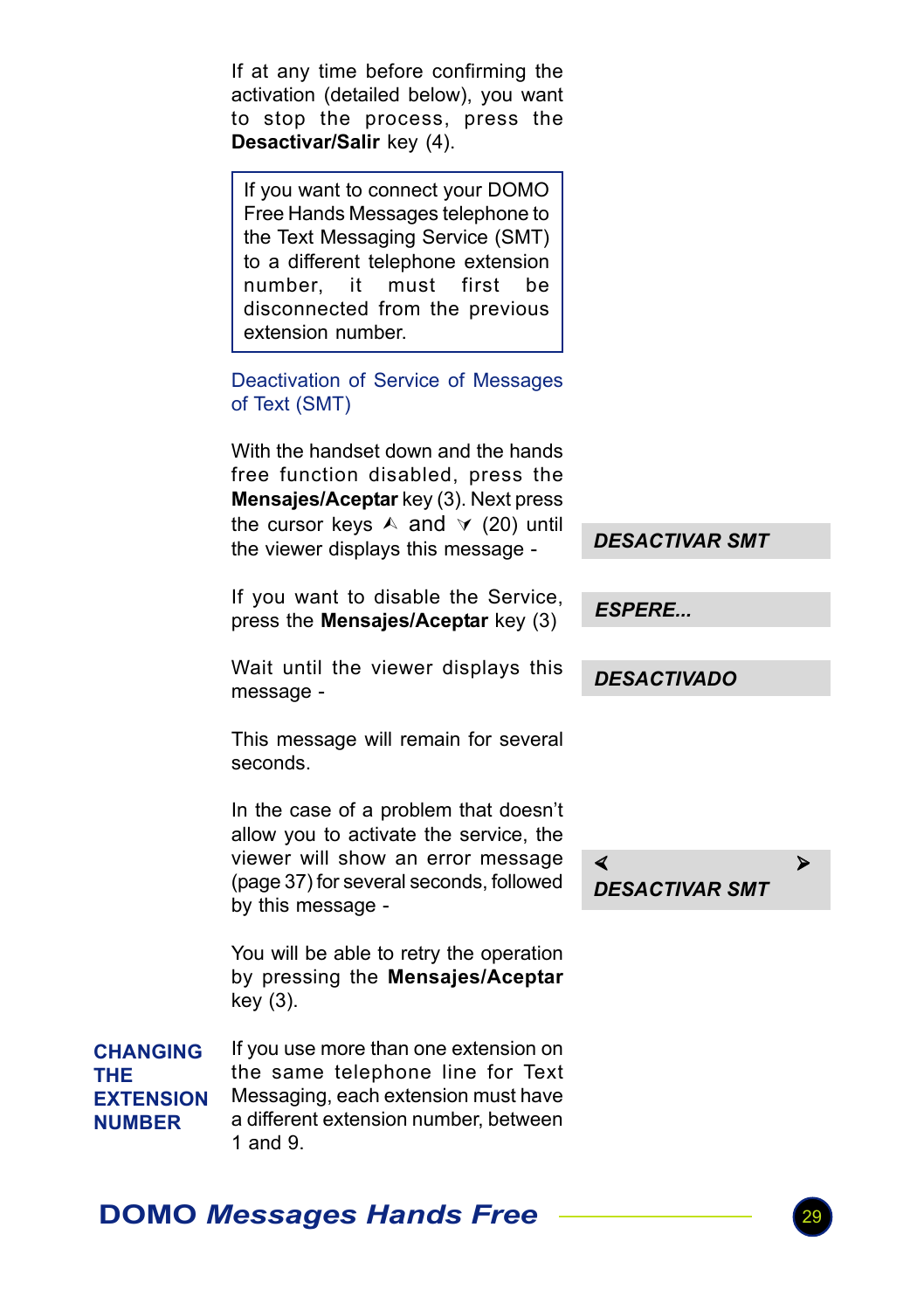If you have already activated the Text Messaging Service (SMT) and you need to change the extension number, first you must first disable the service from the current number before proceeding with the change. To change the extension number follow these instructions - With the handset down and the hands free function disabled, press the Mensajes/Aceptar key (3). Press the cursor keys  $\land$  and  $\lor$  (20) until this option is displayed in the viewer - Press the Mensajes/Aceptar key (3) and you will be requested to assign a new number. The last stored extension number will be displayed in the viewer. If an extension already exists with the number requested, the telephone will offer an alternative number. Press the Mensajes/Aceptar key (3) and a message will appear showing the proposed extension number. To confirm the new number, press the Mensajes/Aceptar key (3). Wait until this message is displayed in the viewer - The message will remain displayed for several seconds. If there is a problem that doesn't allow activation of the service, an error message (page 37) will be displayed for several seconds. You will be able to retry the operation by pressing the EXTENSION: ¿1? ACTIVAR EXT (2) ESPERE... TELEFONICA (2) ACTIVAR (2) ACTIVADO × Ø CAMBIAR EXTENS.

Mensajes/Aceptar key (3).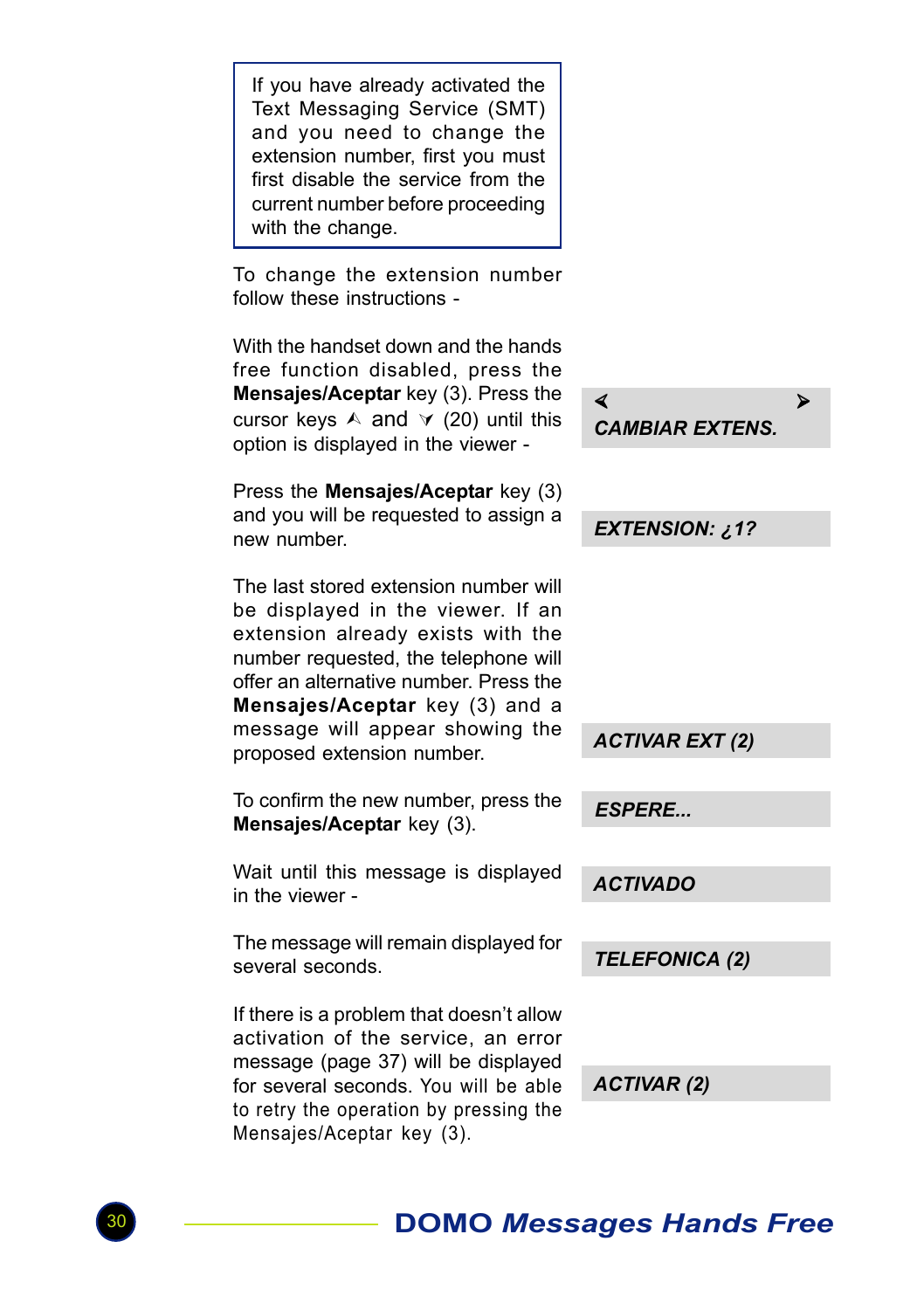The DOMO Hands Free Messages telephone offers the option to receive and send up to 5 'private mail' messages, to those who have access to such mail, and who have been defined using the following parameters - Name: Identification of a user with private mail. This parameter can consist of 1, 2, 3 or 4 characters. Pin Number: This allows a user of private mail to read messages having first keyed in an easy to remember security number. This parameter is numeric and consists of 4 digits. Next, you can see how to create, edit and erase Private Mail. With the handset down and the hands free function disabled, press the Mensajes/Aceptar key (3) to view the menu of text messages (SMT). Next press the cursor keys  $\land$  and  $\lor$  (20) until the viewer displays this message - To continue, press the Mensajes/ Aceptar key (3) and this message will be displayed - Again press the Mensajes/Aceptar key (3) and you will be requested to type the user's name. This is done using the characters on the numeric keyboard (7), This can consist of 1, 2,3 or 4 characters. When complete, press the Mensajes/Aceptar key (3). If the name already exists, the viewer will display - You will then be requested to enter the user's name again. Next enter the security number consisting of 4 digits. Press the Mensajes/Aceptar key (3). Once created, it will be displayed again. To create user **PRIVATE** MAIL × Ø CORREO PRIVADO × Ø CREAR USUARIO × Ø CORREO PRIVADO ¿NOMBRE? JOSE ERROR: YA EXISTE ¿CLAVE? 1234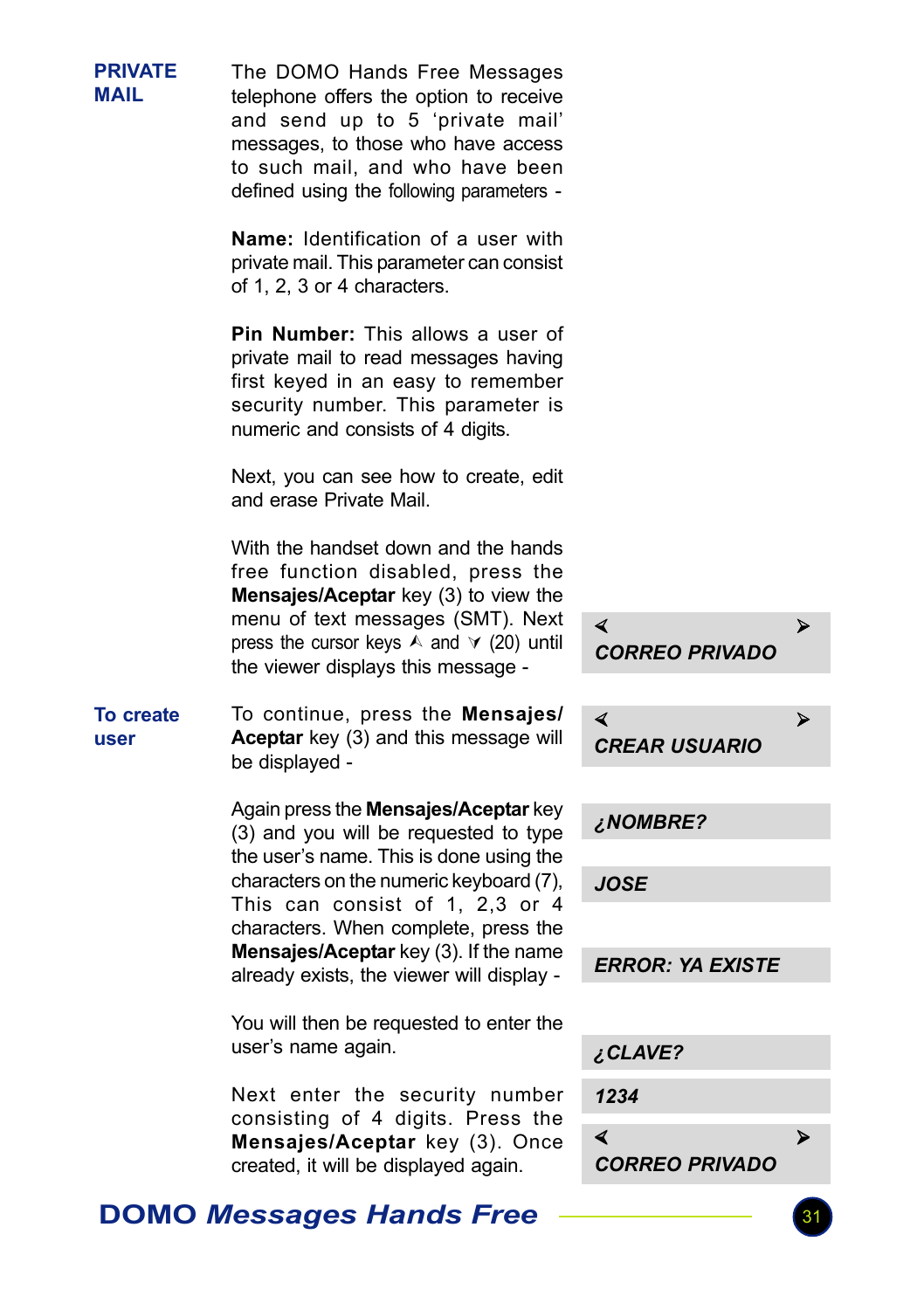#### To modify a user name

To modify the name and/or the key associated to a recipient of private mail, access the submenu 'Correo Privado' using the cursor keys  $\land$  and  $V$  (20) and press the **Mensaje/** Aceptar key (3) and follow the instructions for remote 'Correo Privado' on page 28.

When displayed in the viewer, press the **Mensajes/Aceptar** key (3).

Next the viewer will display a list of names that they have already been created and stored. Using the cursor keys  $\land$  and  $\lor$  (20), select the name to be modified, and when found, press the Mensajes/Aceptar key (3).

Change the name as required using the characters on the numeric keyboard (7), and press the Mensaje/ Aceptar key (3) when complete.

If you need to erase all the characters of the name, use the Borrar key (17). Type the new name using the characters on the numeric keyboard (7) and press the Mensajes/Aceptar key (3).

The modified name will now be displayed in the viewer.

The modified name will be displayed in the viewer under the associated key. You can modify it, erase the currently displayed name and add a new name, following the same procedure.

To confirm the modification, press the Mensaje/Aceptar key (3).

To delete a user name

To erase a user name, from the 'Correo Privado' menu (see page 29), press the Mensajes/Aceptar key (3). Using the cursor keys  $\land$  and  $\lor$  (20) access the 'Borrar Usuario' option and press the **Mensaies/Aceptar** key (3).

#### × Ø MODIF. USUARIO

 ¿CLAVE? 1234 JOSE

JUAN

 1234 4321

![](_page_31_Picture_16.jpeg)

![](_page_31_Picture_17.jpeg)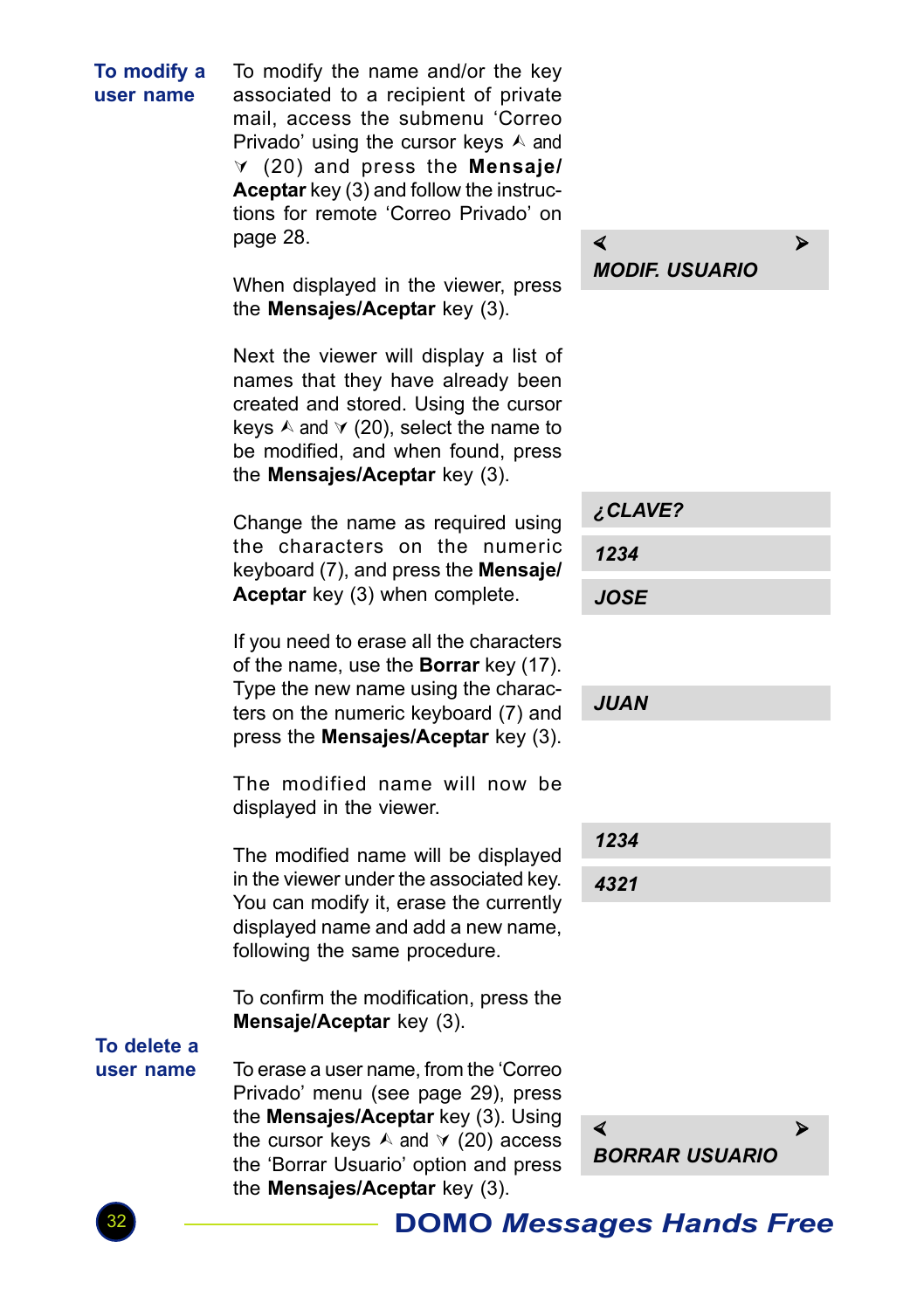Access the list of names that they have already been created and stored. Move through the list using the cursor keys  $\land$  and  $\lor$  (20) and select the user name to be deleted.

Press the Mensajes/Aceptar key (3). A confirmation key will be requested. Type this key and press the Mensajes/ Aceptar key (3) again.

¿CLAVE?

**BARRANDO** 

CLAVE ERRONEA

OTRO FALLO

1234

The actions you take will be displayed in the viewer.

If you type an incorrect confirmation key, this massage will be displayed in the viewer -

If you make a second mistake, the operation will fail and this message will be displayed -

Attempting a third try will erase all the messages associated with the name..

If you have forgotten the key associated with the name, an emergency option is offered. Note - all messages associated with that name will also be erased. When you are requested to enter the key, type it 3 times. !

#### SENDING A MESSAGE

With the handset down and the hands free function disabled, press the Mensajes/Aceptar key (3) to access the menu of text messages (SMT). Next press the cursor keys  $\land$  and  $\lor$ (20) until the name required is displayed in the viewer.

Press the Mensajes/Aceptar key (3) and next type the message text using the characters on the numeric keyboard (7). A messages can be up to 640 characters in total, in blocks of 160 characters as indicated in the corner

 × Ø ENVIAR / EDITAR

HOLA\_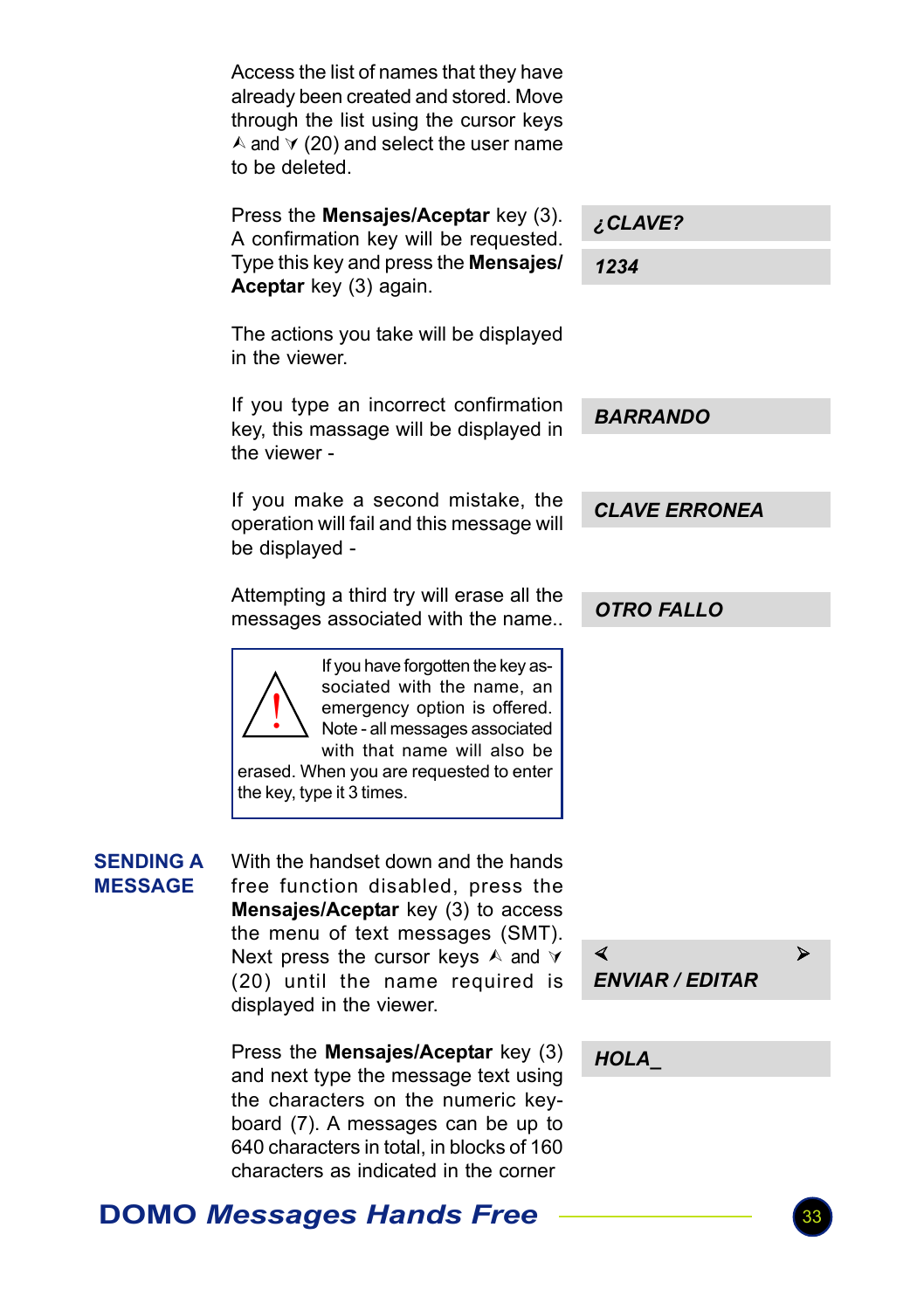of the viewer (e.g. 1 of 4). Once you have typed over 160 characters, a double envelope will also be displayed in the main part of viewer. The assignment of characters and symbols on the keyboard are as follows -

| Key 1:1. - > 1i      | <b>Key 7: P Q R S 7</b> |
|----------------------|-------------------------|
| Key 2: A B C 2 " C   | Key 8: TUV8? ü          |
| Key 3: <b>DEF3\$</b> | Key 9: W X Y Z 9 ¿      |
| Key 4: <b>GH14%</b>  | $Key^*$ : * + ; ) ( •   |
| Key 5: JKL5&         | $Key 0: \omega, 'lo$    |
| Key 6: M N Ñ 0 6     | Key #: (Space) # : = <  |

You can change between uppercase and lowercase (and vice versa) by pressing the R/A-a key (8).

If correct a mistake, press the **Borrar** key (17), which will delete the last entered character.

If a message cannot be sent immediately, it will be stored as indicated in the viewer by a flashing envelope  $\boxtimes$ .

Choosing the despatch format (Message, E-Mail or Fax)

The DOMO Hands Free Messages telephone allows you to send text messages (SMT), e-mail and faxes. Once you have typed a message, or modified an existing one, pressing Mensajes/Aceptar key (3) will allow you to select the despatch format for the message.

Text Messaging (SMT) is the default option with E-MAIL and FAX being accessed by using the  $\land$  and  $\lor$  keys (20). The following instructions details how to proceed for each of these options.

#### 1. - To send a Text Message (SMT)

When this message is displayed in the viewer -

 × Ø ENVIAR MENSAJE

![](_page_33_Picture_11.jpeg)

![](_page_33_Picture_12.jpeg)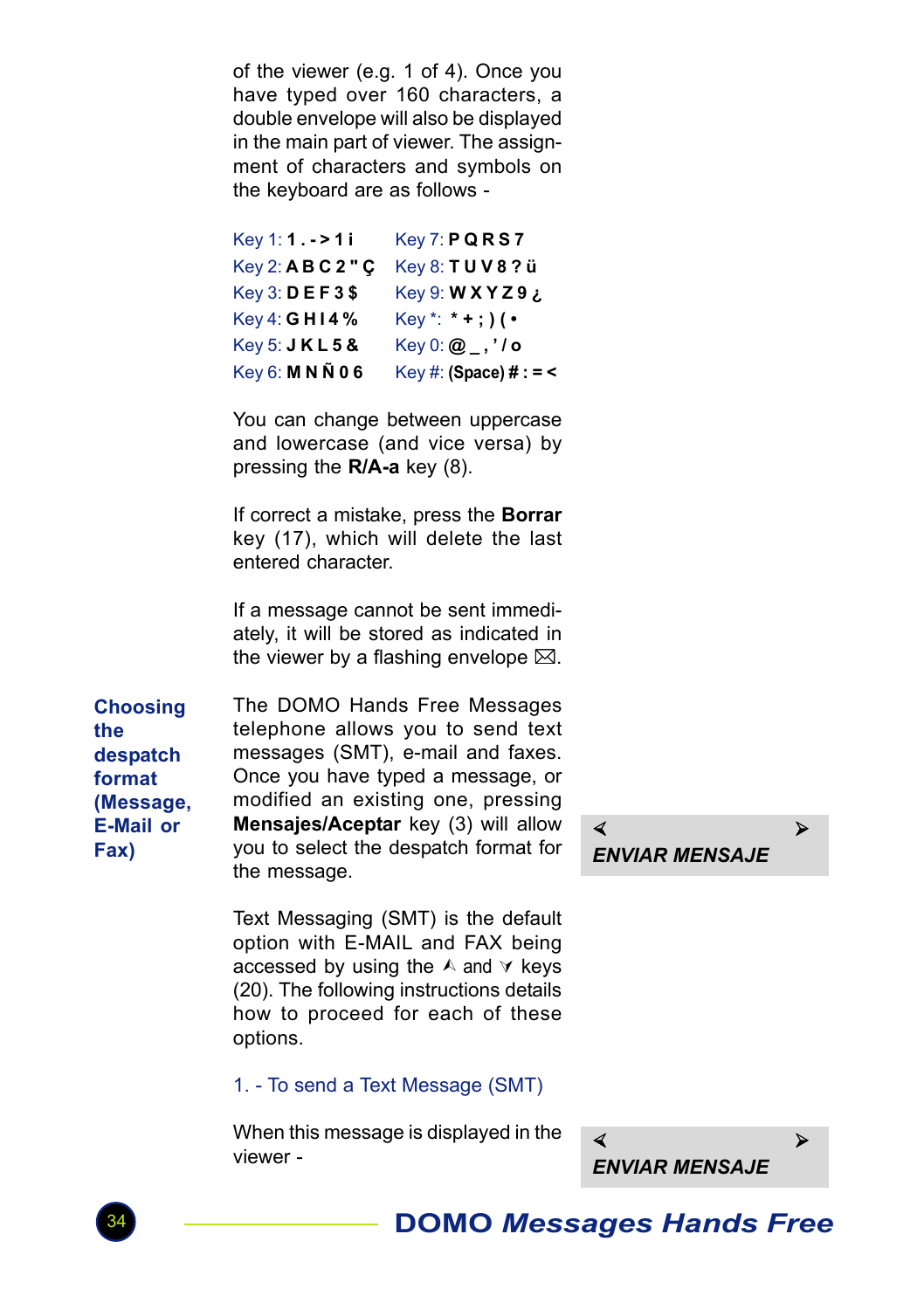| Press the Mensajes/Aceptar key (3).<br>The user's telephone number will be<br>requested. Type the number using the<br>keyboard<br>numeric<br>(7)<br>or<br>select it from the Phone Book by<br>pressing the Agenda key (9). Press the<br>Mensajes/Aceptar key (3) again.<br>Next you will be asked (optionally) to<br>type the user's name (for purposes of<br>creating a Private Message). Press the<br>Mensajes/Aceptar key (3) anyway.<br>Next the destination extension will be<br>requested (optional - if there is more<br>than one extension on the telephone<br>number). Press the Mensajes/<br>Aceptar key (3) anyway. The message<br>will be displayed in the viewer. | <b>DESTINATARIO</b><br><b>NOMBRE?</b><br>¿EXTENSION?<br>∢<br>⋗<br><b>ENVIAR: SI</b> |
|--------------------------------------------------------------------------------------------------------------------------------------------------------------------------------------------------------------------------------------------------------------------------------------------------------------------------------------------------------------------------------------------------------------------------------------------------------------------------------------------------------------------------------------------------------------------------------------------------------------------------------------------------------------------------------|-------------------------------------------------------------------------------------|
| To complete despatch of the message,<br>press the Mensajes/Aceptar key (3).<br>Otherwise, press the cursor keys A and<br>∀ (20) until an M is displayed.                                                                                                                                                                                                                                                                                                                                                                                                                                                                                                                       | <b>ENVIANDO</b><br><b>ENVIAR: NO</b>                                                |
| Press the Mensajes/Aceptar key (3)<br>and use the cursor keys $\land$ and $\lor$ (20)<br>to choose between the options to keep<br>or erase. Press the Mensajes/Aceptar<br>key (3) to confirm the selected option.                                                                                                                                                                                                                                                                                                                                                                                                                                                              |                                                                                     |
| 2. - To send an E-mail                                                                                                                                                                                                                                                                                                                                                                                                                                                                                                                                                                                                                                                         |                                                                                     |
| When the E-mail option is displayed<br>in the viewer, press the Mensajes/<br>Aceptar key (3). Type the email                                                                                                                                                                                                                                                                                                                                                                                                                                                                                                                                                                   | ∢<br>⋗<br><b>ENVIAR E-MAIL</b>                                                      |
| address and press the Mensajes/<br>Aceptar key (3) again.                                                                                                                                                                                                                                                                                                                                                                                                                                                                                                                                                                                                                      | <b>DESTINATARIO</b>                                                                 |
| This message will be displayed -                                                                                                                                                                                                                                                                                                                                                                                                                                                                                                                                                                                                                                               | ∢<br>⋗<br><b>ENVIAR: SI</b>                                                         |
| To send the E-mail, press the<br>Mensajes/Aceptar key (3) and this<br>message will be displayed -                                                                                                                                                                                                                                                                                                                                                                                                                                                                                                                                                                              | <b>ENVIANDO</b>                                                                     |
| If you decide not to send the e-mail,<br>press the cursor keys A and ∀ (20) until<br>this message is displayed -                                                                                                                                                                                                                                                                                                                                                                                                                                                                                                                                                               | ∢<br>⋗<br><b>ENVIAR: NO</b>                                                         |

DOMO Messages Hands Free **COMO** Messages Hands Free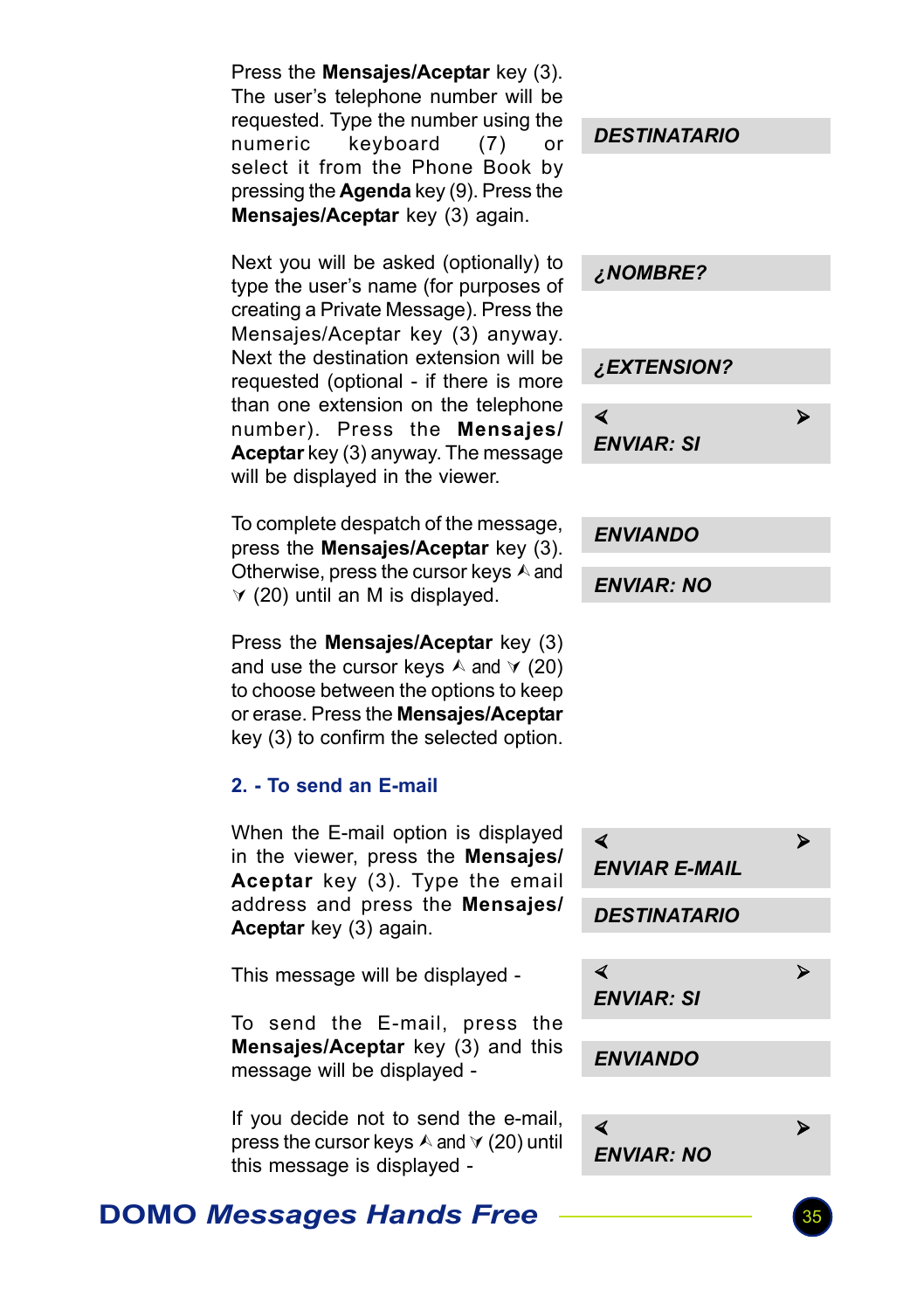Press the Mensajes/Aceptar key (3) and choose between the options to keep or erase. Press the Mensajes/ Aceptar key (3) again to confirm.

### 3. - To send a Fax

When this message is displayed -

Press the Mensajes/Aceptar key (3). First the subject title will be requested (optional). Type this, if required, in up to 255 characters and press the Mensajes/Aceptar key (3) anyway.

Next, the addressee's number will be requested. Type it using the characters on the numeric keyboard (7) or select it from the Phone Book by pressing the **Agenda** key (9) and pressing the Mensajes/Aceptar key again (3).

When this message is displayed -

To send the Fax, press the Mensajes/ Aceptar key (3). See this message -

If you decide not to send the Fax, use the cursor keys  $\land$  and  $\lor$  until this message is displayed -

Press the Mensajes/Aceptar key (3), and select the option to keep or to erase the message by using cursor  $\land$ and  $\forall$  keys (20) and pressing the Mensajes/Aceptar key (3) to confirm the selected option.

If a message cannot be delivered, you will receive a message indicating the reason (disabled service, agreement doesn't exist with the operator, the extension doesn't exist, etc.).

At any time during the above process, you can cancel the operation by pressing the Desactivar/Salir key (4).

| ∢<br><b>ENVIAR FAX</b> | ⋗ |
|------------------------|---|
| ¿ASUNTO?               |   |
|                        |   |
| <b>DESTINATATIO</b>    |   |
|                        |   |
| ◀<br><b>ENVIAR: SI</b> | ⋗ |
| <b>ENVIANDO</b>        |   |
|                        |   |
| ◀<br>ENVIAR: NO        | ⋗ |

![](_page_35_Picture_13.jpeg)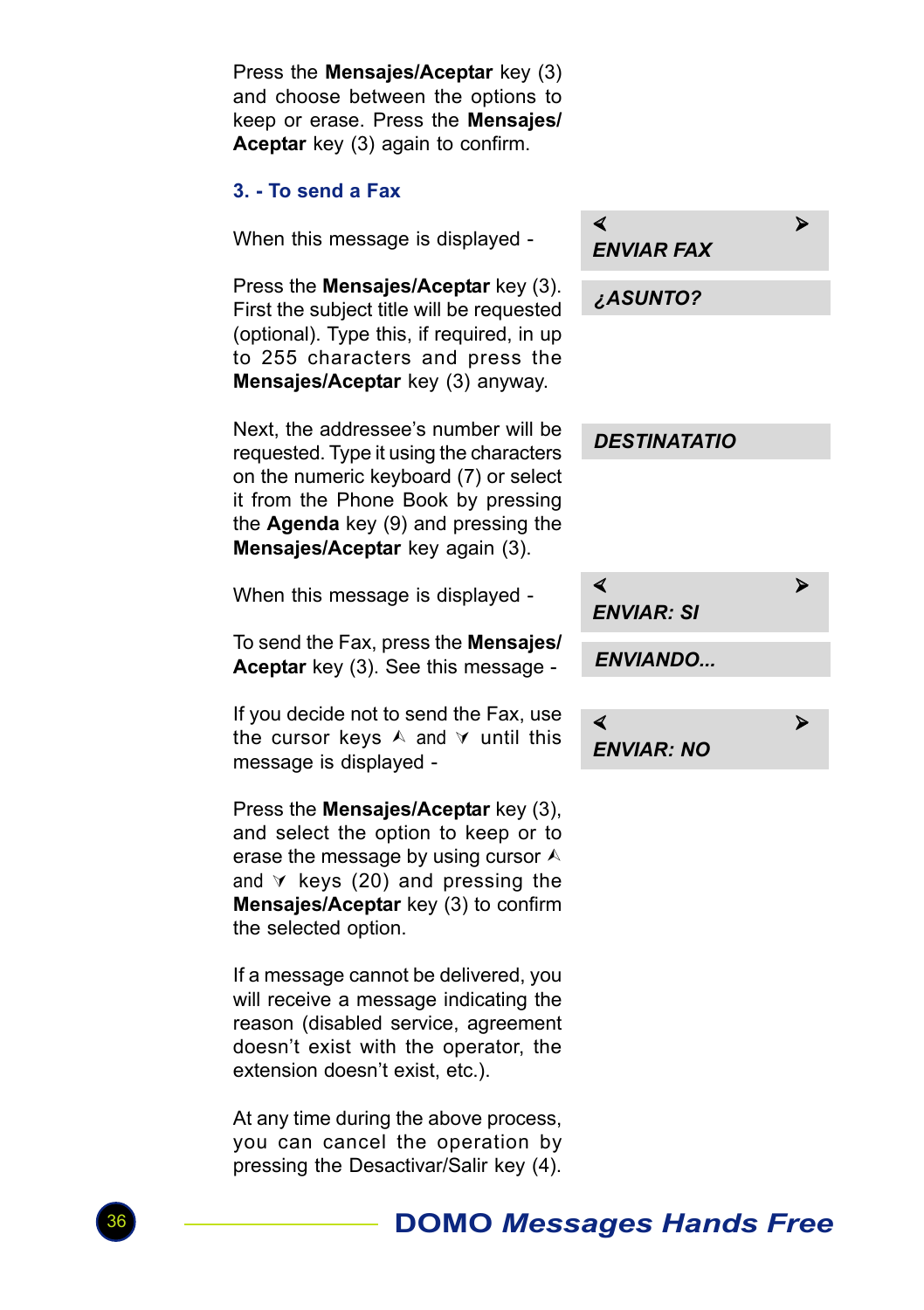| <b>RECEIVING</b><br><b>MESSAGES</b> | When a text message is about to be<br>received, the telephone will produce a<br>tone and display this message -                 | <b>ESPERE</b>                 |
|-------------------------------------|---------------------------------------------------------------------------------------------------------------------------------|-------------------------------|
|                                     | When the message has been received<br>the telephone gives a second tone,<br>indicating that the message has been                |                               |
|                                     | received correctly, and this message<br>will be displayed -                                                                     | <b>RECIBIDO</b>               |
|                                     | When<br>communication<br>a<br>error<br>happens, the message will be -                                                           | <b>ERROR RECEPCION</b>        |
| <b>READING</b><br><b>MESSAGES</b>   | The existence of new messages is<br>indicated in the viewer with flashing<br>envelope ⊠.                                        | <b>MENSAJES TEXTO</b>         |
|                                     | messages, press<br>To<br>read<br>the                                                                                            |                               |
|                                     | Mensajes/Aceptar key (3) with the<br>handset down and the hands free<br>function disabled. The display will be -                | ∢<br>⋗<br><b>LEER</b>         |
|                                     | Information about the message will be<br>listed -                                                                               |                               |
|                                     | 1. The position of the message in the<br>list.                                                                                  |                               |
|                                     | 2. Symbols ! or ✔ indicate if it is a new<br>or saved message, respectively.                                                    | 01!<br><b>N</b> ALMUDENA      |
|                                     | 3. The characters $\blacktriangleright$ or $\blacktriangleright$ shows if it is<br>an incoming or outgoing message.<br>4. Next. |                               |
|                                     | - if the message is incoming, and<br>not private, the sender's number                                                           | 01!<br>91445566               |
|                                     | or the name if it is in the Phone<br>Book.                                                                                      | 01! ALMUDENA                  |
|                                     | - if it is a private incoming message,<br>private user's name will appear in<br>parenthesis.                                    | $\triangleleft$ (ALMU)<br>01! |
|                                     | - if the message is outgoing, the<br>destination will appear which that<br>can be, a telephone number or                        |                               |
|                                     |                                                                                                                                 | $02! \times 91445566$         |
|                                     | user's name if it is in the Phone<br>Book, a fax number or an Internet<br>address.                                              | 02! V → ROSA ROMERO           |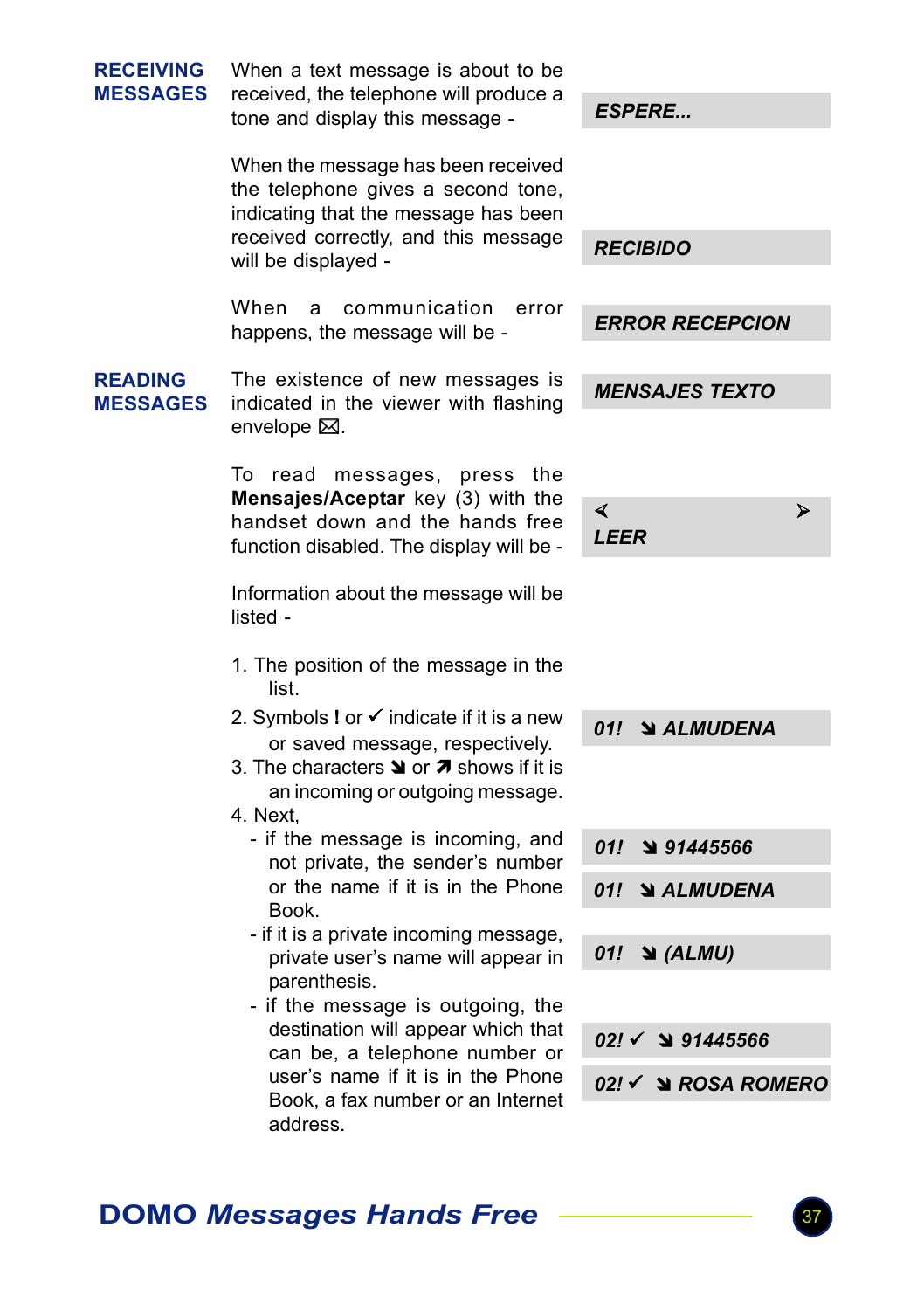| Pressing the cursor keys $\land$ and $\lor$ (20) |  |  |  |  |
|--------------------------------------------------|--|--|--|--|
| you can move through the list of                 |  |  |  |  |
| messages from the most recent to the             |  |  |  |  |
| oldest or vice versa.                            |  |  |  |  |

Having selected a message, press the Mensajes/Aceptar key (3) to view the text and with the cursor keys  $\land$  and  $\lor$ (20) to access it.

If it is a private message, in the finder this message will be displayed -

Type the security key (of 4 digits) and press the Mensajes/Aceptar key (3). If the key is correct, the number (or name) will be displayed, followed by the text. Move through the text using the cursor keys  $\land$  and  $\lor$  (20).

To leave the message, press the Desactivar/Salir key (4).

If the message is incoming (received), press the Mensajes/Aceptar key (3) to displayed in the viewer, these options - to Respond, to Forward, to Erase and to Keep.

For outgoing messages, the options are - to Forward, to Erase and to Keep.

Using the cursor keys  $\land$  and  $\lor$  (20), you can access any of them.

When this message is displayed – (as indicated in the section on reading Messages on page 35), press the Mensajes/Aceptar key (3). To respond to the message, proceed as detailed on page 32. To respond to received messages

When this message is displayed – (as indicated in the section on reading Messages page 35), press the Mensajes/Aceptar key (3), and you can modify the message content. To forward messages

 $01!$   $\checkmark$   $\cong$  (PEPE)

¿CLAVE?

1234

![](_page_37_Picture_13.jpeg)

![](_page_37_Picture_14.jpeg)

![](_page_37_Picture_16.jpeg)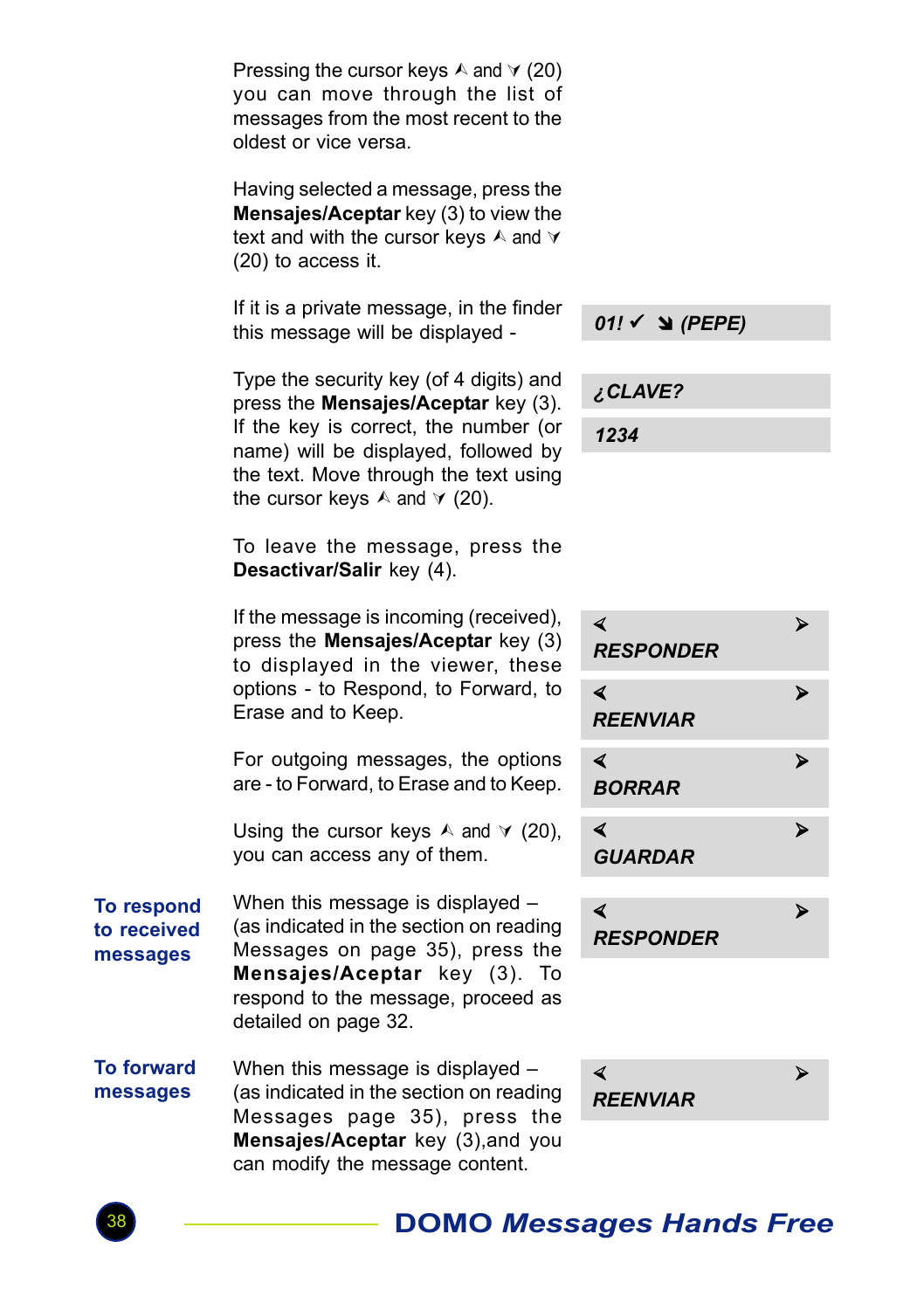|                                 | Press the Mensajes/Aceptar key (3)<br>and proceed as indicated in the<br>'Despatch of Messages' on page 32.                                                                            |                          |
|---------------------------------|----------------------------------------------------------------------------------------------------------------------------------------------------------------------------------------|--------------------------|
| <b>To erase</b><br>messages     | On seeing this message -<br>(as indicated in the section on Reading<br>Messages on page 35), press the                                                                                 | ∢<br>⋗<br><b>BORRAR</b>  |
|                                 | Mensajes/Aceptar key (3) and the<br>message will be deleted.                                                                                                                           | <i><b>BORRANDO</b></i>   |
|                                 | From the list of messages that have<br>been 'Read', access the message                                                                                                                 |                          |
|                                 | required and press the Borrar key (17)<br>to Erase it. Confirm by pressing the #                                                                                                       | <b>CONFIRME CON #</b>    |
|                                 | key. You cannot erase messages that<br>have not been read.                                                                                                                             | <b>BORRANDO</b>          |
| <b>To keep</b><br>messages      | On seeing this message -<br>(as is indicated in the section on<br>Reading Messages on page 35), press<br>the Mensajes/Aceptar key (3), and it<br>will store the message.               | ∢<br>⋗<br><b>GUARDAR</b> |
|                                 |                                                                                                                                                                                        | <b>GUARANDO</b>          |
| <b>Error types</b>              | During the activation or deactivation<br>of the text messaging service (SMT),<br>as well as during the despatch or<br>reception of a text message, the<br>following errors may occur - |                          |
|                                 | 1. - Despatch Error<br>This error appears if the message has<br>not been possible to despatch because<br>of communication failure.                                                     |                          |
|                                 | In the viewer this message will be<br>displayed for a few seconds.                                                                                                                     | <b>ERROR ENVIO</b>       |
|                                 | 2. Error. Service not activated<br>This error happens when you try to<br>send a text message without first<br>activating the service. Displayed in the<br>viewer will be -             |                          |
|                                 |                                                                                                                                                                                        | <b>ERROR, ACTIVESE</b>   |
|                                 | 3. - Destination Error<br>When the addressee doesn't have the<br>text messaging service activated. The                                                                                 |                          |
|                                 | message in the viewer will be -                                                                                                                                                        | <b>ERROR DESTINO</b>     |
| <b>DOMO Messages Hands Free</b> |                                                                                                                                                                                        |                          |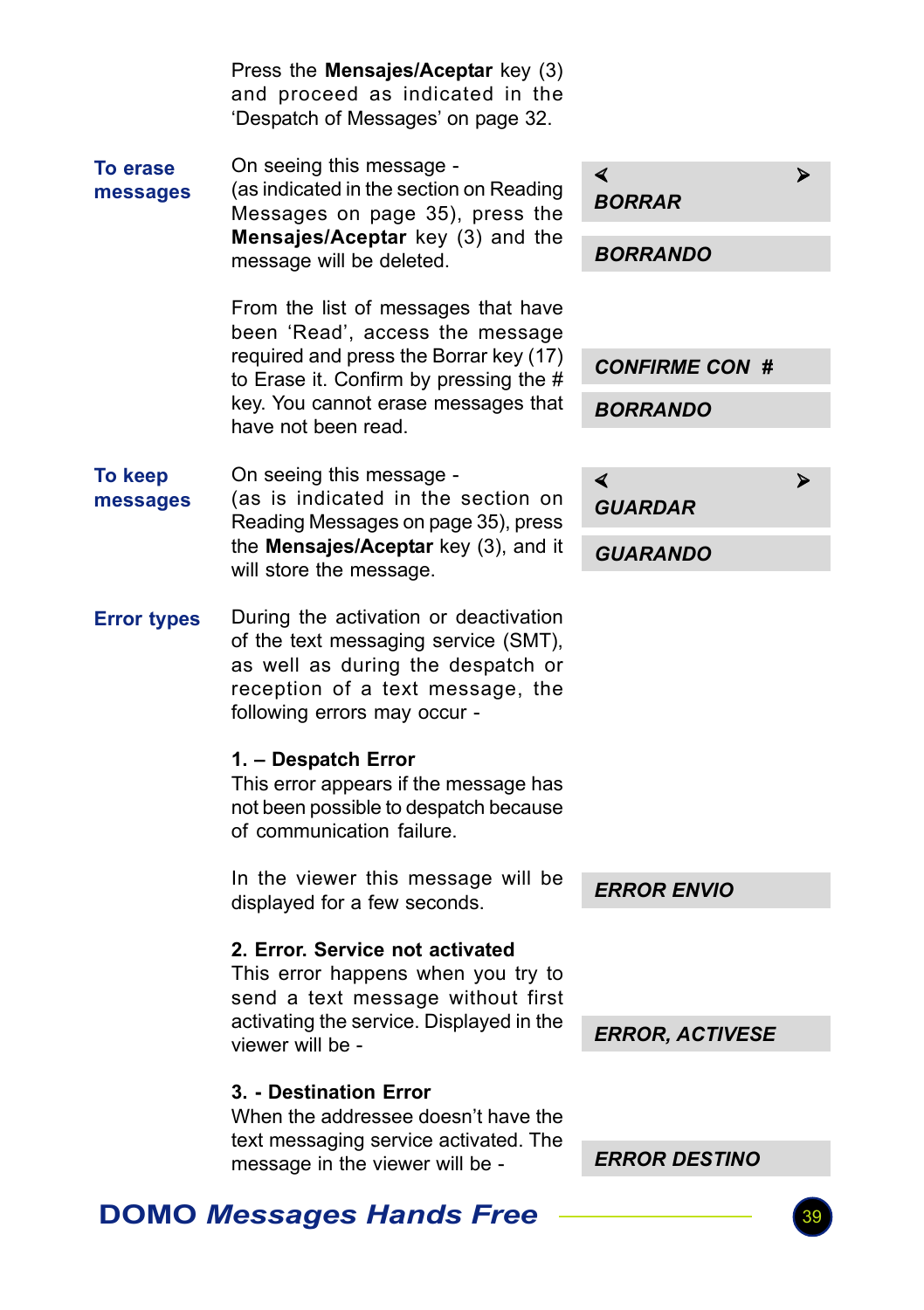4.- Error reception If during the reception of the message an communication error happens, the telephone will display this message -

ERROR RECEPCION

## DISTRIBUTION LISTS FOR MESSAGING

IMPORTANT: This option is only available if supplied by the telephone network.

The distribution list allows sending a message to several different destinations.

The necessary parameters in a 'distribution group' are -

- Name of the distribution group.

- Destinations list - these are the destinations to which the message will be sent.

The DOMO Hands Free Messages telephone will let you configure the group names and the destinations.

Once defined, the process is automatic, and will send the message to all the recipients in the distribution group.

As explained below, there can be many groups and each allow for the operator to create, to erase, to include, to remove, to view and to send entries. They are carried out by means of despatch of specific messages or commands to the telephone number 4545 that will not be charged for. The editing of these messages sould be carried out in UPPERCASE characters.

| <b>Creating a</b><br>group                   | To create a group, type the following<br>message using the dialling keys (7) - | ##CRG#TRABAJO##                       |
|----------------------------------------------|--------------------------------------------------------------------------------|---------------------------------------|
|                                              | ##CRG# <group name=""> ##</group>                                              |                                       |
|                                              | After creating the group, you will be                                          |                                       |
|                                              | sent a text message stating that the<br>request has been accepted -            | <b>SE HA CREADO</b><br><b>TRABAJO</b> |
|                                              | It has been created < Group Name >.                                            |                                       |
| Adding a<br><b>Destination</b><br>to a group | Depending on the destination, the<br>message format should be -                | ##A1#TRABAJO*91396<br>751*1*INMA##    |

![](_page_39_Picture_13.jpeg)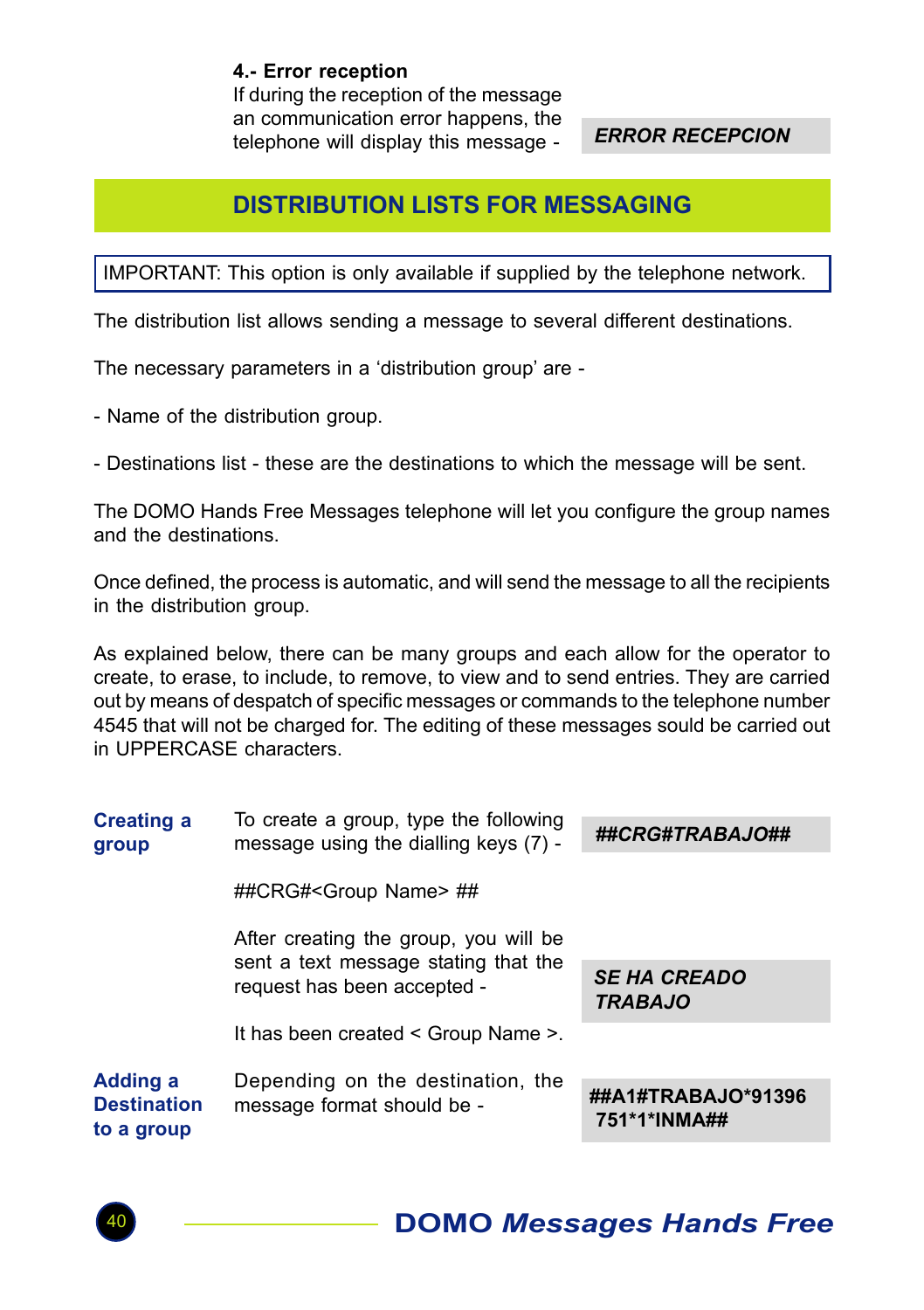|                                         | *##AI# <group_name>*<telephone_no><br/>*<no_of_terminal>*<security_code>##</security_code></no_of_terminal></telephone_no></group_name>     |                                                       |
|-----------------------------------------|---------------------------------------------------------------------------------------------------------------------------------------------|-------------------------------------------------------|
|                                         | *##AEI# <group name="">*<direction e-<br=""><math>mail</math><sup>##</sup></direction></group>                                              | ##AE1TRABAJO*INMA<br>@HOTMAIL.COM##                   |
|                                         | After including the new member in the<br>group, you will receive a text message<br>informing you that the request has                       |                                                       |
|                                         | accepted<br>- "The member<br>been<br><datos del="" integrante=""> has been included in<br/><group_name>."</group_name></datos>              | <b>EL INTEGRANTE INMA SE</b><br>HA INCLUIDO EN RABAJO |
| <b>To erase</b><br>member of<br>a group | The format message will vary,<br>according to the type of destination -                                                                     | ##B1#TRABAJO*91396<br>751*1*INMA##                    |
|                                         | *##B1# <group name="">*<telephone no=""><br/>*<no_of_terminal>*<security_code>##</security_code></no_of_terminal></telephone></group>       |                                                       |
|                                         | * ##BEI# <group name="">*<direction e-<br=""><math>mail&gt;</math>##</direction></group>                                                    | EL INTEGRANTE INMA SE<br><b>HA BORRADO DE TRABAJO</b> |
|                                         | After erasing the member of the group,<br>you will be sent a text message con-<br>firming the request has been accepted                     | ##AE1TRABAJO*INMA                                     |
|                                         | - "The member <group_data> has been<br/>removed <group name="">."</group></group_data>                                                      | @HOTMAIL.COM##                                        |
| To change a<br>member of<br>a group     | If you want to change the data of a<br>member of a group, and so as not to<br>complicate matters with unnecessary<br>commands, you should - |                                                       |
|                                         | 1. Remove the group to which the<br>member belongs.<br>2. Add to the group the member with<br>the changed data.                             |                                                       |
| To erase a                              | Introduce the following message -                                                                                                           | ##BG#TRABAJO##                                        |
| group                                   | ##BG# <group name="">##</group>                                                                                                             |                                                       |
|                                         | This action will erase all the members<br>of the group and the group name. Next,<br>you will be sent a text message                         |                                                       |
|                                         | informing you that the request has<br>been accepted - "This has been erased<br><group name="">."</group>                                    | <i><b>SE HA BORRADO</b></i><br><b>TRABAJO</b>         |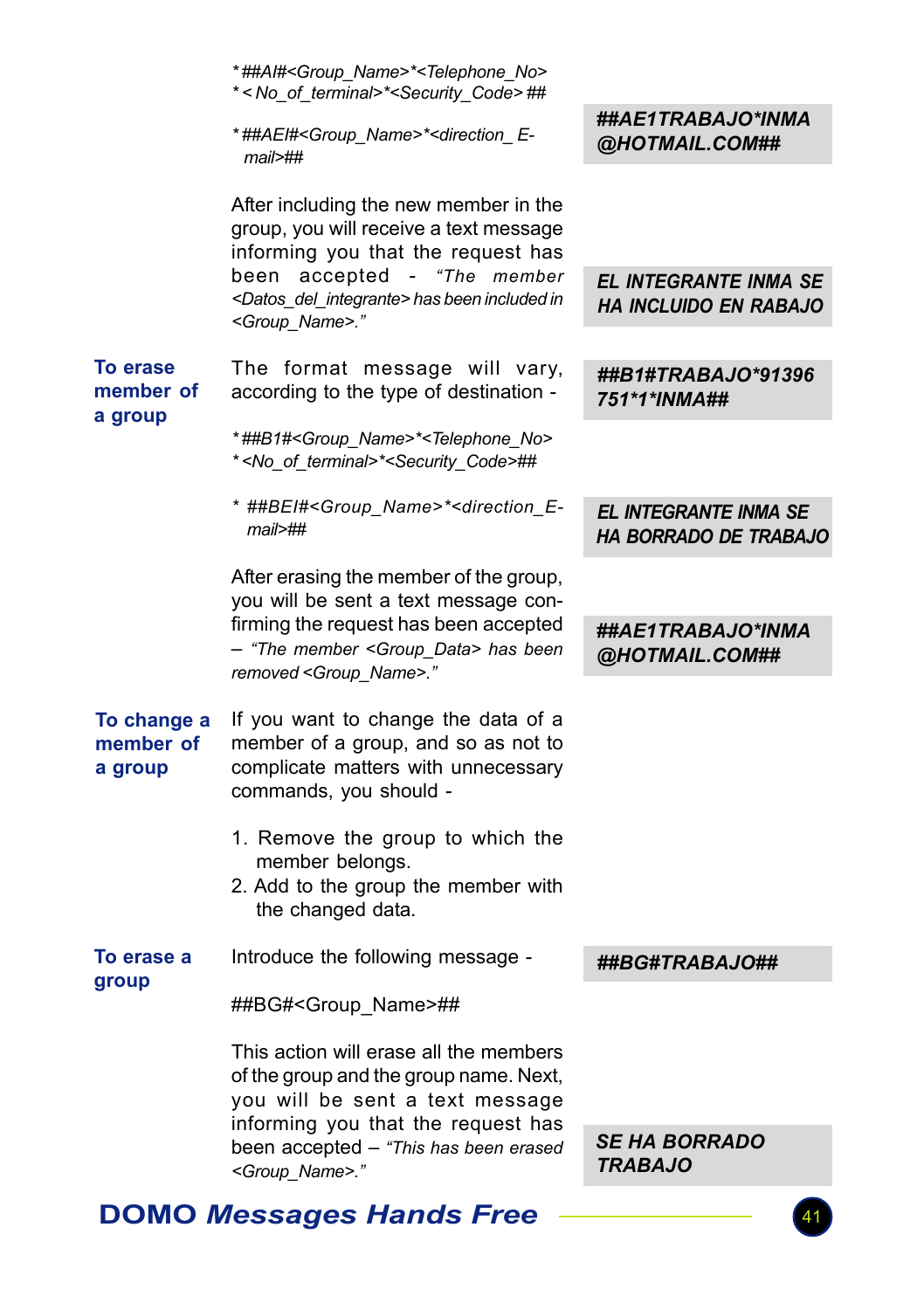| To view the<br>defined             | The message format should be -                                                                                                                                                                                      | ##CG##                                                                                                |
|------------------------------------|---------------------------------------------------------------------------------------------------------------------------------------------------------------------------------------------------------------------|-------------------------------------------------------------------------------------------------------|
| groups                             | ##CG##                                                                                                                                                                                                              |                                                                                                       |
|                                    | The confirmation of the requested<br>action will consist of a text message                                                                                                                                          |                                                                                                       |
|                                    | with the names of the groups $-$<br>"The groups are: <group_name> *<br/><group_name_2></group_name_2></group_name>                                                                                                  | <b>SUS GRUPOS SON:</b><br><b>TRABAJO*AMIGOS*</b><br><b>FUTBOL</b>                                     |
|                                    | <group n="" name="">.</group>                                                                                                                                                                                       |                                                                                                       |
| <b>To view</b><br>members of       | Type the following message -                                                                                                                                                                                        | <b>¿NOMBRE?</b>                                                                                       |
| a group                            | ##CI# <group_name>##</group_name>                                                                                                                                                                                   |                                                                                                       |
|                                    | You will receive a message in which<br>will include the members of group -                                                                                                                                          |                                                                                                       |
|                                    | "The members of <group name=""> are:<br/><data-of-member 1="">*<br/><data 2="" member="" of=""> * *<br/><data member="" n="" of="">.<br/>The fields that make up the data of</data></data></data-of-member></group> | <b>LOS INTEGRANTES DE</b><br><b>TRABAJO SON:</b><br>91396751;INMA*91255180;<br>FRANCIS*91397657;ROSA. |
|                                    | the members, are separated with the<br>symbols ":".                                                                                                                                                                 |                                                                                                       |
| To send a<br>message to<br>a group | To send a message, type the following<br>format -                                                                                                                                                                   |                                                                                                       |
|                                    | ##E# <group name="">##<message text=""></message></group>                                                                                                                                                           | ##E#TRABAJO##<br><b>MANANA REUNION A</b><br><b>LAS 11H</b>                                            |
|                                    | By following these actions you will be<br>sending the message included in the<br>command <message text=""> to all the</message>                                                                                     |                                                                                                       |

If when sending a message, ERROR ENVIO is displayed in the viewer, consult the Troubleshooting section of this manual. If there is another reason for the error, a different message will be displayed, allowing you another attempt to send the message.

members in the group.

![](_page_41_Picture_3.jpeg)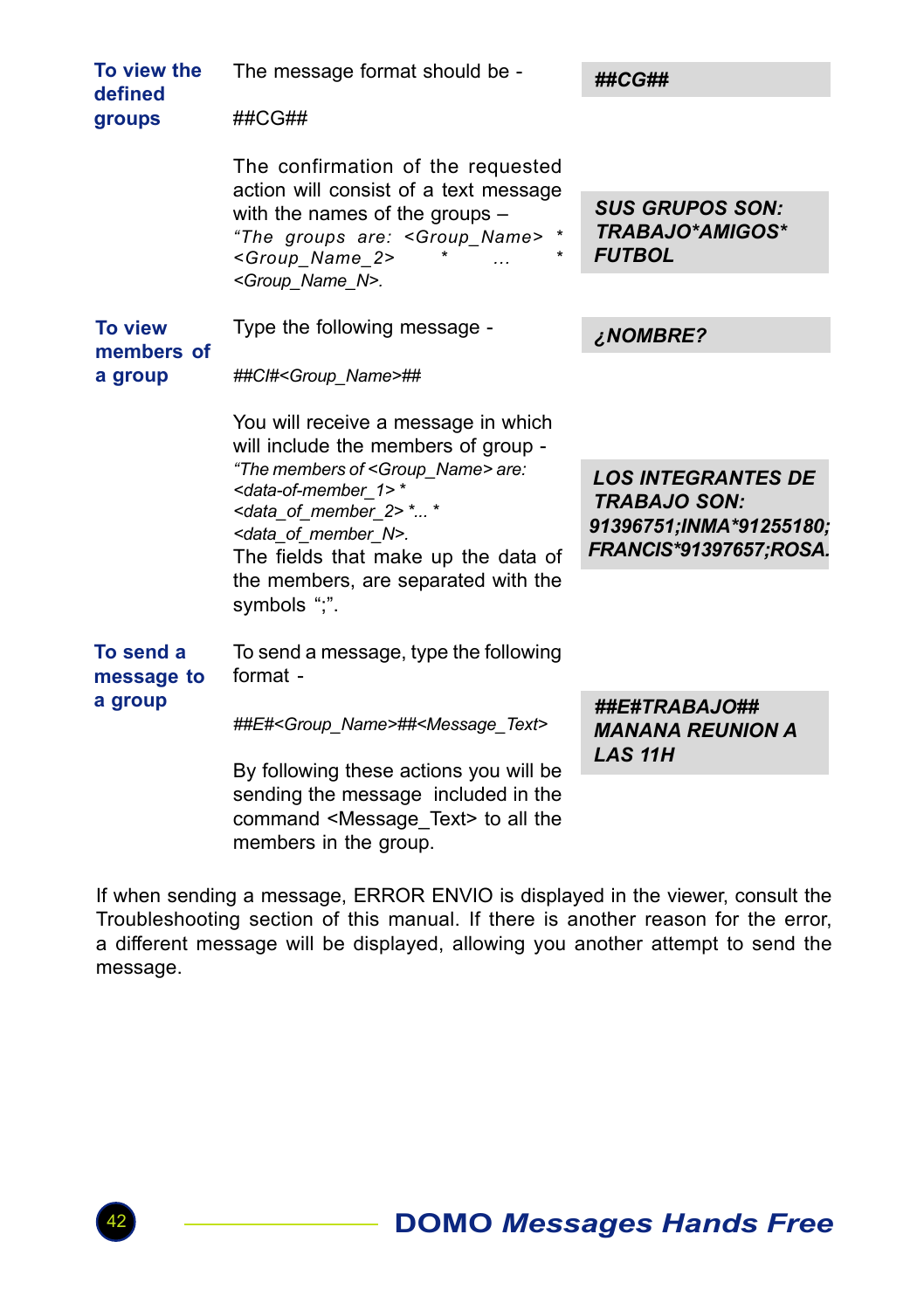## CHANGE ANSWERING SERVICE LANGUAGE TO ENGLISH

Pick up the DOMO handset and press the key **Contestador**.

When this message will be displayed in the viewer, replace the handset.

Activo

Now complete the following steps -

- 1. Lift DOMO handset and press the **Mensajes** key.
- 2. When the message you hear ends, press No.1 on the keypad.
- 3. When the next message you hear ends, press No.4 on the keypad.
- 4. Enter a four digit code e.g. 0000 (You must remember this code).
- 5. When the next message you hear ends, press No.3 on the keypad.
- 6. When the next message you hear ends, press No.1 on the keypad.
- 7. Finally, when the next message ends, press No.1 again.
- 8. Replace the handset.

When the phone rings and you are unable to answer, the answer machine message will cut in after 5 rings.

To retrieve messages, pick up the handset and press the Mensajes key. Follow the instructions which will now be in English.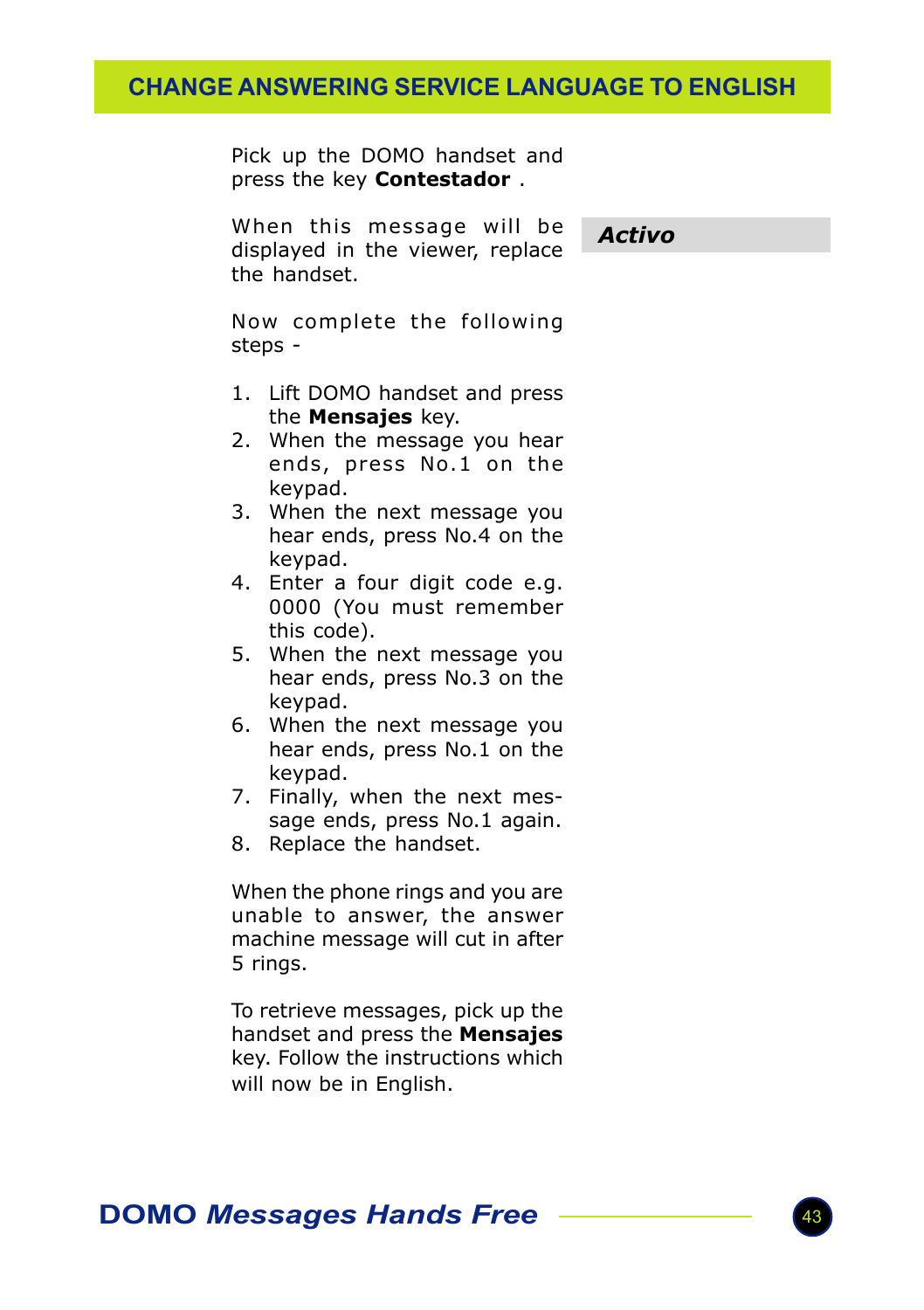## TROUBLESHOOTING

| <b>PROBLEM</b>                                                                                                         | <b>SOLUTION</b>                                                                                                                                                                                                                                                                 |
|------------------------------------------------------------------------------------------------------------------------|---------------------------------------------------------------------------------------------------------------------------------------------------------------------------------------------------------------------------------------------------------------------------------|
| If when sending a message, E-mail or fax,<br>the message ERROR ENVIO is displayed.                                     | Try pressing the Mensaje/Aceptar key (3) or to<br>Cancel, press the cursor keys. You will be able<br>to erase or to keep the message, E-mail or fax.                                                                                                                            |
| If, when sending a message, E-mail or fax,<br>one of these messages is displayed -<br>ERROR, ACTIVESE or ERROR DESTINO | In the first case you have not activated the Text<br>Messaging service. ERROR DESTINO appears<br>if the addressee has not activated the service. In<br>either case, use the options to Keep the message<br>and send it when the errors have been retified.                      |
| When pressing the Messages key the<br>message POCA MEMORIA BORRE<br>MENSAJES is displayed.                             | The telephone has used up all available memory.<br>Erase messages no longer necessary. Until this<br>is done new messages cannot be sent or<br>received.                                                                                                                        |
| If when trying to create a private list, the<br>message MEMORIA LLENA is displayed.                                    | This message indicates that you already have<br>the maximum number of 5 groups (lists). To cre-<br>ate a new one you must first delete one or more<br>of those already created.                                                                                                 |
| The Viewer remains blank.                                                                                              | Reinstall and connect the phone directly in the<br>PTR. If the problem persists, contact Telefónica.                                                                                                                                                                            |
| The redirection symbol is not displayed.                                                                               | The redirection was not really activated and a<br>call was received. Activate the deviation again.                                                                                                                                                                              |
| Nothing is displayed in the viewer when I pick<br>up the handset.                                                      | Make sure the cord to handset is correctly con-<br>nected.                                                                                                                                                                                                                      |
| The telephone works perfectly but the viewer<br>shows nothing.                                                         | Modify the contrast.                                                                                                                                                                                                                                                            |
| The ring (tone) is too quiet.                                                                                          | Change the volume.                                                                                                                                                                                                                                                              |
| The viewer doesn't show the callers identifi-<br>cation.                                                               | Check that you have activated the Identification<br>of Calls service.                                                                                                                                                                                                           |
| The telephone doesn't respond to the actions<br>made by the user, as requested. Example:<br>pressing keys, etc.        | Where it accepts actions, but the data, Phone Book,<br>and other data stored in the telephone at factory<br>configuration, do not respond.<br>Hold down the 1 key followed by the 3<br>key, pick up the handset, stop to<br>pressing the keys and then put the<br>handset down. |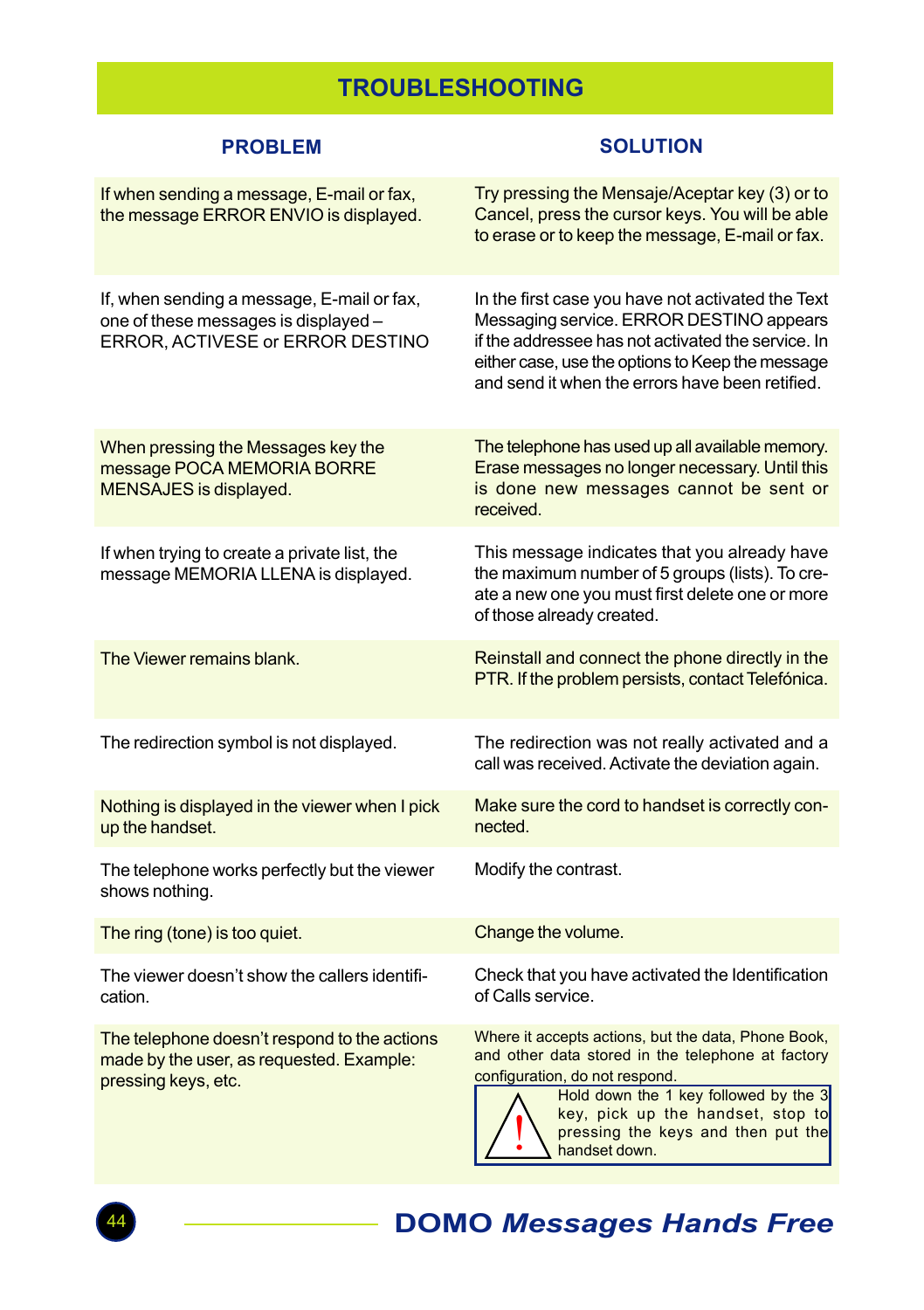## **MAINTENANCE**

The DOMO Hands Free Message telephone doesn't require any special maintenance. To clean use a damp cloth. Do not use abrasives or solvents for cleaning as these could damage the equipment. Avoid blows and/or possible falls to the floor, and do not locate near sources of heat or exposed directly to the sun.

## TECHNICAL SPECIFICATIONS

| Minimum isolation resistance between earth and accessible parts                                                            | 100 M                                          |
|----------------------------------------------------------------------------------------------------------------------------|------------------------------------------------|
| Minimum dielectric strength                                                                                                | 500V                                           |
| Return losses                                                                                                              | $> 14$ dB                                      |
| Codes of dialling frequency<br><b>Time Emission</b><br><b>Time Pauses</b>                                                  | CCITT Q.23<br>$70ms \pm 5\%$<br>$140ms \pm 5%$ |
| Duration of the temporised opening                                                                                         | 100ms $\pm$ 5%                                 |
| Time of pause between dialling                                                                                             | $25 \pm 5%$                                    |
| Time of maintenance of the Phone Book, lists of incoming calls,<br>lists of outgoing calls with the disconnected telephone | limited                                        |
| Code call-up identification                                                                                                | FSK ETSI 300 778-1 and 2                       |
| Size available to list of callers: memory/characters/digits                                                                | 50/15/24                                       |
| Size available to the Phone Book: memory/characters/digits                                                                 | 50/15/24                                       |
| Size available to list of messages: No. of Messages/Characters                                                             | 50/80 or 25/160                                |
| Acoustic level of the call signal (high level)                                                                             | 81 dBPWL                                       |
| Total weight                                                                                                               | 600 gr                                         |
| External size                                                                                                              | W x H x D: 226 x 63 x 149 mm                   |
| Operating temperature                                                                                                      | $O^{\circ}$ and $55^{\circ}$ C                 |
| Storage temperature                                                                                                        | -20 $^{\circ}$ and 70 $^{\circ}$ C             |
| Maximum humidity                                                                                                           | 90%                                            |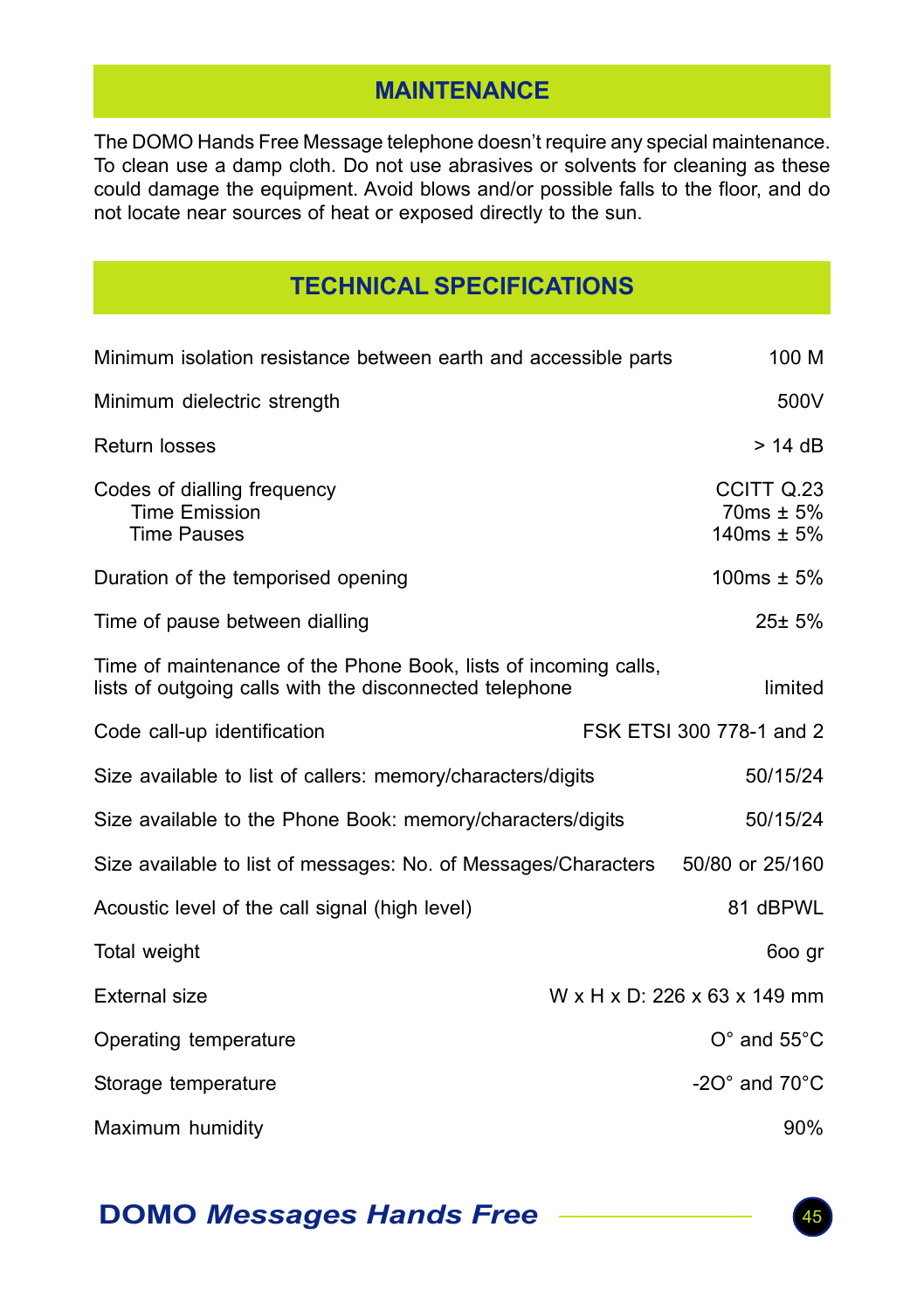## GUARANTEE CERTIFICATE

| Telefónica de España S.A.U.<br>Gran Via, 28 Madrid               | <b>CERTIFICATE OF GUARANTEE</b>                                                                                       |  |
|------------------------------------------------------------------|-----------------------------------------------------------------------------------------------------------------------|--|
| Details of Customer                                              |                                                                                                                       |  |
|                                                                  |                                                                                                                       |  |
|                                                                  |                                                                                                                       |  |
|                                                                  |                                                                                                                       |  |
|                                                                  |                                                                                                                       |  |
| Town                                                             | <u> 1989 - Johann Harry Harry Harry Harry Harry Harry Harry Harry Harry Harry Harry Harry Harry Harry Harry Harry</u> |  |
|                                                                  |                                                                                                                       |  |
|                                                                  |                                                                                                                       |  |
|                                                                  |                                                                                                                       |  |
|                                                                  |                                                                                                                       |  |
| <b>IDENTIFICATION DETAILS</b>                                    | <b>TYPE OF GUARANTEE</b>                                                                                              |  |
| Type - Serial No.<br><b>DOMO Mensajes</b><br><b>Manos Libres</b> | See conditions of<br>guarantee overleaf                                                                               |  |

![](_page_45_Picture_3.jpeg)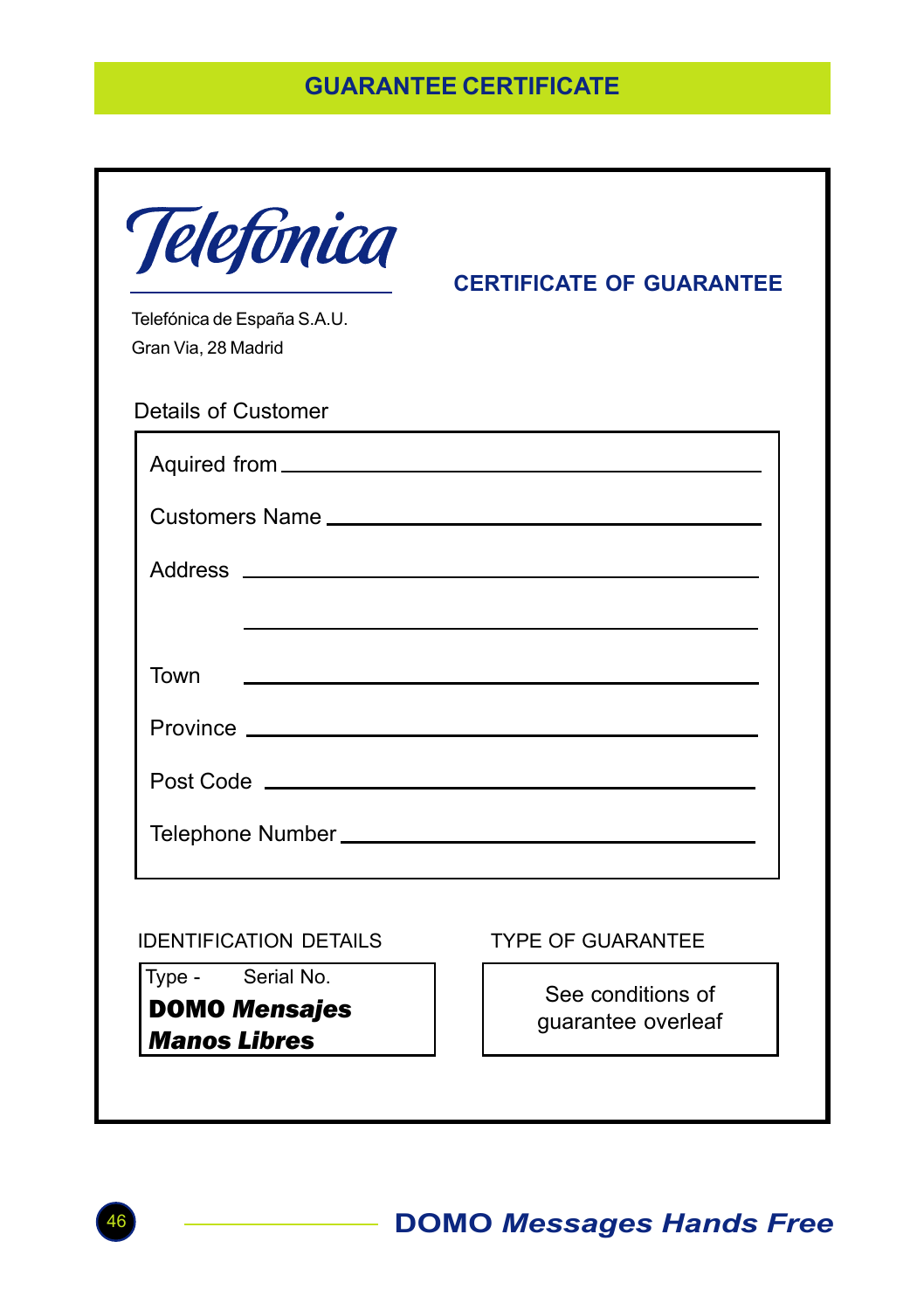## CONDITIONS OF GUARANTEE

![](_page_46_Picture_1.jpeg)

#### CONDITIONS OF GUARANTEE

The DOMO covered by this guarantee has been manufactured to normal standard of quality, and has been subject to approval tests.

In the event of non-conformity to the contract, the user will be able to exercise his rights under the conditions and fixed terms detailed under Law 2312003 of Covenants of ownership for the Sale of Goods of use, the right to a repair, substitution, reduction of the price or change of contract. It will be necessary for the user to provide an invoice or delivery note.

The user will be informed how the substitution of the Domo will take place to conform to legal requirements.

Telephone 1002 and 1004

The substitution for a Domo, which has been subject to a mishap, is not included in the guarantee.

A mishap includes the incorrect use or treatment, or incorrect manipulations and installations after the sale from TELEFÓNICA OF SPAIN.

Also not included are mishaps caused by catastrophic causes (fire, floods... ), atmospheric problems (lightning, etc.), blows and drops.

In the case of having a maintenance contract with Telefónica of Spain, you will get on-site attention from engineers.